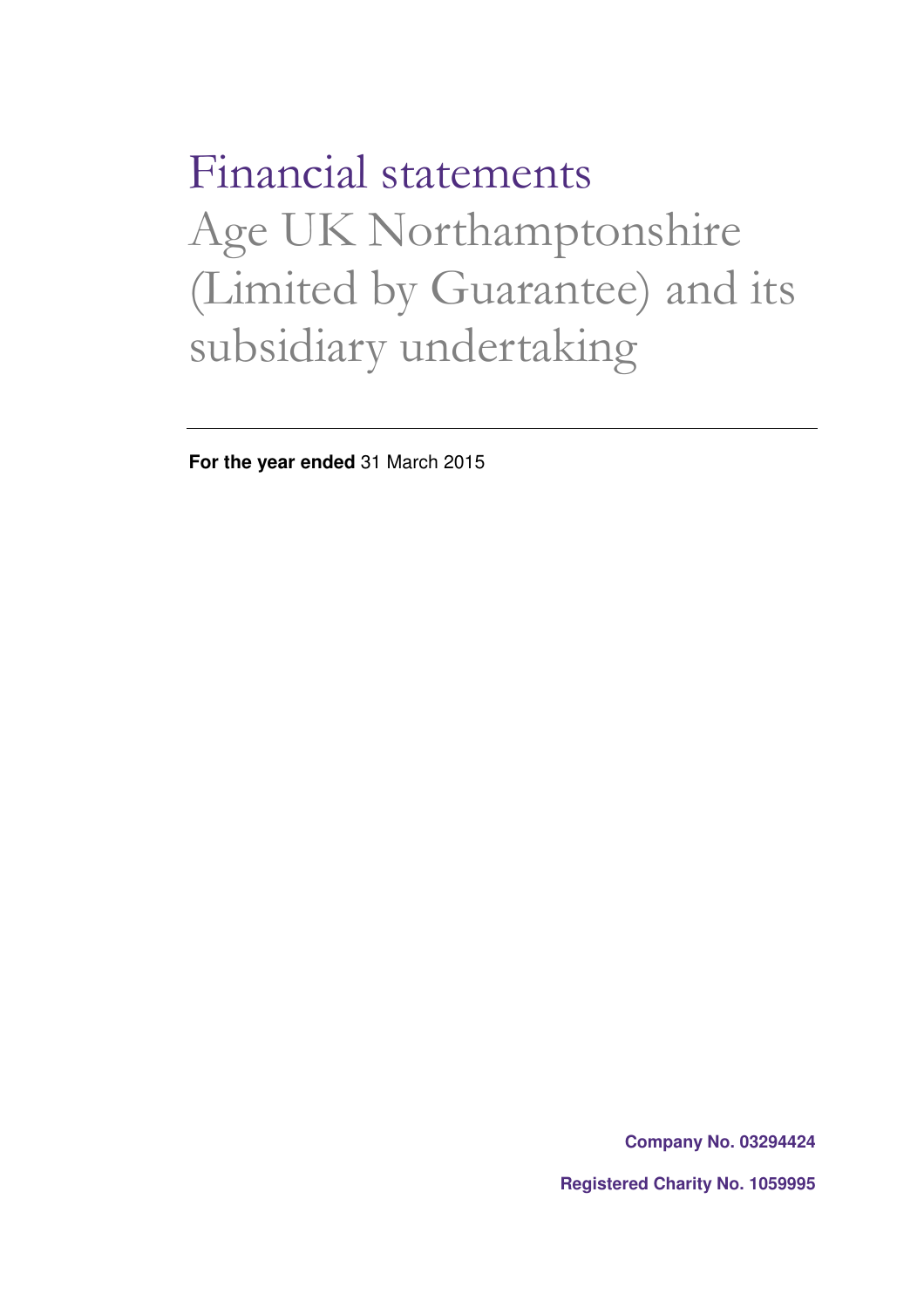# Index

| <b>Legal and administrative details</b>               | 2         |
|-------------------------------------------------------|-----------|
| <b>Report of the Trustees</b>                         | $3 - 16$  |
| <b>Report of the independent auditor</b>              | $17 - 18$ |
| <b>Principal accounting policies</b>                  | $19 - 21$ |
| <b>Consolidated statement of financial activities</b> | $22 - 23$ |
| <b>Consolidated income and expenditure account</b>    | 24        |
| <b>Consolidated balance sheet</b>                     | 25        |
| <b>Balance sheet</b>                                  | 26        |
| <b>Consolidated cash flow statement</b>               | 27        |
| Notes to the financial statements                     | $28 - 42$ |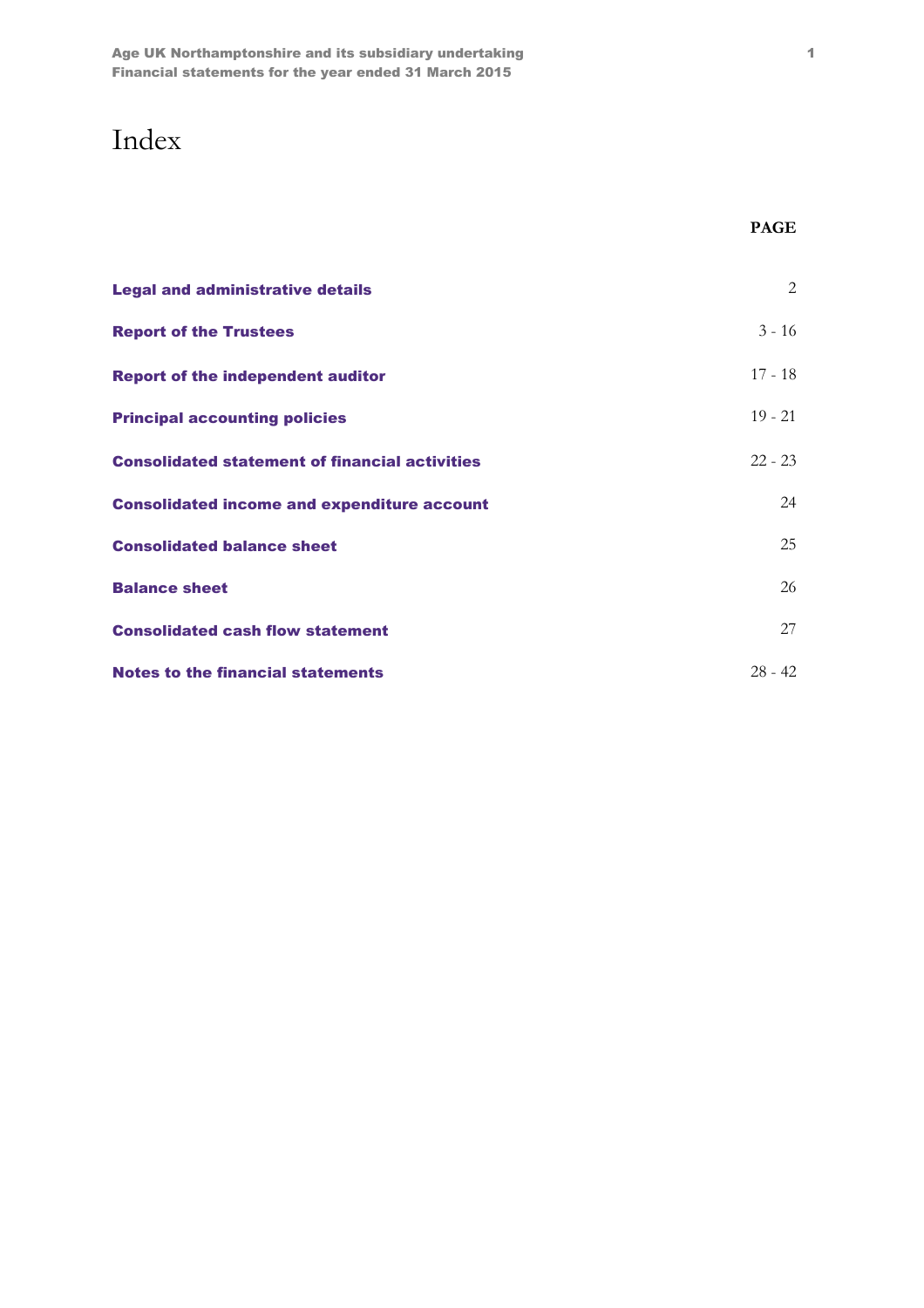# Legal and administrative details

Age UK Northamptonshire is a company limited by guarantee and a registered charity governed by its memorandum and articles of association. The members of the charitable company are the original subscribers and others subsequently appointed by the Trustees. Each member's guarantee is limited to an amount not exceeding  $f<sub>1</sub>$ . The directors of the charitable company are its Trustees for the purposes of charity law and throughout this report are collectively referred to as the Trustees.

| <b>Company registration number:</b>         | 03294424                                                                                                                                                                                                           |
|---------------------------------------------|--------------------------------------------------------------------------------------------------------------------------------------------------------------------------------------------------------------------|
| <b>Charity registration number:</b>         | 1059995                                                                                                                                                                                                            |
| <b>Registered office:</b>                   | 31 Billing Road<br>Northampton<br>NN1 5DQ                                                                                                                                                                          |
| <b>Trustees:</b>                            | A A Goodman (Hon. President)<br>D J Taylor (Hon. Chairman)<br>A D Lainsbury<br>C R Dobbs<br>L Mason<br>P Newham<br>J Robinson<br>A Rees (Hon. Treasurer)<br>J Haynes<br>J Faulkner<br>R Wootton<br><b>B</b> Lilley |
| <b>Company Secretary and Chief Officer:</b> | L P Condron                                                                                                                                                                                                        |
| <b>Bankers:</b>                             | <b>Bank of Scotland</b><br>Edinburgh                                                                                                                                                                               |
|                                             | Santander<br>Bootle                                                                                                                                                                                                |
|                                             | Nationwide Building Society<br>Northampton                                                                                                                                                                         |
| <b>Solicitors:</b>                          | <b>DW</b> Solicitors<br>Northampton                                                                                                                                                                                |
| <b>Auditor:</b>                             | Grant Thornton UK LLP<br><b>Chartered Accountants</b><br>Statutory Auditor<br>300 Pavilion Drive<br>Northampton Business Park<br>Northampton<br>NN47YE                                                             |
| <b>Investment advisers:</b>                 | Principal Investment Management Limited<br>London                                                                                                                                                                  |
|                                             | Rathbone Investment Management Limited<br>London                                                                                                                                                                   |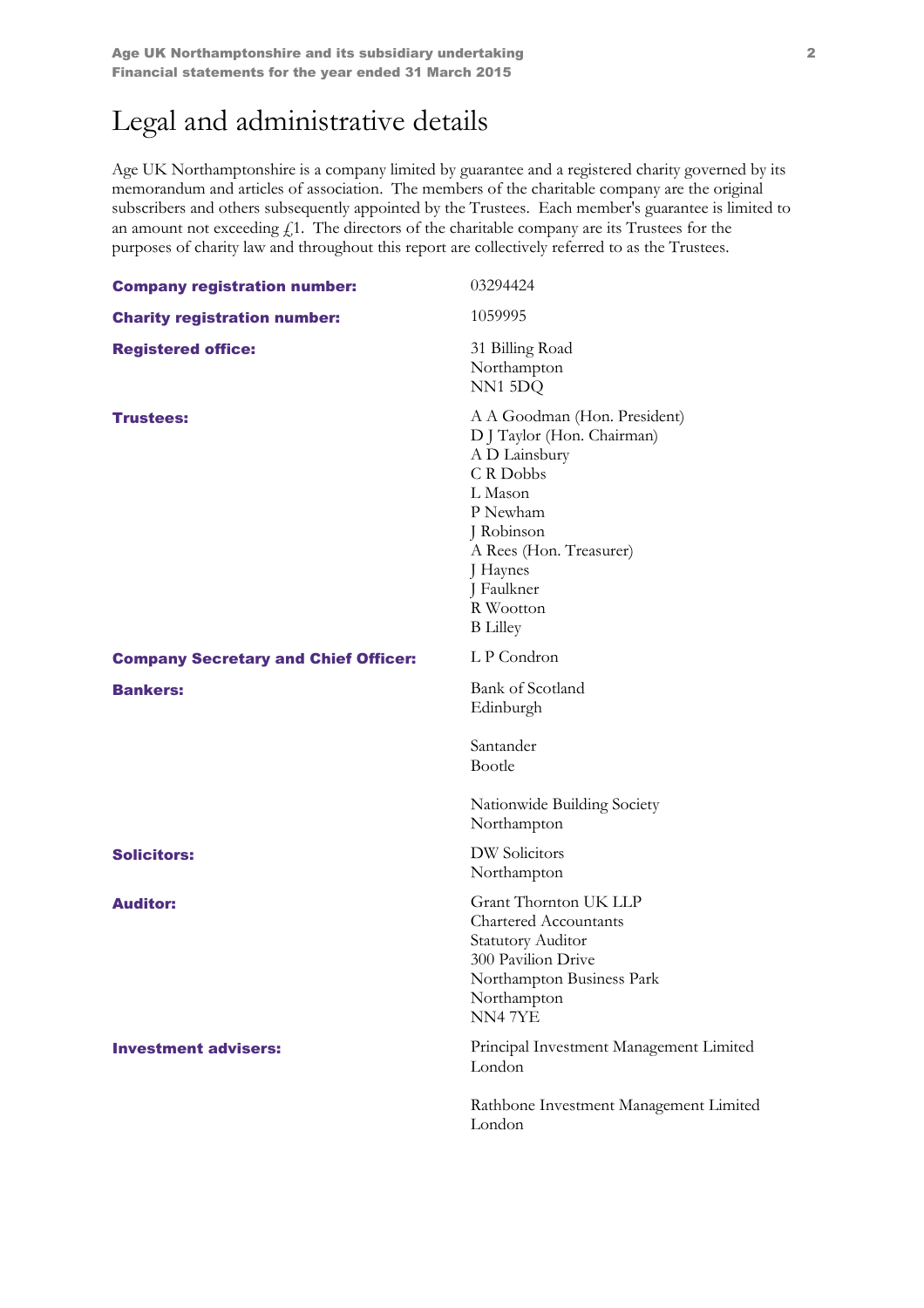The Trustees (who are directors for the purposes of the Companies Act) present the report of the charitable company and its subsidiaries (Age UK Northamptonshire Trading Limited and The Venton 2000 Settlement), together with the financial statements for the year ended 31 March 2015.

#### Structure, governance and management

Age UK Northamptonshire was established for charitable purposes and is constituted as a company limited by guarantee (No. 3294424) governed by its Memorandum and Articles of Association.

### **Organisation**

The Trustees operate as an Executive Committee ("The Board of Trustees") for the charitable company. They are responsible for the governance of the charitable company and for the provision of business and financial administration. In their role they are supported by a Chief Officer and other senior staff. The Board of Trustees meet a minimum of four times each year and receives reports from the Chief Officer and two committees: the Finance & Resources committee and the Services committee. The Finance & Resources committee proposes the annual budget and monitors financial performance including investments and asset and risk management and considers matters relating to income generation and personnel management. The Services committee monitors the quality of services to older people, considers older peoples' views about services and their own needs and discusses appropriate service development. Finance & Resources and Services committees each meet four times a year between meetings of the Board of Trustees. The Chief Officer attends meetings of all committees with other Senior Managers attending as required.

#### Connected charities

Age UK Northamptonshire is a member of Age England Association which includes a large number of connected charities working around the UK. The charitable company and its subsidiary (Age UK Northamptonshire Trading Limited) hold licenses to use the Age UK name and logo for an unlimited period so long as they meet the conditions of use in terms of standards and procedures within the organisations.

The charitable company's subsidiary undertaking, Age UK Northamptonshire Trading Limited, acts as an agent to sell insurance products for older individuals for Age UK Enterprises Limited.

The Venton 2000 Settlement is a linked charity to Age UK Northamptonshire which was established for the promotion of the relief of elderly people. It is accounted for as part of Age UK Northamptonshire.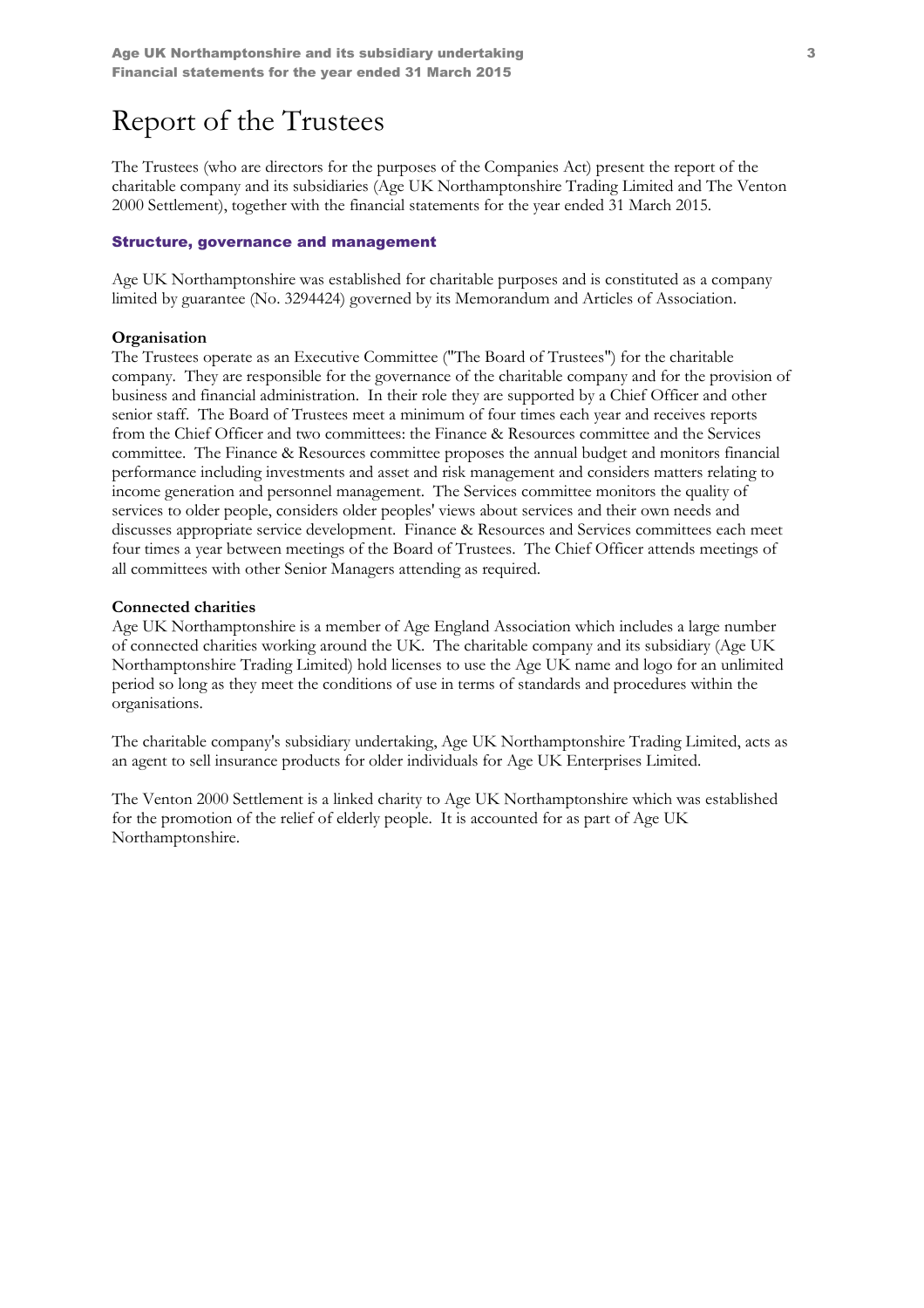### Trustees

For the purpose of company law, the Trustees listed on page 2 are the directors of the charitable company.

The membership of the Board in the year is set out below.

Board Member

| A A Goodman (Hon President) |                             |
|-----------------------------|-----------------------------|
| D J Taylor (Hon. Chairman)  | (resigned 7 October 2014)   |
| A D Lainsbury               |                             |
| C R Dobbs                   |                             |
| L Mason                     |                             |
| P Newham                    |                             |
| J Robinson                  |                             |
| A Rees (Hon. Treasurer)     |                             |
| J Haynes                    | (appointed 22 October 2014) |
| J Faulkner                  | (appointed 22 October 2014) |
| R Wootton                   | (appointed 22 October 2014) |
| <b>B</b> Lilley             | (appointed 27 March 2015)   |
|                             |                             |

### Structure, governance and management (continued)

No director had any beneficial interest in the charitable company.

### Appointment of Trustees

The Trustees constitute the Committee.

The Committee consists of no less than three people, that will include:

- i a Chairperson elected by members at the Annual General Meeting and other Honorary Officers as the charitable company may determine, elected by the Board from amongst its members. Honorary Officers hold office from their election until the conclusion of the Annual General Meeting except for the Chairperson who holds office for three years;
- ii not more than nine members of the charitable company elected by the members at the Annual General Meeting, such persons shall sit on the Committee for a period of up to three years with one third retiring each year;
- iii co-opted members. The Committee may co-opt members of the charitable company to the Committee until the conclusion of the following Annual General Meeting. The number of coopted members on the Committee may not exceed one third of the persons elected under categories (i) and (ii) above.

#### Induction and training of Trustees

Newly elected Trustees attend meetings with the Chief Officer and key members of staff to observe the provision of services to older people. They are also provided with materials including an outline of their role and a copy of leaflet CC3 which they are invited to discuss. Trustees are generally expected to engage with one or more areas of the organisation's work in greater detail as volunteers. On a regular basis Trustees meet with other members of staff, volunteers and users of services to update their knowledge and discuss the organisation's impact on older people.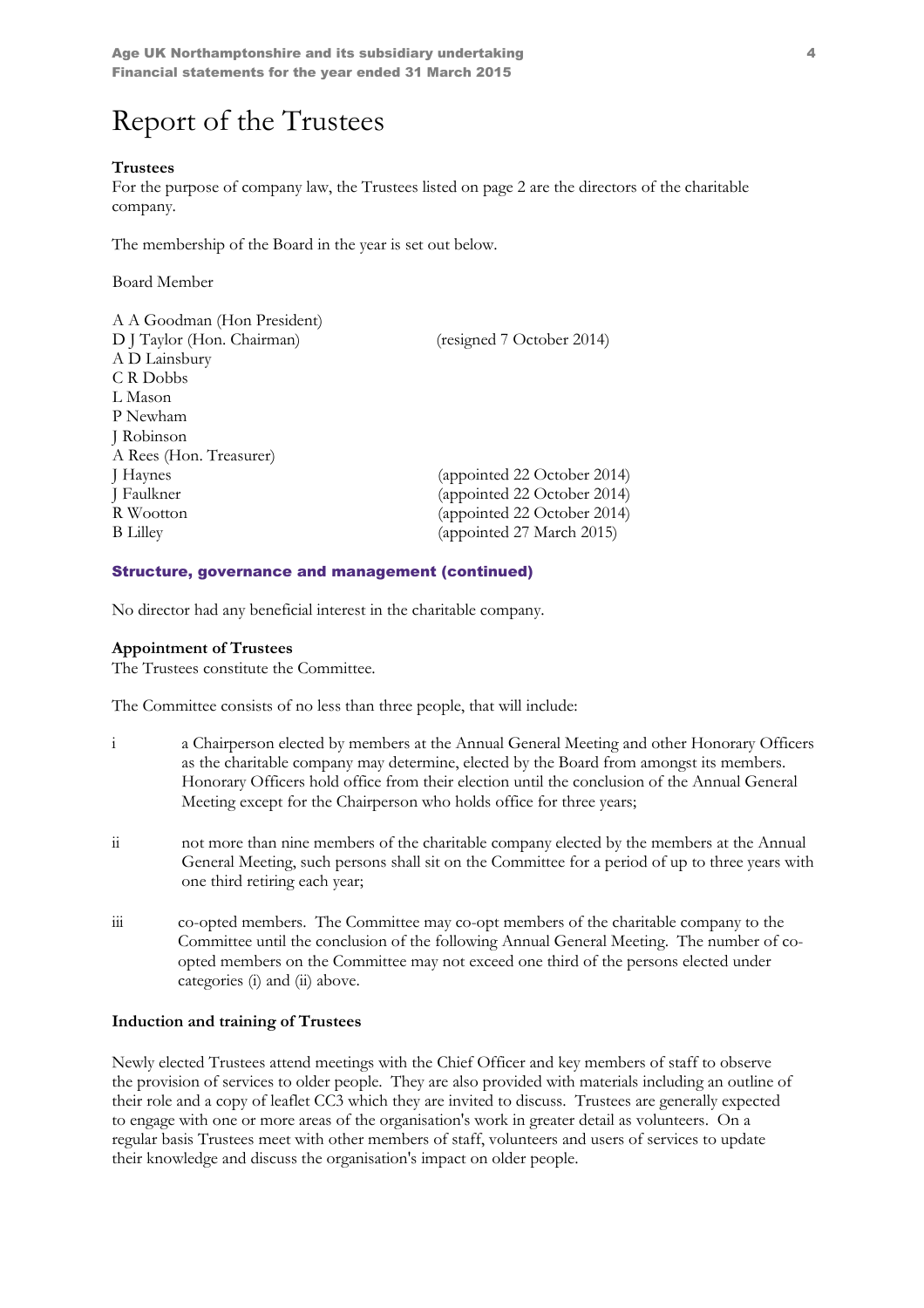#### Structure



#### **Objectives**

In accordance with its Memorandum of Association the charitable company's principal activities are to promote the well being of older people in Northamptonshire by helping to make life fulfilling and enjoyable, and to broaden the range of choice and opportunities open to older people and to make their views known.

There have been no changes in objectives since the last annual report.

#### Public benefit

The Trustees confirm that they have referred to the guidance contained in the Charity Commission's Public Benefit Guidance when reviewing the charitable company's aims and objectives and in planning future activities.

#### Strategic report

#### Introduction

Age UK Northamptonshire cares for older people and we want them to have a secure and dignified old age. We provide a range of services to improve the quality of older people's lives, promote independence and prevent them falling into frailty, poverty and isolation. We are dependable and adaptable, business-like but compassionate. We are recognised as the foremost charity for older people, part of our local community and an organisation that older people can depend on to treat them with dignity and respect.

Our Annual Report is an opportunity to tell the story of our year. It brings together the many reports that come to the Board of Trustees and illustrates the scope and scale of the Charity's activities and the issues it faces as it draws up its plans for the following year.

2014 was a momentous year for Age UK Northamptonshire. With uncertainties about funding we were forced at the beginning of the year, to reduce our investment in our Handyperson service and Lifetime activities which have struggled to maintain themselves financially but we retained those services because of their importance to the developing Wellbeing agenda. The County Council tendered for new locality based Wellbeing services and Age UK Northamptonshire responded by demonstrating the important contribution we make to older people's wellbeing and we ensured that we were central to the many partnerships that were developing to bid for those contracts.

Trustees met in June to discuss our plans for the year ahead. We report on the progress of those plans below. We were able to report to the Board that we had been passed as fully compliant following a CQC inspection and that we had been successfully audited for ISO 9001. We had established a new toenail cutting service which would bring a great benefit to many older people and we had published our new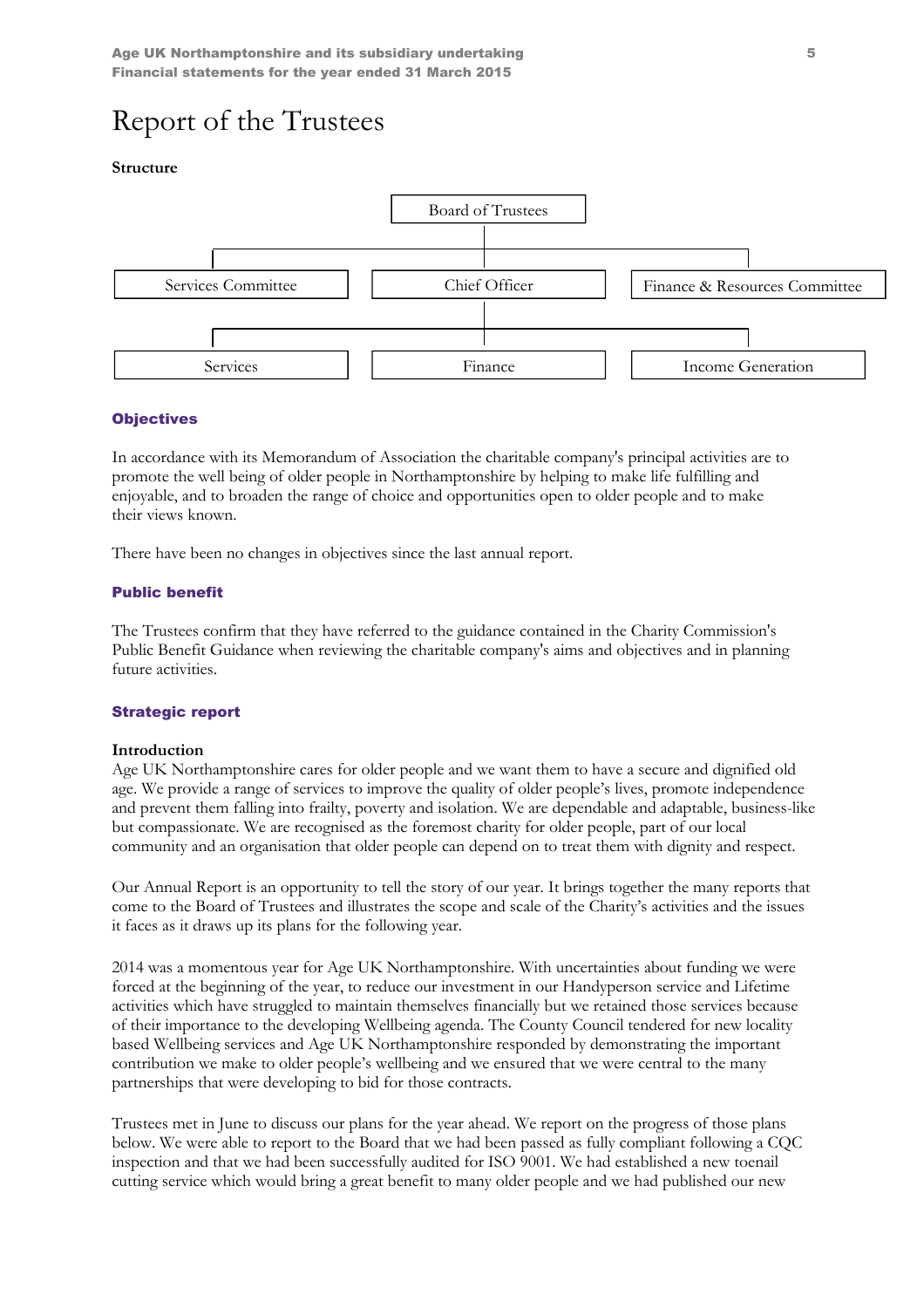charity magazine Engage. That meeting, however, was overshadowed by the news that our Chairman, Don Taylor, was suffering from an aggressive cancer and he sadly passed away on  $7<sup>th</sup>$  October.

The winter, though mild found us prepared as ever to offer support to vulnerable older people. The most significant pressures however were being experienced by the County's hospitals and Age UK Northamptonshire was on hand when the Cabinet Office offered resources through Age UK and other charities, to increase the scale of the support we already give on the wards or in A&E in order to speed peoples progress, get them home or help to ensure that they were treated with dignity, care and respect during their stay. Meanwhile, the County Council's Wellbeing Service tendering exercise, which was such a feature of the start of the year, collapsed and consideration began to be given to a new Community Interest Company for the delivery of Wellbeing services county-wide.

#### Our Strategy

In a 5 year Strategy, established in 2012, we committed ourselves to meeting the challenge of a growing population of older people with growing needs. We know we must do that in the context of a harsher funding environment in which our organisation must become more independently financially sustainable but we must jealously guard the compassion and humanity which is at the heart of our charity's mission.

Last year the trustees set out a balance of key priorities which gave attention to our commitment to growth, our duty to provide good quality and good value to service users, our need to run our organisation well and our requirement for financial sustainability and independence.

### Developing and Growing

Priority: Identify new opportunities in Wellbeing Services and Secure Wellbeing Service Contracts Age UK Northamptonshire contributed to the development of voluntary and public sector consortia in every part of the County to ensure that Age UK was a partner in any bid for wellbeing services. We estimate that we expended around  $\dot{\gamma}$ 10,000 over the course of the year maintaining these partnerships and developing bids, it was therefore frustrating that the County Council's procurement process collapsed. Despite this a number of those partnerships have persisted and Age UK remains closely associated. The Council has now partnered with Northamptonshire Healthcare NHS Trust and the University of Northampton to develop a Community Interest Company to take responsibility for wellbeing and community services and we are well positioned to contract with that company or any consortium that it contracts with.

#### Priority: Develop Dementia Services

Following the trustees' encouragement to develop this area of our work, we established Dementia Awareness Training and delivered Dementia Friends sessions to over 1000 people in public, private and voluntary sector organisations across the County. The activity promoted the Charity's status as a key player in relation to dementia and has increased the number of dementia referrals.

Forget me Not services in Lifetime Centres introduced message books to travel with people with dementia to keep carers informed of activities during the day and act as a prompt for discussion and reflection as well as an opportunity to share any anxieties or concerns that may be relevant to our relationship with our client.



During the year we established a team to work on the Naseby Dementia wards in Kettering General Hospital. Although only short-term funded this was a valued support to hospital staff and a vital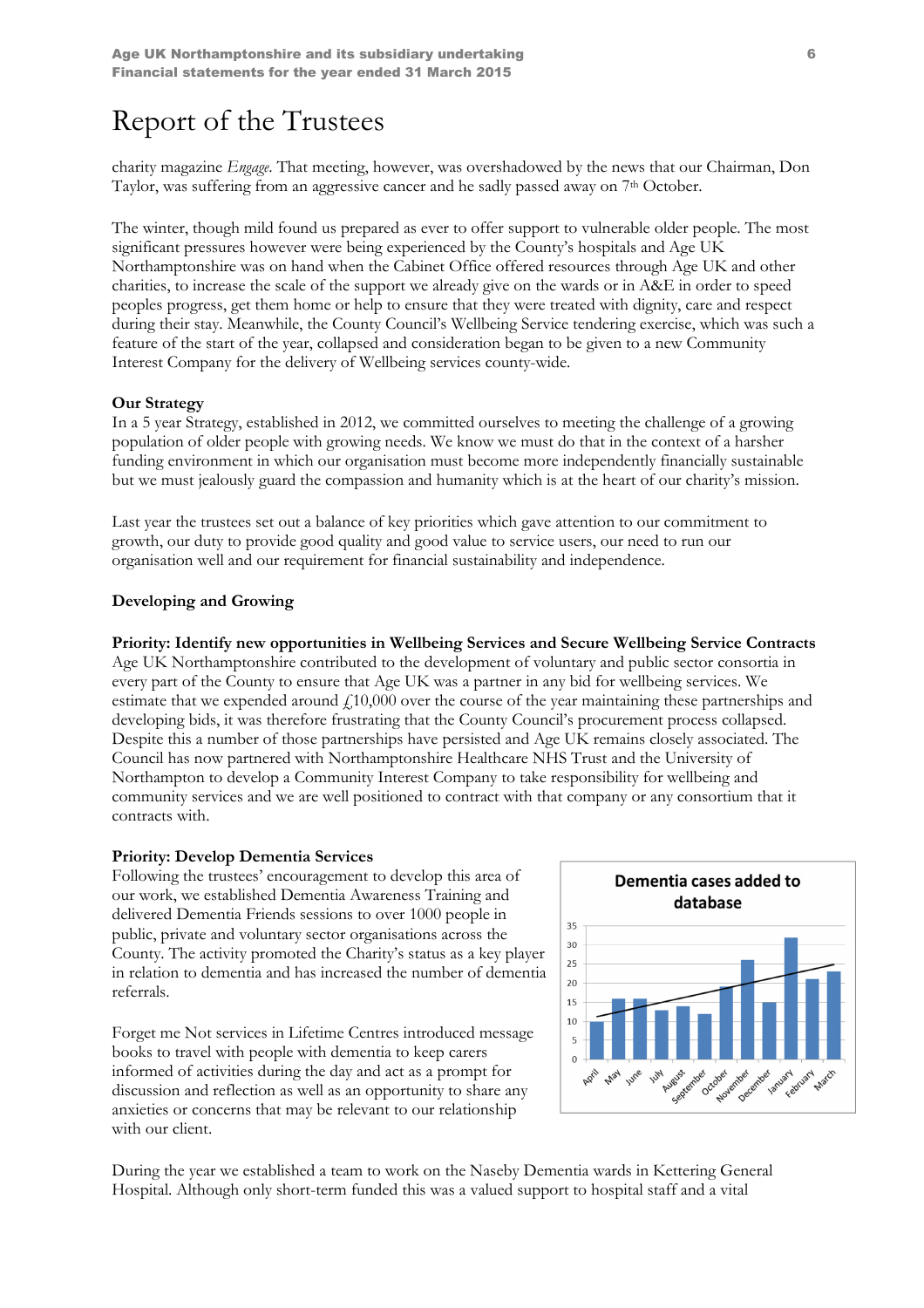improvement in the patient experience on the wards. During our time there we supported the use of the Alzheimer' Society's "This is Me" leaflet and followed up patients after they left hospital to ensure that their developing needs were met.

### Organisational Development

### Priority: Develop Management and Leadership Competency Framework / Establish Management Development programme

Managers agreed a statement of expectation as part of a Management Competency Framework:

The Age UK Northamptonshire manager is a champion for our organisation (championing our strategy internally and externally and helping to shape our policies and plans), leads by example (adhering to the principles of conduct in public life, showing commitment and self-improvement), communicates effectively (listening respectfully, being clear, objective, open and honest, and working collaboratively) and takes responsibility (taking ownership of their team and its work, delegating appropriately managing risk and solving problems)

20 managers from all parts of the Charity benefited from four days of training over a six month period focussing on Leadership, Strategy and Change. A final session drew this training together, setting an agenda for further development.

### Priority: Service Redesign

Uncertainty in the funding environment, particularly in relation to wellbeing services, has meant that this was a difficult priority to deliver, nevertheless managers have made significant strides in shaping new more flexible and responsive services within agreed parameters which include: Demonstrable benefit for older people, effective partnership with other organisations, an appropriate fit with the interests of funders, sustainability, uses our strengths, addresses our weaknesses and is in line with our mission to increase the number of older people we serve, add to the things we do for them, be business-like and commercially sound while preserving our special relationship with older people.

## Service Quality

## Priority: Data quality, outcomes reporting and using data for service improvement and planning

Data Quality reports were developed and are now a regular feature on the agenda of our Quality Review Group. Those reports continue to evolve as new issues are raised and they have informed the training programme devised by the Team Leader of the Service Advice Team. Meetings also take place periodically to discuss developments to improve the functionality of the database and enable us to capture more meaningful data. Examples include changes to improve waiting times and transport allocation and new scheduling which has an impact on home visit planning. Training has improved the level of recording so that client contacts are more timely and effective.

#### Priority: Build on improvements in Care Planning

The Charity depended for some years on a presumption that our relationship with older people was such that we would automatically respond to their needs in a personalised manner and that we would respond appropriately as those needs changed. As we seek to become more professional, business-like, consistent and conscientious in our approach, we need to be able to demonstrate for ourselves and to funders and the public, that this presumption is correct. We have therefore introduced a new assessment process and we are conducting reassessments, both to ensure that we are meeting needs appropriately but increasingly to demonstrate that the services we offer are leading to the outcomes for older people that we intend and often that we are funded for.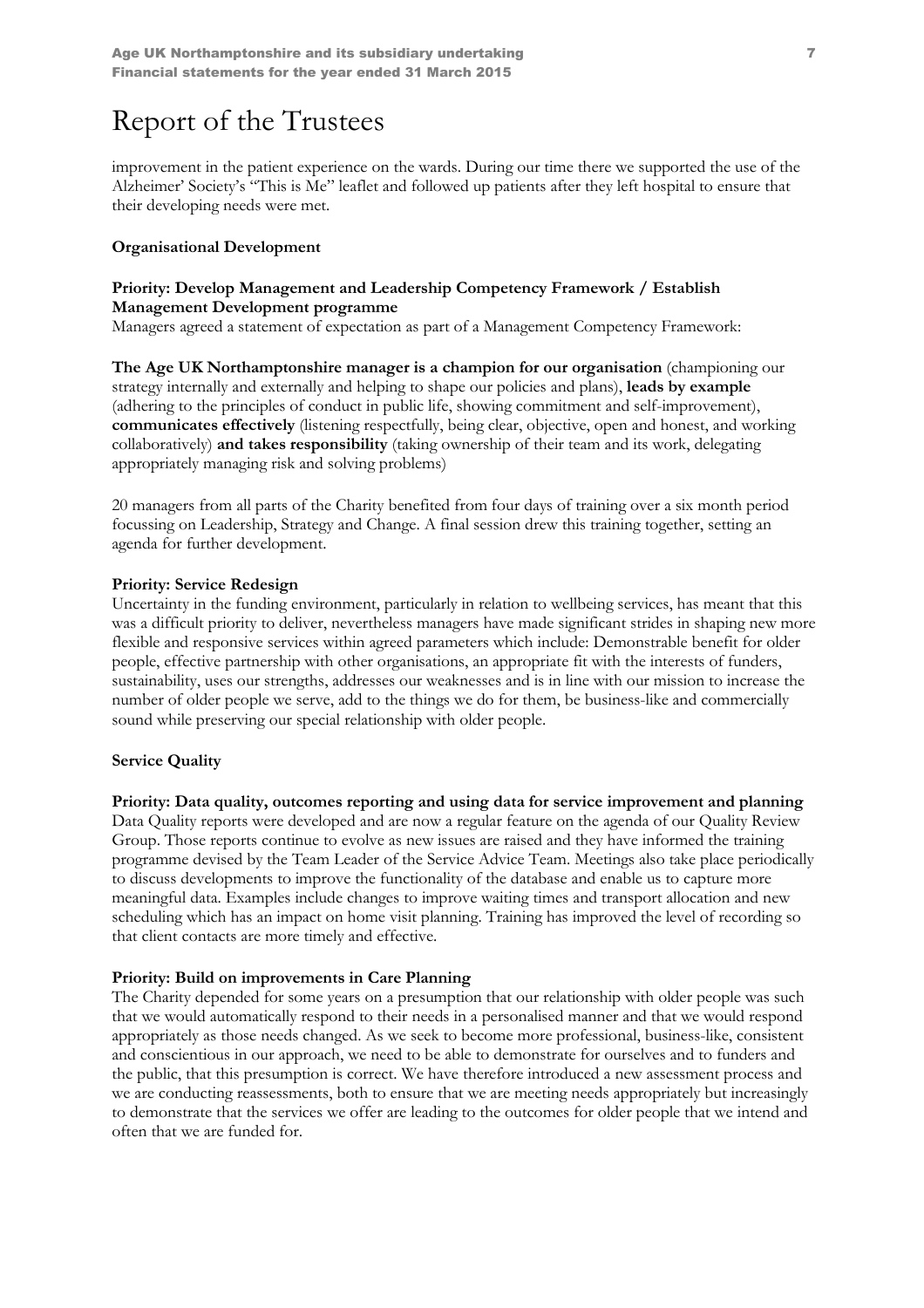#### Financial Sustainability

#### Priority: Developments in Insurance Trading

Age UK Northamptonshire Trading Ltd is a trading company and subsidiary of Age UK Northamptonshire and donates its net profits to the Charity. Age UK Northamptonshire Trading Ltd is an appointed representative of Age UK Enterprises Limited which is authorised and regulated by the Financial Conduct Authority.

The potential for mergers between Age UK trading companies led to a consideration of a possible merger with Age UK Milton Keynes who took the view that Enterprises Trading was proving a distraction from core activities. They were happy to invite Age UK Northamptonshire Trading Ltd to manage the operation in their area enabling us to import our more profitable model and generate additional income over time. We expect to see an increase in profit from this arrangement in the coming years. All profits from our trading activities are gift-aided by the Trading Company to the Charity.

Along with all other Age UK Trading Alliance Members Age UK Northamptonshire Trading adopted the TAM in a Box system which centralises all trading transactions through a common communications network. Age UK Northamptonshire has experienced an uncommonly high level of disruption of service and we are discussing appropriate compensation for lost business with support from others in the TAM network.

#### Our Services

Age UK Northamptonshire is best known for the practical impact it has on the lives of older people in the County. Last year the Charity performed some kind of service to 13743 people. 3559 people were new service users approaching the organisation for the first time. We helped people to tackle loneliness, we improved their health and wellbeing, we advised them and helped with their finances, we supported them in hospital and looked after them at home.

At any one time there are around 650 older people attending our Day Centres. The centres exist for older people who want to meet new people and take part in activities in a relaxed environment. Many older people have complex needs including physical, sensory and memory impairments. Above all, we strive to combat the loneliness felt by 7000 older people in our County and we promote independence, health and well-being for our clients.

- Last Year 351 people made their first visit one of our Lifetime centres
- 937 people attended Day Centres during the year
- around 750 people in a network of Age UK supported Lunch clubs
- Our minibuses travelled around 160,000 miles in the course of the year
- Fuel costs alone amounted to over  $f<sub>1</sub>40,000$

Age UK Northamptonshire has, for many years, also provided a much wider range of activities focused on preventing people from becoming isolated and vulnerable in the first place.

Every month around 600 people participate in a range of classes including: Keep Fit and Aquafit, Nordic Walking, Horse Riding, Tai Chi, Get Set Go, Art, Photography, Bridge and Whist, Family History and Computing at various levels. During the year there were over 7500 attendances on and over 200 new participants joined our courses.

#### Help at Home

Older people trying to cope on their own suffer more falls and appear more regularly at A&E. They go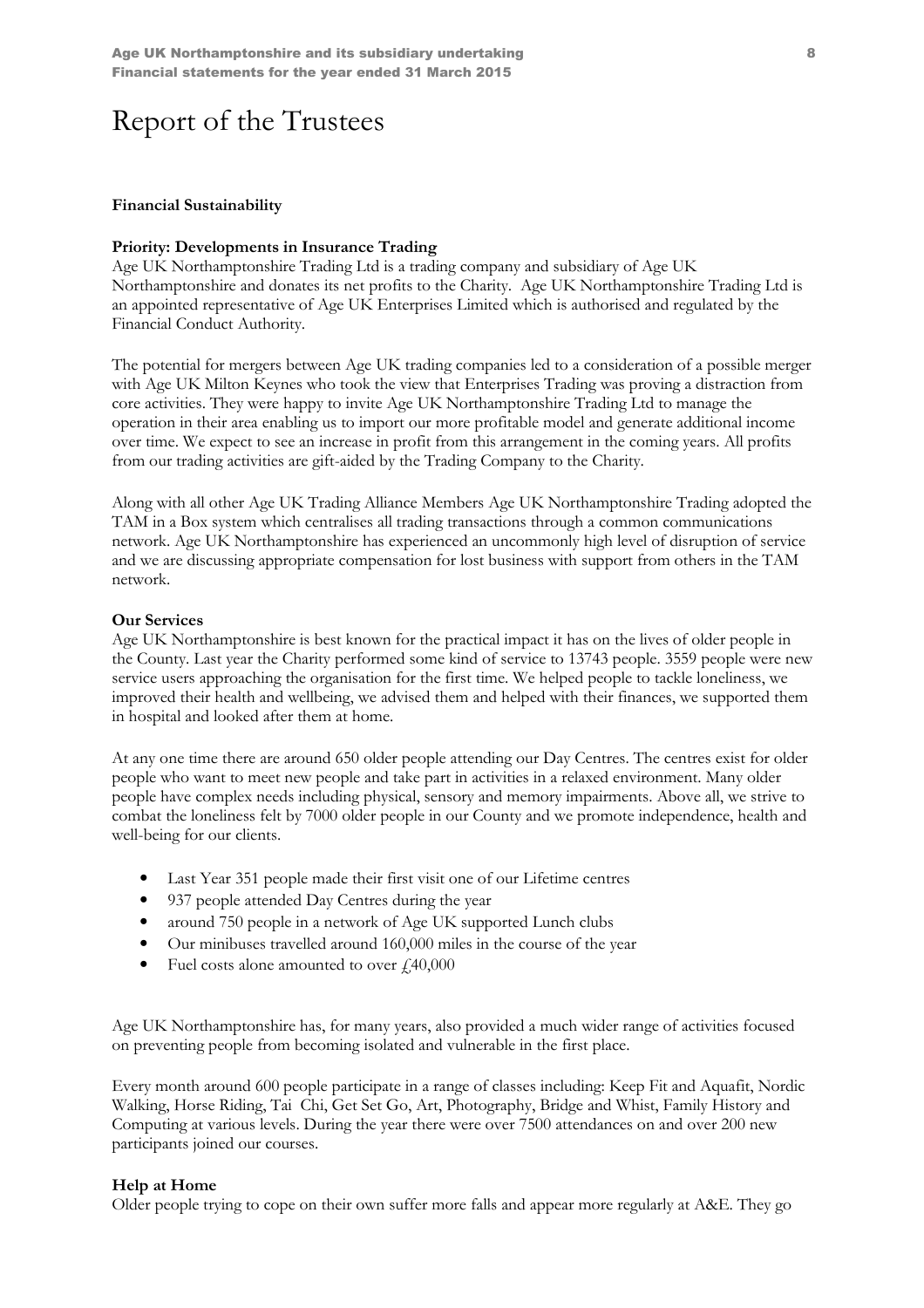into residential or nursing care more quickly, use more medication and take up more GP time. Nearly 39,000 older people live alone in the County and over 23,000 older people have a severe disability which makes it hard for them to cope on their own.

Age UK Northamptonshire provides a Home Care service for older people in Northamptonshire, offering help with domestic tasks including general housework, laundry, shopping, Ironing and changing beds.

- Last year, that service supported 1,135 older people
- 357 people started the Home Care service for the first time
- The service gave 10900 hours of support

Around 80 people regularly use our dedicated Shopping Delivery Service.

- 37 people joined that service
- overall there were 124 users during the year

Our Carers service supports people who care for other people who may be relatives, neighbours or friends. We offer support and advice and provide a care worker to stay with a loved one to enable the carer to take a break. In addition we offer information on benefits and allowances, aids and adaptations and help to find other services and support.

- More than, 200 people joined our Carers Register last year
- 160 carers were helped throughout the year and over 70 each month
- Over 5,000 hours of care were delivered

The Age UK Northamptonshire Handyperson service performed 1300 jobs for 874 people during the

year: fitting smoke detectors and grab rails, replacing light bulbs, fuses and plugs, performing small carpentry work and a range of other tasks. 447 people used the service for the first time.

The withdrawal of basic foot-care services in the North of Northamptonshire prompted us to start work on the development of a Toenail Cutting Service which would improve older peoples' foot-care, and benefit

their mobility and quality of life. Starting in July, we were serving 223 clients by the end of the year.



## Information & Advice

Access to good quality, targeted advice from trained and committed people is essential to the well-being of older people and a common offering for any Age UK organisation. Most of the people who approached Age UK Northamptonshire for a variety of services last year will have spoken to one of our trained advisors. From the Enquiry codes entered by Advisors it is clear that people come to Age UK for a wide range of support but the importance of money related advice and specifically benefits is qually clear.

• 1,665 people contacted us specifically for Information and Advice

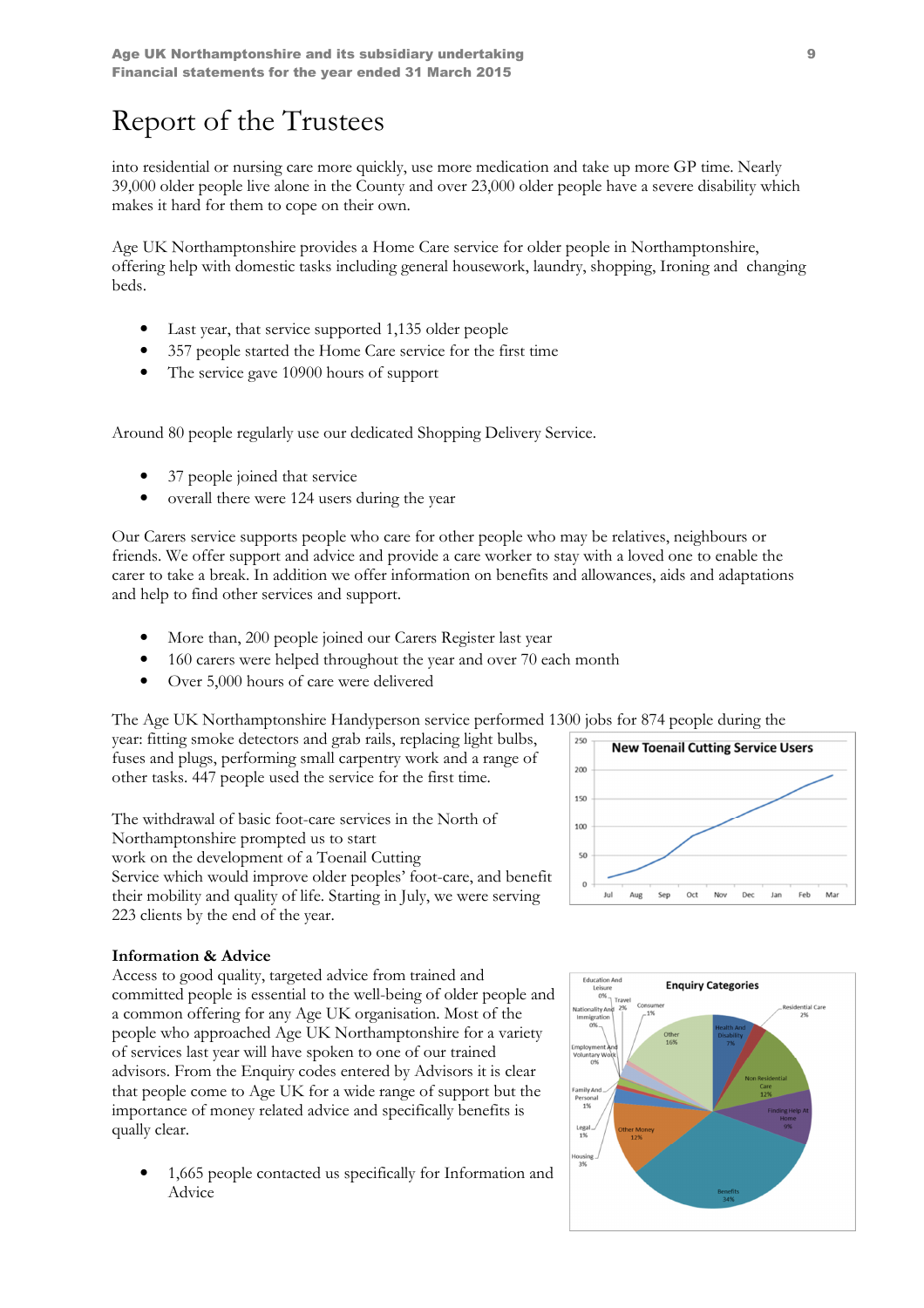- We dealt with around 6,000 different enquiries.
- 1,339 of those enquiries were for benefits advice and half of those were specifically for Attendance Allowance
- An additional 1793 people called Age UK's national information line
- We put around  $f2M$  into the pockets of older people in the County
- We helped 132 people with advice on finding a residential care home
- and nearly 1300 people to find personal care or other support at home.
- The Money Management and Support Service helped 58 clients with managing their bills, collecting cash and occasionally dealing with cases of financial abuse.

During the winter we made calls to 129 vulnerable older people.

- "Warm packs" and 1137 Winter Wrapped Up booklets were given out
- 240 Winter recipe books and 5000 thermometers were distributed

# Helping with Health

As the health community becomes more aware of the impact that social care needs have on peoples' health and as the economics of health in the context of an ageing population become ever more difficult, so the capacity for organisations like Age UK Northamptonshire to address those social care needs and benefit peoples' health becomes increasingly important. 2014-15 saw us continuing to provide services designed to help those most at risk of admission to hospital or care: helping them to cope at home, helping them to leave hospital and helping them to stay at home once they have returned.

# A Little Help

Small problems can threaten someone's ability to remain independent, problems that cannot be tackled by a doctor. We support older people to regain their independence by finding simple solutions to reduce the need for a hospital or residential care admission.

• A Little Help supported 692 people over 6000 times during the year.

The **Hospital Aftercare service** provides practical and emotional support to older people who have been discharged from hospital, to re-adjust and return to independence by assisting with household tasks, advice and encouragement and helping people to get back in charge of their life.

The team helped to support around 600 people back to independence during the year.

In 2013 we started an Accident and Emergency Project at Northampton General Hospital, providing 30 hours of support in the NGH, A&E Department each week. Staff take the part of a 'concerned and competent relative' for older people who do not have that type of support available to them.

- We supported 688 patients in the A&E department during the year.
- We also helped 25 people who were only in hospital waiting for appropriate care in the community, to move out and find the right care in the right place.

In Kettering General Hospital we provided a service, working across two wards supporting over 400 patients with Dementia. During the winter, the Cabinet Office called on a number of voluntary organisations to step up their efforts to deal with hospital winter pressures. We were able to employ a further 9 members of staff and volunteers to support over 700 people at Northampton General Hospital during the period.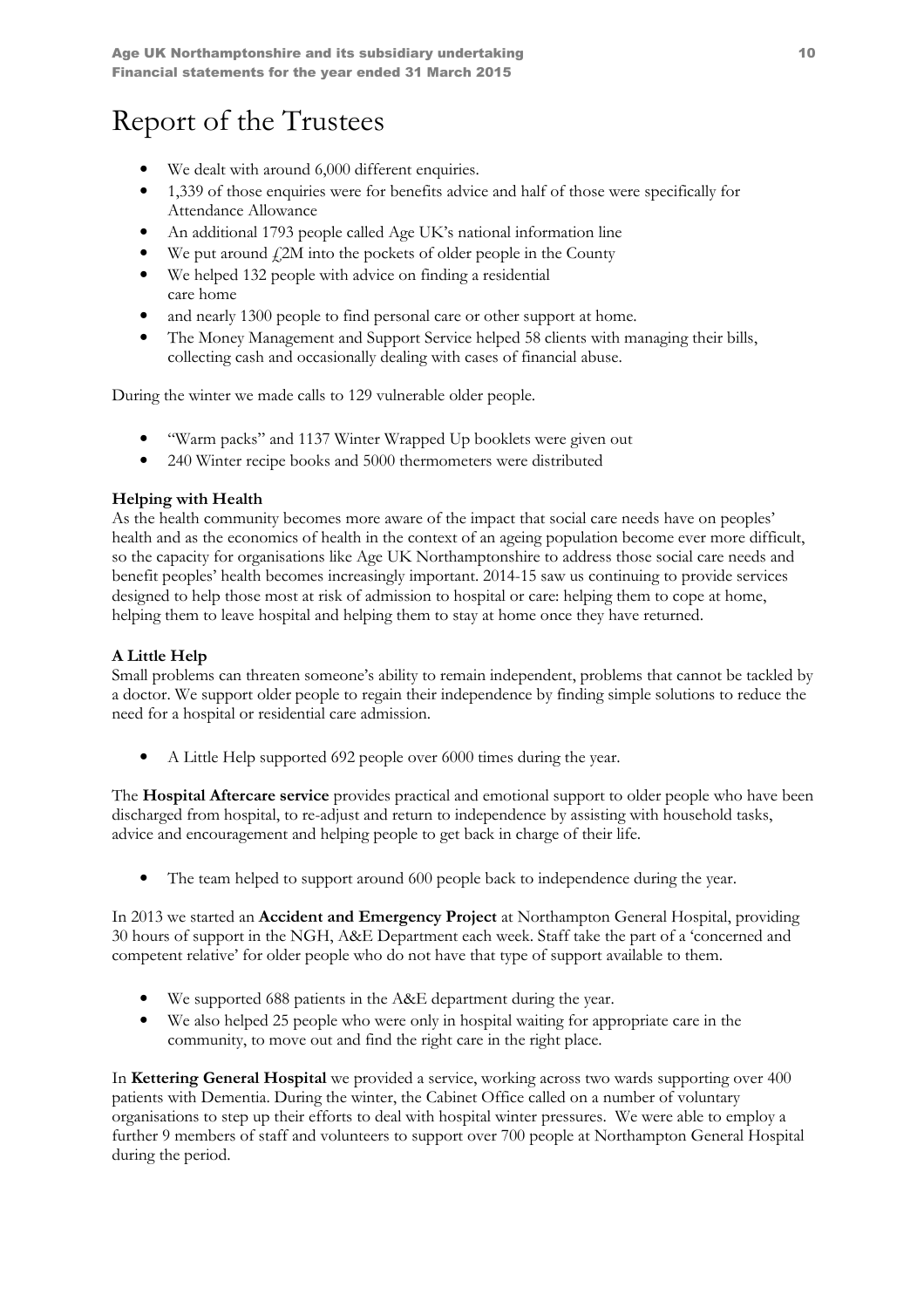At the end of their lives, the majority of people state a preference to die at home but only a small number are allowed to do that. This was the reason we established our End of Life Service called Extra Help, which provides care to people in the last weeks of their life and enables them to remain at home with their loved ones. The service, funded by the NHS and running under a contract with private healthcare provider PrimeCare, worked with 365 people last year helping the majority to die at home.

#### User Satisfaction

Over the course of the year we sampled the views of a number of service users.

The graph here represents the results in a survey of 138 users of a variety of services responding to the question "Would you recommend this service to a friend?" The exception is the Lifetime survey which considered value for money. It is likely that price increases during the year affected responses to that service and to the Handyperson scheme which achieved a higher score (83%) in relation to satisfaction with work completed.

#### Health and Safety

When caring for increasingly vulnerable older people, it is important that we ensure that they are protected and that when accidents or incidents occur, we record these and learn from our experience. During the year we have recorded when people fall ill while they are with us during the day, when they are taken to hospital or when they suffer any other form of incident or accident. These reports are regularly shared with Trustees. The incident log this year shows that the vast majority are minor incidents and that there was a steady decline in these as the year progressed.

#### Accessible to all older people

It is important to us that we are seen to be meeting the needs of all older people in the County no matter who they are or where they live. We have monitored the spread of service provision across the County and the graphs below compare that spread to the distribution of the older population.

The gender balance of or clients continues to be around two thirds female to one third male.

An exercise for the last trustee Away day indicated that our ethnic profile, while not matching the profile of the overall population, did match the profile of the older population from whom clients are drawn.





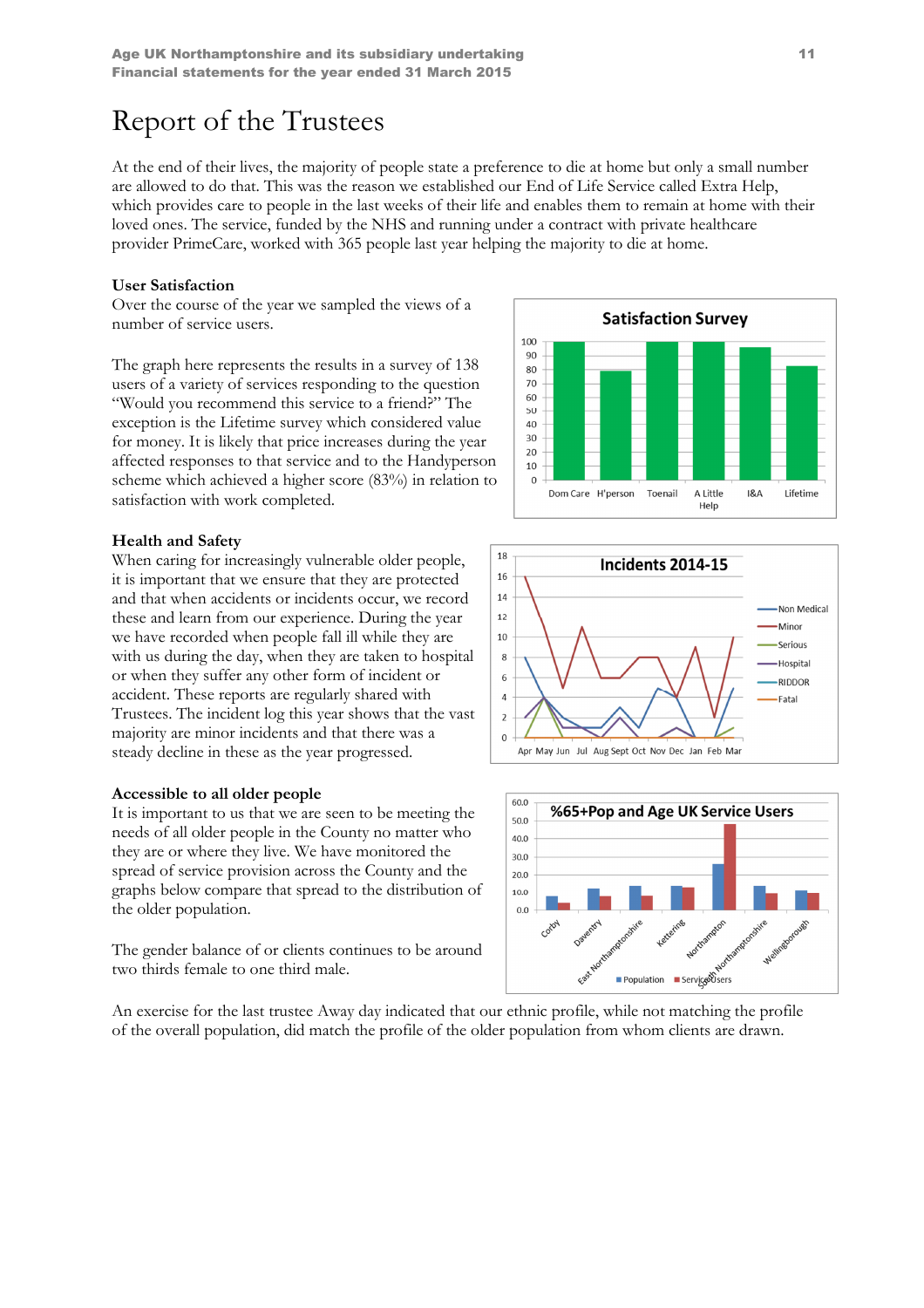### Staff and Volunteers

Roughly 1000 people work for Age UK Northamptonshire either paid or unpaid. This table gives a breakdown of numbers in each category. A feature this year is the growth in the numbers of staff and in particular of casually paid staff. The arrangements enable us to respond at short notice to emerging opportunities and changing needs. Our approach to casual staff is to ensure that we

|                 | Staff | Casual | Domestic | Volunteers | Total |
|-----------------|-------|--------|----------|------------|-------|
| <b>Starters</b> | 33    | 30     | 21       | 145        | 229   |
| Leavers         | 5     |        |          | 52         |       |
| Active          | 170   | 61     | 115      | 571        | 917   |

are not adopting restrictive or unfair practices. These arrangements are genuinely casual on both sides and staff in that category are at liberty to take other employment without damaging their relationship with us.

#### Volunteers

It is a well worn axiom which is nonetheless true, that we could not do what we do for older people without the support of an army of volunteers. That army numbered over 600 people by the end of the financial year but included closer to 900 over the course of the whole year. Volunteer recruitment and retention was particularly successful in a year which saw increasing numbers in all categories joining and staying with Age UK.





In addition to regular induction and on the job training, the Charity is seeking to approach skills development in a more systematic way. The overall upward trend in training available in the organisation was boosted significantly by the introduction of Dementia Friends awareness training during the year. The course was not only delivered to a wide crosssection of staff in our organisation but to over 1000 people in public, private and voluntary organisations county-wide.

#### Campaigning & Influencing

Our everyday caring activities help over 13,000 older people every year but our contribution to campaigning and influencing locally and nationally has the capacity to make a life changing difference to a whole generation of older people. During the Course of the year, we represented issues of importance to older people in the media on 33 separate occasions, appearing on local Television on 5 of those occasions and on the local radio roughly every other week. The range of issues we discussed was impressive. Top among those issues were peoples struggle to pay for care and their concerns about quality of that care. We spoke a number of time about the issue of loneliness and about the pressures on hospitals and the impact this has on older people and the care system as a whole.

All Lifetime centres participated in Dementia Awareness Week, in conjunction with the Alzheimer's Society, Carers Week, in conjunction with Northamptonshire Carers and the Community Law Society, and Falls Prevention Week in conjunction with Age UK, the national charity.

We used the interest in cold weather and its impact on seasonal mortality rates to raise awareness of the issue of fuel poverty and the pressures on older people at that time. There was regular media activity relating to Bobble Day, the Warm Homes campaign and our winter activities supporting vulnerable

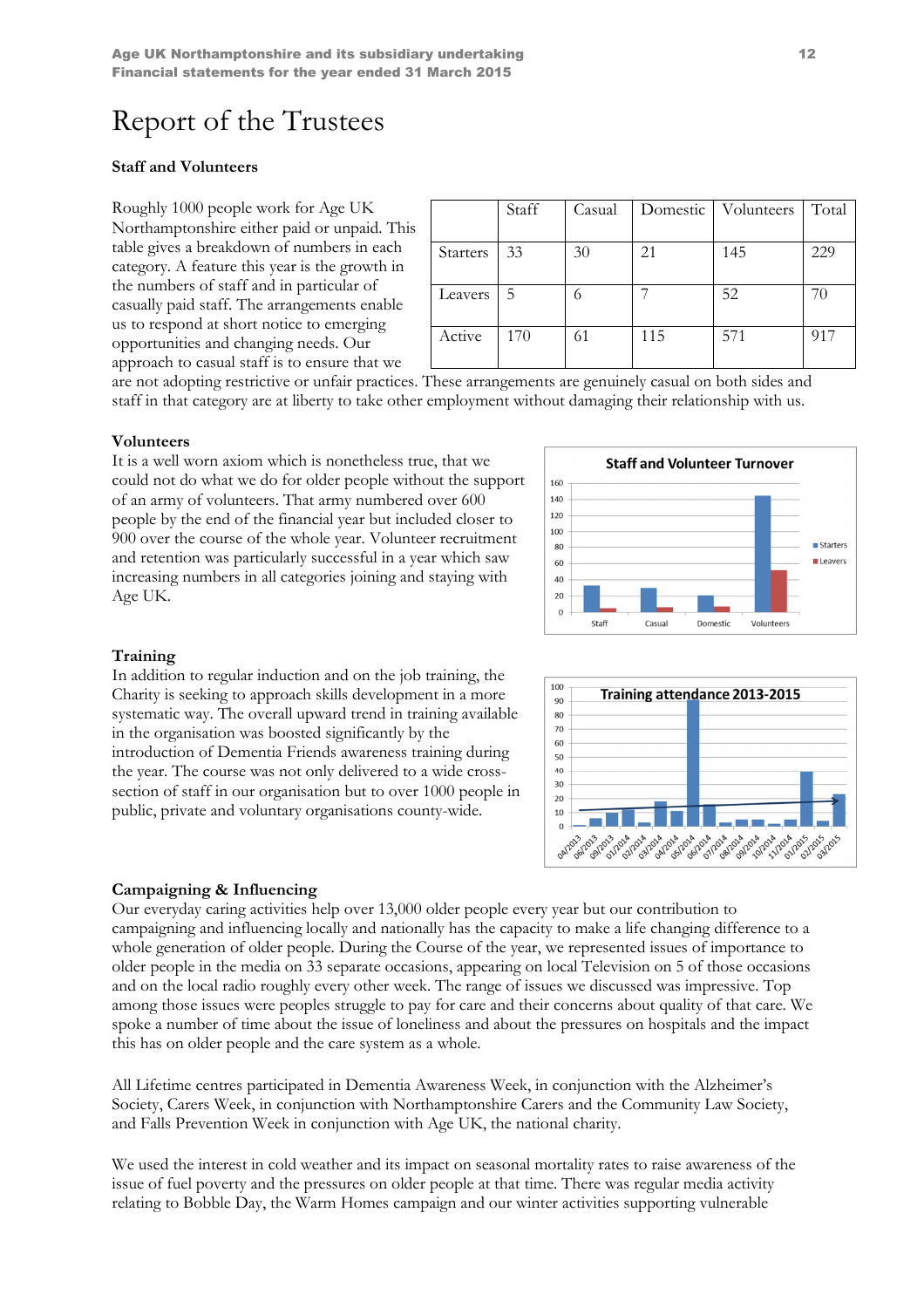people. While we were careful to observe the restrictions of the recently passed Lobbying Act, during the 2015 General Election campaign, we held debates with a number of service users and communicated the results of those debates to Prospective Parliamentary Candidates.

We contribute to the work of Healthwatch Northamptonshire as we did for its predecessor organisation and we maintain a positive working relationship with key figures who have an influence over policy that imacts on the lives of older people, including: Director of Public Health, colleagues in Northamptonshire Healthcare Foundation Trust, both of the County's General Hospitals and County Council cabinet members and the Health & Well-being Board.

Our promotional material helps to spread messages to a wider audience and reach out to people in rural areas. Our new magazine, called Engage, launched in the summer of 2014. Meanwhile the Charity has become much more sensitive to the possibilities of the Internet and Social Media. Over 8000 people visited our website 12000 times during the year, roughly a third visiting for the first time. Our Twitter page has over 630 followers and posts were seen by between 400 and 1500 people each month. Our Facebook page reaches over 1500 local people each month, the largest group being in the 35 – 44 age bracket and while only 7% are over 65 years old this group makes up 19% of those who "liked", commented on or shared our page.

### Financial Independence and Income Generation

Uncertainties persist in relation to the NCC Contract which is confirmed only for 9 months of 2015/6 and at a 17.5% reduction on the previous contract value. The Council intends that the contract should be on the same general terms for that period and we are hopeful that it will transfer to a new Community Interest Company which will be established between the County Council, Northamptonshire Healthcare and the University. Following public consultation, it is evident that Day Opportunities (for which we are currently contracted) are valued as a wellbeing service. Northampton Borough Council funding for our I&A service reduced this year and the CEFAP panel which awarded the funding has been reformed. The service continues to be popular with the Borough.

The sustainability of our longstanding services continues to command our attention. The **Handyperson** scheme has reduced its costs and is increasing it's income. The Lifetime Team which has increased courses and classes and health promotion activities also significantly reduced staffing levels while retaining capacity to respond to new opportunities. That capacity will be important as the wellbeing agenda develops.

The scale of our dependence on any one funder has been tackled progressively over many years by diversifying our funding streams, developing new sources of unrestricted income and more recently by developing a Social Enterprise approach to many services and products. The establishment of the Toenail cutting service was a promising development and our 12 charity shops continue to make a valuable contribution as does the gift-aided income we receive from Age UK Northamptonshire Trading Ltd.

The fastest growing source of funding for the Charity in recent years has been NHS funding through the Clinical Commissioning Groups (CCGs). Our contracts for A Little Help and the Hospital Aftercare Service terminate in March 2016. We are hopeful in the current climate that admission and re-admission avoidance will continue to be sufficiently important to commissioners and the contracts will be renewed in some form. That form may be dictated by the results of our **Service Re-design** exercise. Meanwhile our End of Life Contract has been extended to the end of this financial year.

And finally, having secured the CCG contract for the new Collaborative Care Teams in Kettering and Wellingborough, those contracts run only as pilots for one year and it will be important for us to demonstrate that Age UK Northamptonshire is the right choice of partner to deliver Integrated Care Closer To Home.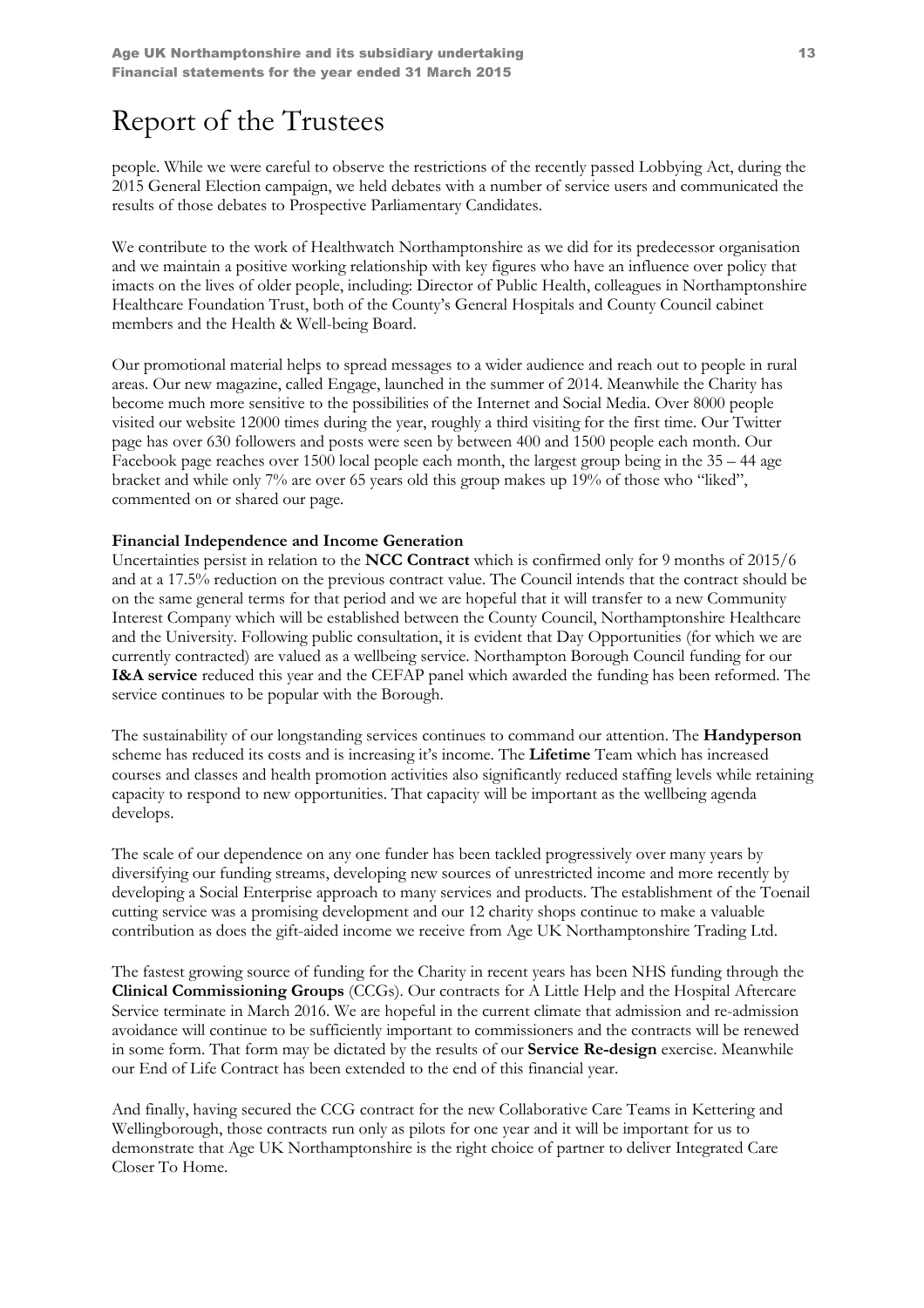## Issues for 2015/6

A range of other issues will be the focus of attention during the coming year.

There is a growing expectation that the Voluntary sector will reduce duplication and competition through a range of Partnerships. During the County Council's wellbeing services tender exercise we established ourselves at the heart of a number of consortia and have tried to develop a reputation for partnership working.

While the Localism agenda has retreated from the forefront of political debate in the County as financial pressures in health and social care grow, it is still a feature of Government policy and although our focus will remain to deliver effective services consistently to all older people across the County, we will ensure that it is evident that we continue be sensitive to the needs of the communities we serve and engage as a local organisation in those communities.

Personalisation also continues to be a central feature of central and local government policy but the numbers of people supported by the Local Authority Social Care budget have fallen as those budgets have decreased and the numbers of older people with Personal Budgets are very small. The Council has introduced the Breeze-e website to enable people searching services to compare providers. People using Personal Budgets will be directed to that site. We have registered on the site and we will continue to offer support with identifying personalised services and delivering them.

Dementia will continue to be a significant and growing issue for older people and for Age UK so we will be building on the developments that started last year. The County Council's Commissioning Intentions include a commitment to driving up low diagnosis rates and it is accepted that there is poor access to information and practical support. Our trusted relationship with large numbers of older people should be viewed as an advantage as a provider of that information and support.

Having established Loneliness as a national campaigning issue, we will contribute fully to any national campaign activity. We will engage more effectively with the Campaign to End Loneliness and demonstrate the value of our activities in combating loneliness locally. A key feature of the wellbeing agenda will be connections with family, friends and community, our adoption of quality of life measurements will help us to evidence our effectiveness in this area.

The pressure on Hospitals will continue to be a major issue over the coming year. Having established ourselves as trusted voluntary sector providers to hospital trusts we will build on this important work and seek to address the issue of serial short term funding in this area.

We acknowledged that, as funding reduces and we must look more to older people and the community for support, our weaknesses in Communications and Marketing become ever more important. New arrangements for Marketing and Communications show some promise but we will avail of the support of friends in local business as we develop a workable Marketing Strategy.

## Plans for Future Periods

Mindful of the issues expressed above, Trustees have established Annual Plan Priorities for 2015/16 balancing activity in the same four broad areas as last year's plan.

Developing and GrowingTo securing and extend our activity under a new End of life contract

• To ensure the effective delivery of Collaborative Care Teams and explore additional areas of the County where the model can be employed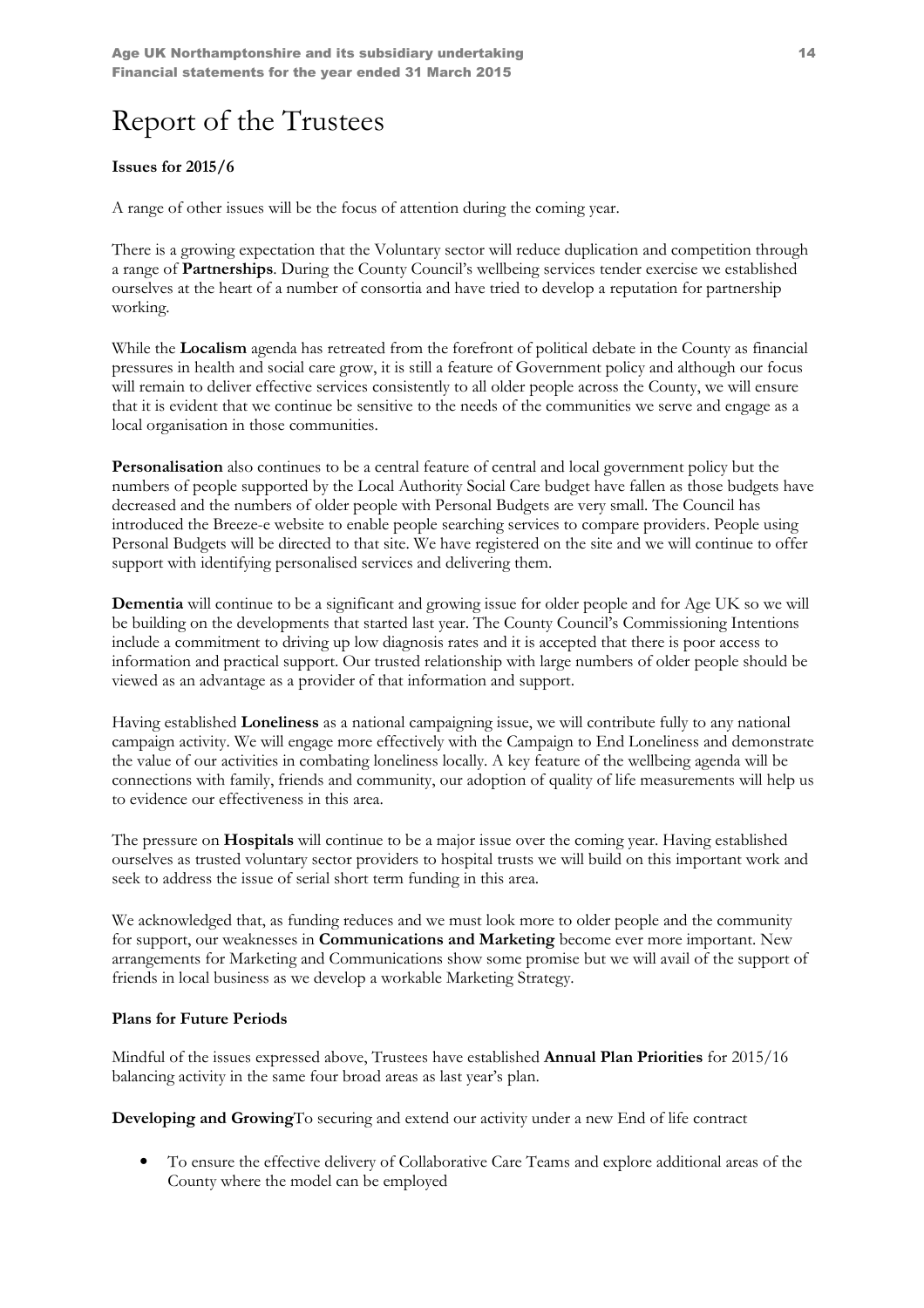## Organisational Development

- To implement a robust, sustainable and affordable business plan following our Service Redesign exercise.
- To ensure that the Charity's training function supports our ambition for organisational change and growth.

## Service Quality

- To implement Communications and Technical improvements including the installation of new telephony and build on improvements to our client database
- To establish an organisation-wide training programme increasing skills and awareness including: Loneliness, dementia and wellbeing

## Financial Sustainability

- To review the allocations model for Day Care services, improve availability and increase attendances
- To review charging policies including differential charging and charges for additional higher value services

### Reserves policy

The reserves policy of the charitable company is based on having free reserves at a level sufficient to provide six months cover in the event of delays in receipt of unrestricted grants or accrued legacies, together with a sum required to meet any capital commitments. As at 31 March 2015, this would equate to £169,924. The definition of free reserves for these purposes excludes fixed assets and investments so represents net current assets on all funds, excluding the defined pension scheme liability, and on this basis there is a surplus at the balance sheet date of  $\text{\textsterling}376,171$ .

#### Investment policy

Age UK Northamptonshire's Constitution provides it with unrestricted powers to invest. Its investments are managed at the discretion of fund managers appointed by the Board of Trustees. Trustees require fund managers to maintain a balance of investments between equities, in a range of markets, and gilts or cash-like products. Fund managers must be mindful of the Trustees ethical concerns particularly in respect of the impact of those investments on the lives of older people.

#### Risk assessment

The Trustees, having taken advice, have introduced risk management processes some years ago to assess risks and implement risk management strategies. These include regular risk assessments by appropriately trained members of staff and an exercise involving Trustees and senior managers in the development of a risk management framework. This identifies the types of risks the charitable company faces, prioritises them in terms of the likelihood of their occurrence and their potential impact and identifies the means of mitigating these risks. The most significant risk facing the charity at present is the cessation of the NCC Prevention Contract.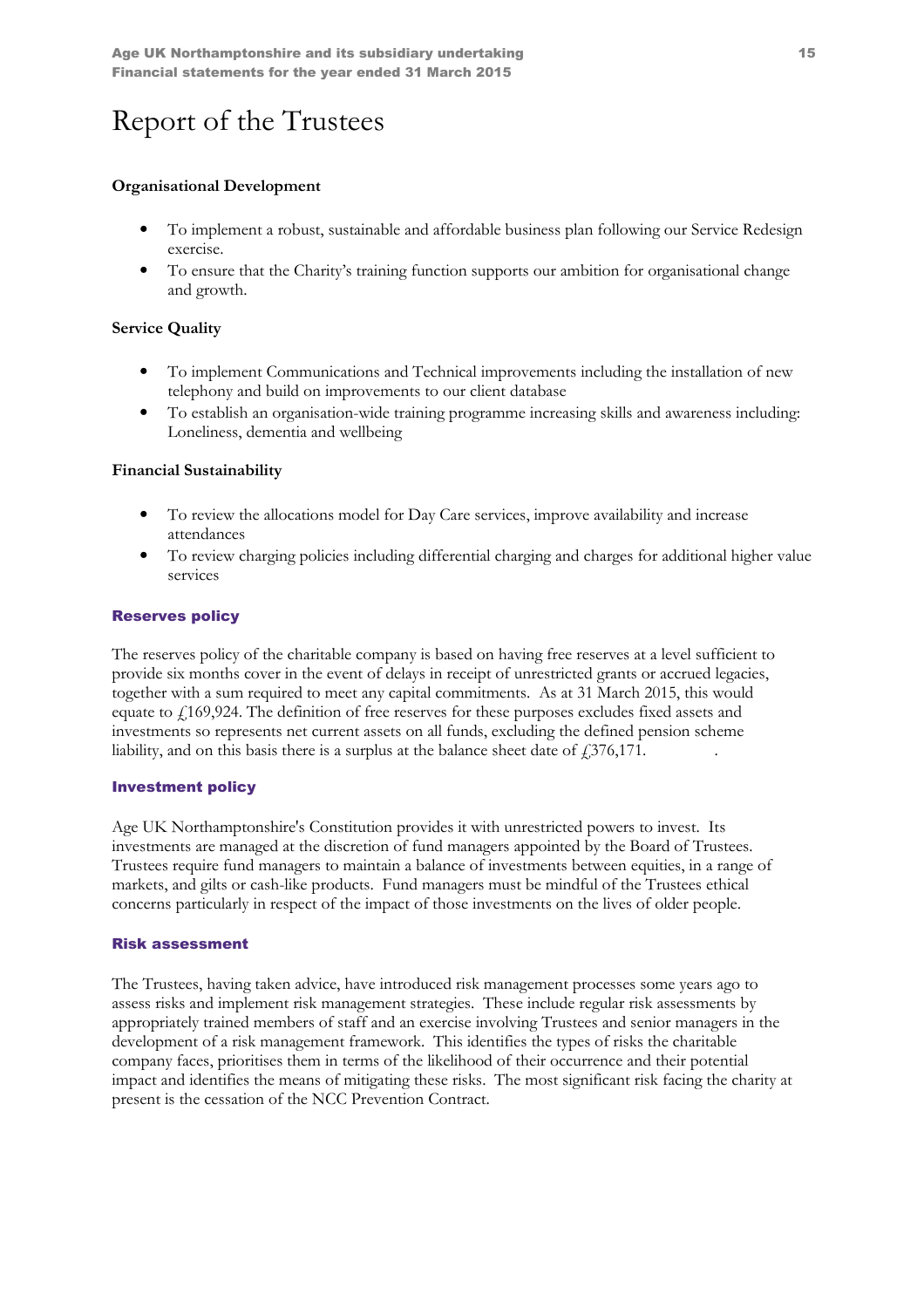# Statement of Trustees' responsibilities

The Trustees (who are also directors of Age UK Northamptonshire for the purposes of company law) are responsible for preparing the Trustees' Report and the financial statements in accordance with applicable law and regulations.

Company law requires the Trustees to prepare financial statements for each financial year. Under that law the Trustees have elected to prepare the financial statements in accordance with United Kingdom Generally Accepted Accounting Practice (United Kingdom Accounting Standards and applicable law). Under company law the Trustees must not approve the financial statements unless they are satisfied that they give a true and fair view of the state of affairs of the charitable company and the group and of the incoming resources and application of resources, including the income and expenditure, of the charitable group for that period.

In preparing these financial statements, the Trustees are required to:

- select suitable accounting policies and then apply them consistently;
- observe the methods and principles in the Charities SORP;
- make judgments and accounting estimates that are reasonable and prudent;
- prepare the financial statements on the going concern basis unless it is inappropriate to presume that the charitable group will continue in business.

The Trustees are responsible for keeping adequate accounting records that are sufficient to show and explain the charitable company's transactions and disclose with reasonable accuracy at any time the financial position of the company and enable them to ensure that the financial statements comply with the Companies Act 2006. They are also responsible for safeguarding the assets of the charitable group and hence for taking reasonable steps for the prevention and detection of fraud and other irregularities.

The Trustees confirm that:

- in so far as each Trustee is aware, there is no relevant audit information of which the charitable company's auditor is unaware; and
- the Trustees have taken all steps that they ought to have taken as Trustees to make themselves aware of any relevant audit information and to establish that the auditor is aware of that information.

The Trustees are responsible for the maintenance and integrity of the corporate and financial information included on the charitable company's website. Legislation in the United Kingdom governing the preparation and dissemination of financial statements may differ from legislation in other jurisdictions.

## Auditor

Grant Thornton UK LLP, having expressed their willingness to continue in office, will be deemed reappointed for the next financial year in accordance with section 487(2) of the Companies Act 2006 unless the company receives notice under section 488(1) of the Companies Act 2006.

The Trustees' report, including a strategic report, has been approved by the board of Trustees, as the company directors, on and signed on their behalf.

P Newham Trustee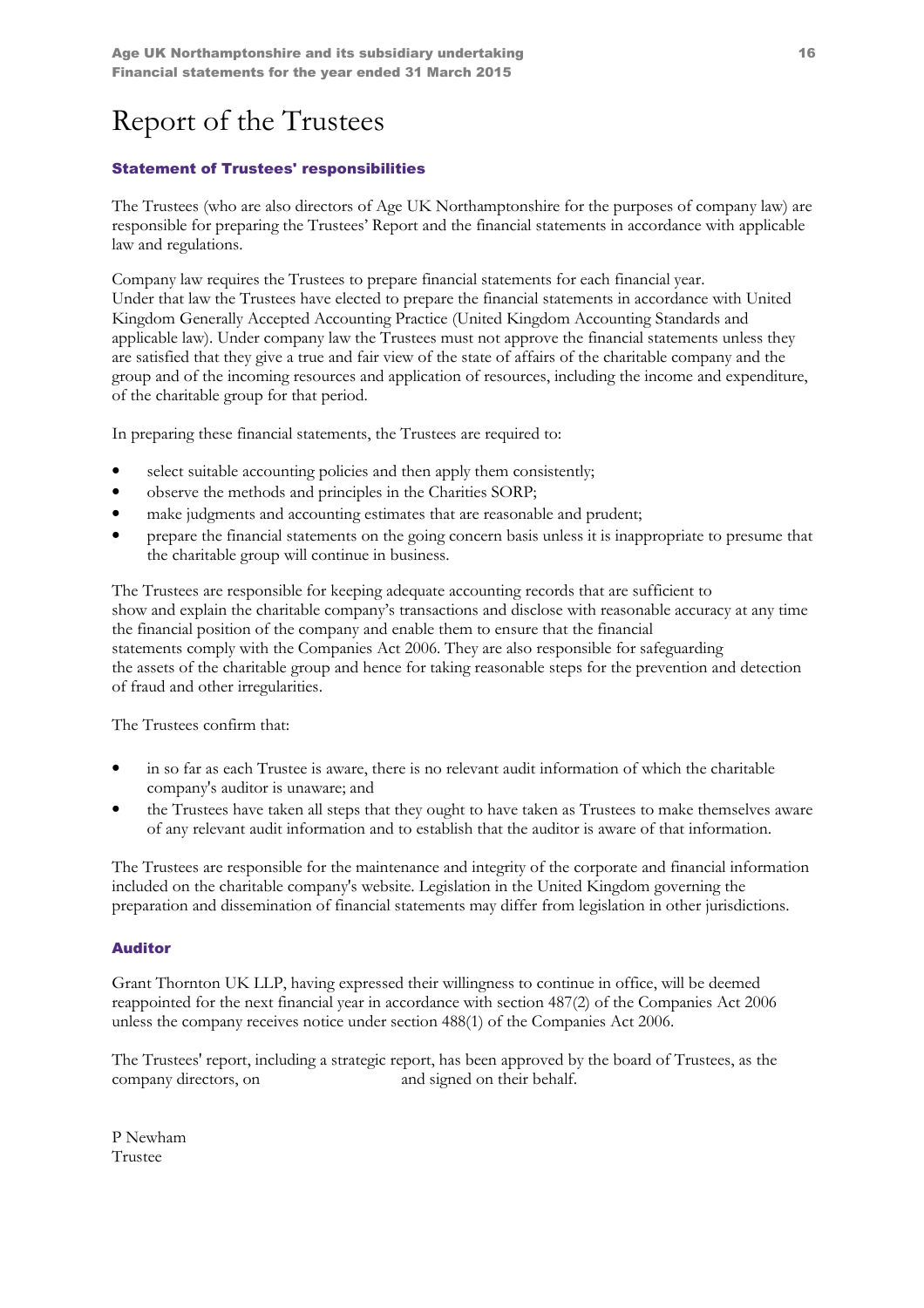

# Independent auditor's report to the members of Age UK Northamptonshire

We have audited the financial statements of Age UK Northamptonshire for the year ended 31 March 2015 which comprise the Charitable Group Statement of Financial Activities, Group Charitable Company Summary Income and Expenditure Account, the Group and Parent Charitable Company Balance Sheets, the Group Charitable Company Cash Flow Statement and the related notes. The financial reporting framework that has been applied in their preparation is applicable law and United Kingdom Accounting Standards (United Kingdom Generally Accepted Accounting Practice).

This report is made solely to the charitable company's members, as a body, in accordance with Chapter 3 of Part 16 of the Companies Act 2006. Our audit work has been undertaken so that we might state to the charitable company's members those matters we are required to state to them in an auditor's report and for no other purpose. To the fullest extent permitted by law, we do not accept or assume responsibility to anyone other than the charitable company and its members as a body, for our audit work, for this report, or for the opinions we have formed.

#### Respective responsibilities of trustees and auditor

As explained more fully in the Trustees' Responsibilities Statement set out on page 16, the trustees (who are also the directors of the charitable company for the purposes of company law) are responsible for the preparation of the financial statements and for being satisfied that they give a true and fair view.

Our responsibility is to audit and express an opinion on the financial statements in accordance with applicable law and International Standards on Auditing (UK and Ireland). Those standards require us to comply with the Auditing Practices Board's Ethical Standards for Auditors.

#### Scope of the audit of the financial statements

A description of the scope of an audit of financial statements is provided on the Financial Reporting Council's website at www.frc.org.uk/auditscopeukprivate.

#### Opinion on financial statements

In our opinion the financial statements:

- give a true and fair view of the state of the group's and the parent charitable company's affairs as at 31 March 2015 and of the group's and the parent charitable company's incoming resources and application of resources, including the group's and the parent income and expenditure, for the year then ended;
- have been properly prepared in accordance with United Kingdom Generally Accepted Accounting Practice; and
- have been prepared in accordance with the requirements of the Companies Act 2006.

#### Opinion on other matter prescribed by the Companies Act 2006

In our opinion the information given in the Strategic Report and Trustees' Annual Report for the financial year for which the financial statements are prepared is consistent with the financial statements.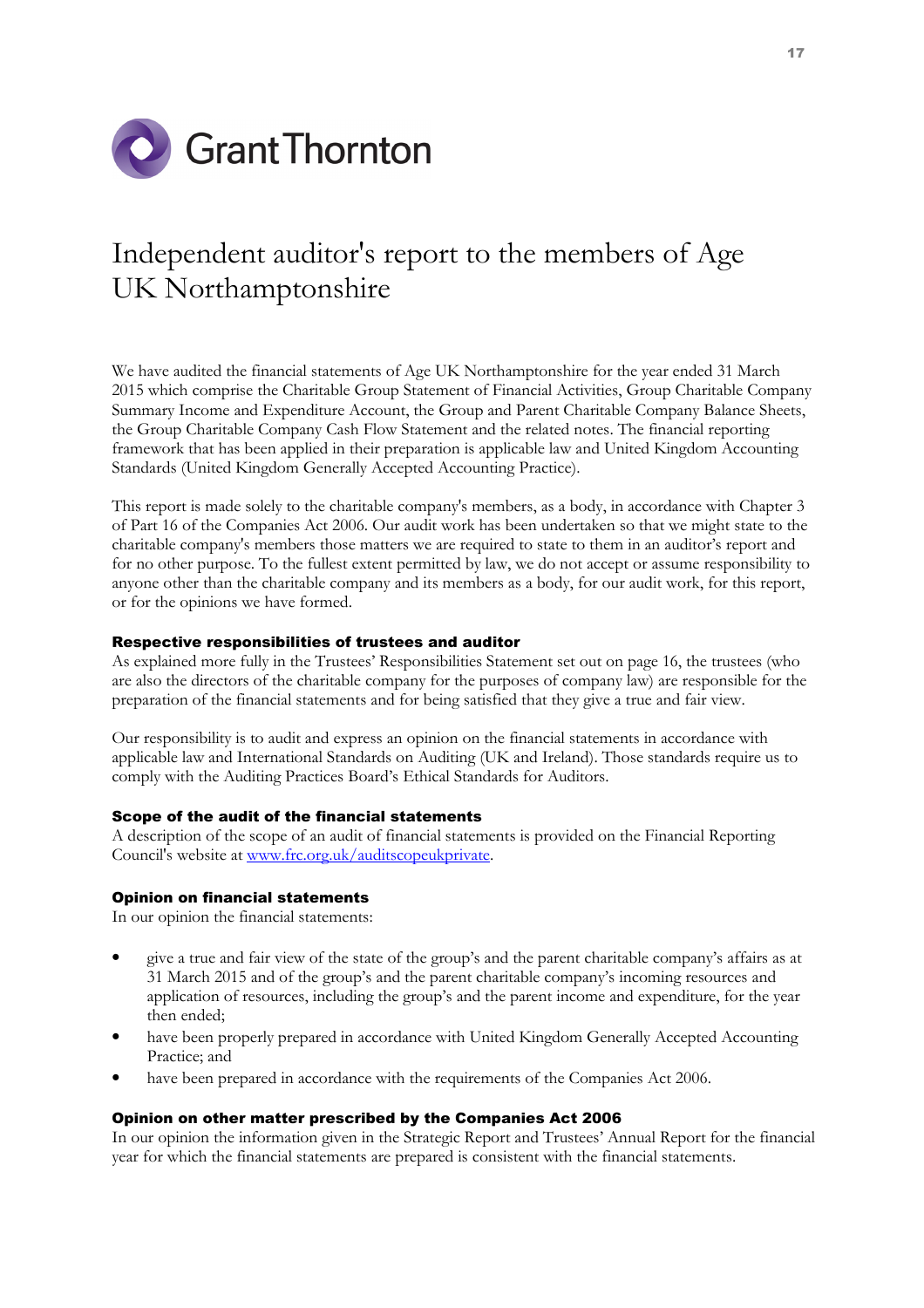

# Independent auditor's report to the members of Age UK Northamptonshire

### Matters on which we are required to report by exception

We have nothing to report in respect of the following matters where the Companies Act 2006 requires us to report to you if, in our opinion:

- adequate accounting records have not been kept by the parent charitable company, or returns adequate for our audit have not been received from branches not visited by us; or
- the parent charitable company financial statements are not in agreement with the accounting records or returns; or
- certain disclosures of trustees' remuneration specified by law are not made; or
- we have not received all the information and explanations we require for our audit.

Grant Thomas Un UP

 William Devitt Senior Statutory Auditor for and on behalf of Grant Thornton UK LLP Statutory Auditor, Chartered Accountants Northampton

5 October 2015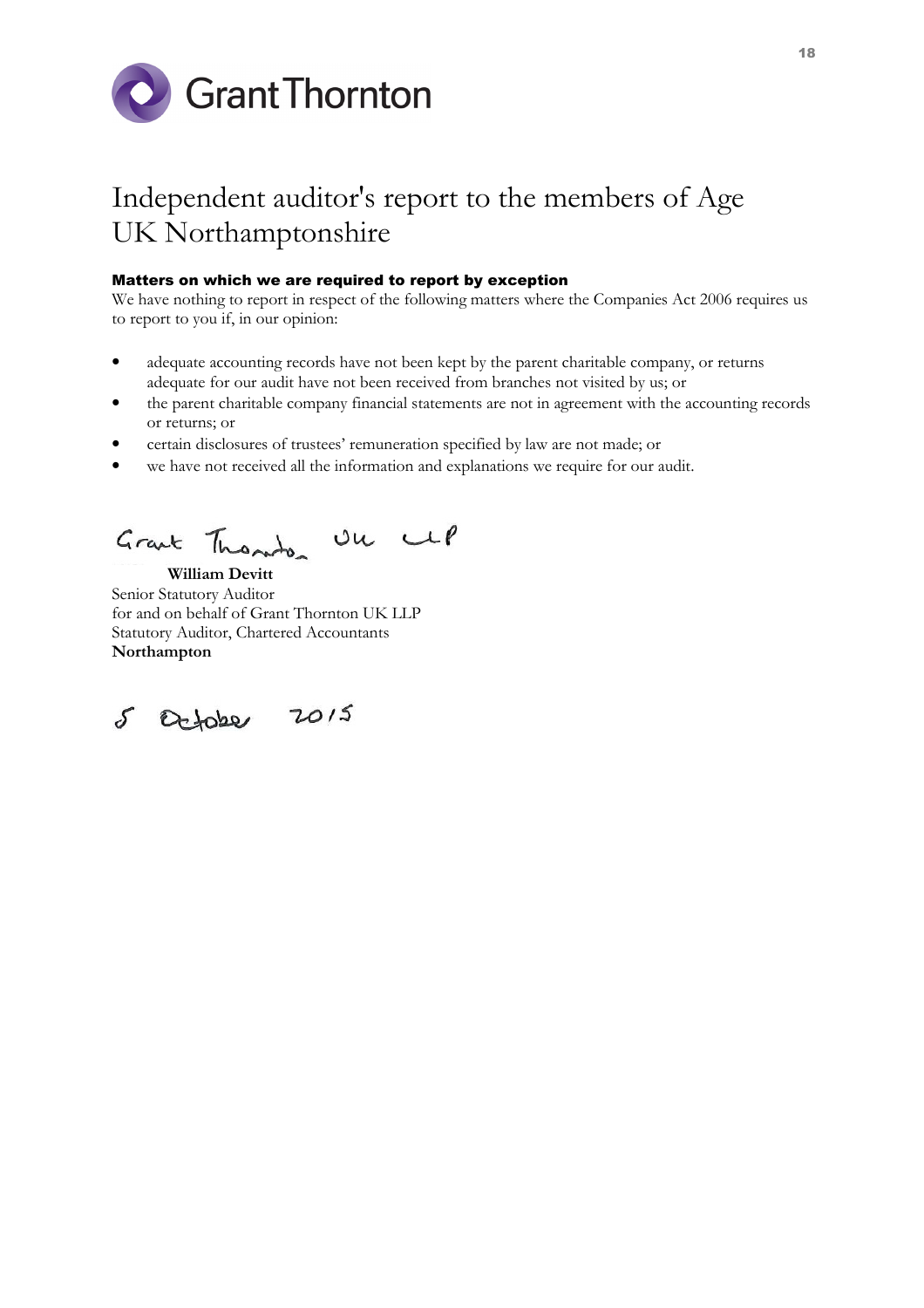# Principal account policies

### Basis of preparation

The financial statements have been prepared in accordance with applicable UK Accounting Standards and the Companies Act 2006 and follow the recommendations in the Statement of Recommended Practice: Accounting and Reporting by Charities (SORP 2005). They have been prepared under the historical cost convention except for investments which are stated at market value. The principal accounting policies of the charitable group have remained unchanged from the previous year and are set out below.

#### Basis of consolidation

The group financial statements consolidate those of the charitable company and of its subsidiary undertaking. Acquisitions are accounted for under the acquisition method. The results of the charitable company's subsidiary has been incorporated on a line by line basis. Surpluses or deficits on intra group transactions are eliminated in full. On acquisition of a subsidiary, all of the subsidiary's assets and liabilities which exist at the date of acquisition are recorded at their fair values reflecting their condition at that date.

#### Incoming resources

#### Provision of services

Revenue from services provided by the charitable group is recognised when the charitable group has performed its obligations and in exchange obtained the right to consideration.

#### Donations and gifts

All monetary donations and gifts are included in full in the statement of financial activities when receivable, provided that there are no donor-imposed restrictions as to the timing of the related expenditure, in which case recognition is deferred until the pre-condition has been met.

Legacies to which the charitable group are entitled are included in the statement of financial activities unless they are incapable of measurement.

Gifts-in-kind are accounted for at the Trustees' estimate of value to the charitable group or sale value as follows:

- goods for resale are accounted for when sold
- gifts of fixed assets for charity use are accounted for immediately on receipt.

Intangible income, which comprises donated services, is included in income at a valuation which is an estimate of the financial cost borne by the donor where such a cost is quantifiable and measurable. An equivalent amount is charged as expenditure. Voluntary help is not included as income.

Donations under Gift Aid, together with the associated income tax recoveries, are credited as income when donations are received.

#### Grants receivable

Revenue grants are credited as incoming resources when they are receivable provided conditions for receipt have been complied with, unless they relate to a specified future period, in which case they are deferred.

#### Investment income

Investment income, including associated income tax recoveries, is recognised when receivable.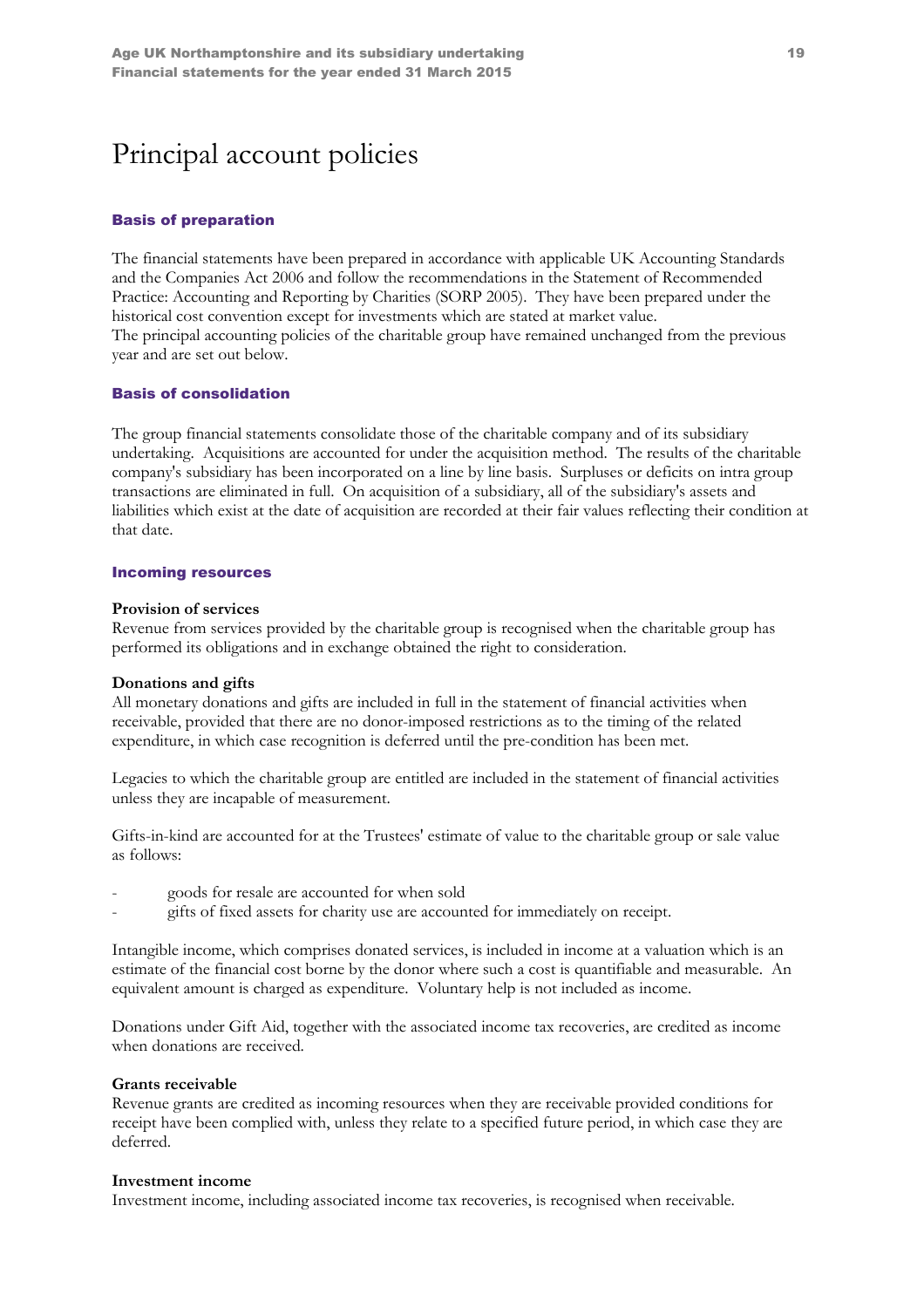#### Incoming resources (continued)

#### Rent receivable

Rental income is accounted for when receivable.

#### Resources expended

Expenditure is recognised on an accrual basis as a liability is incurred. Expenditure includes any VAT which cannot be fully recovered, and is reported as part of the expenditure to which it relates:

- Costs of generating funds comprise the costs associated with attracting voluntary income and the costs of trading for fundraising purposes including the charitable group's shops.
- Charitable activities comprises those costs incurred by the charitable group in the delivery of its activities and services for its beneficiaries. It includes both costs that can be allocated directly to such activities and those costs of an indirect nature necessary to support them.
- Governance costs include those costs associated with meeting the constitutional and statutory requirements of the charitable group and include the audit fees and costs linked to the strategic management of the charitable group.
- All costs are allocated between the expenditure categories of the SoFA on a basis designed to reflect the use of the resource. Costs relating to a particular activity are allocated directly. Indirect staff costs are apportioned on the basis of relative payroll costs and other costs are apportioned as appropriate.

#### Fund accounting

Restricted funds are to be used for specified purposes laid down by the donor. Expenditure for those purposes is charged to the fund, together with a fair allocation of overheads and support costs.

Unrestricted funds are donations and other incoming resources received or generated for expenditure on the general objectives of the charitable group.

Designated funds are unrestricted funds which have been designated for specific purposes by the Trustees.

Endowment funds are held as capital. The income generated therefrom is to be used for specified purposes laid down by the donor.

#### Tangible fixed assets and depreciation

Tangible fixed assets are stated at cost and net of depreciation. Tangible fixed assets are capitalised where the cost is in excess of  $f$ 100.

Depreciation is calculated to write down the cost less estimated residual value of all tangible fixed assets held for charity use, other than freehold land, by equal annual instalments over their expected useful lives. The periods generally applicable are:

| Freehold buildings                                                 | 10 - 50 years |
|--------------------------------------------------------------------|---------------|
| Furniture, fittings and equipment excluding computers 5 - 10 years |               |
| Computers                                                          | 3 years       |
| Motor vehicles                                                     | $3 - 6$ years |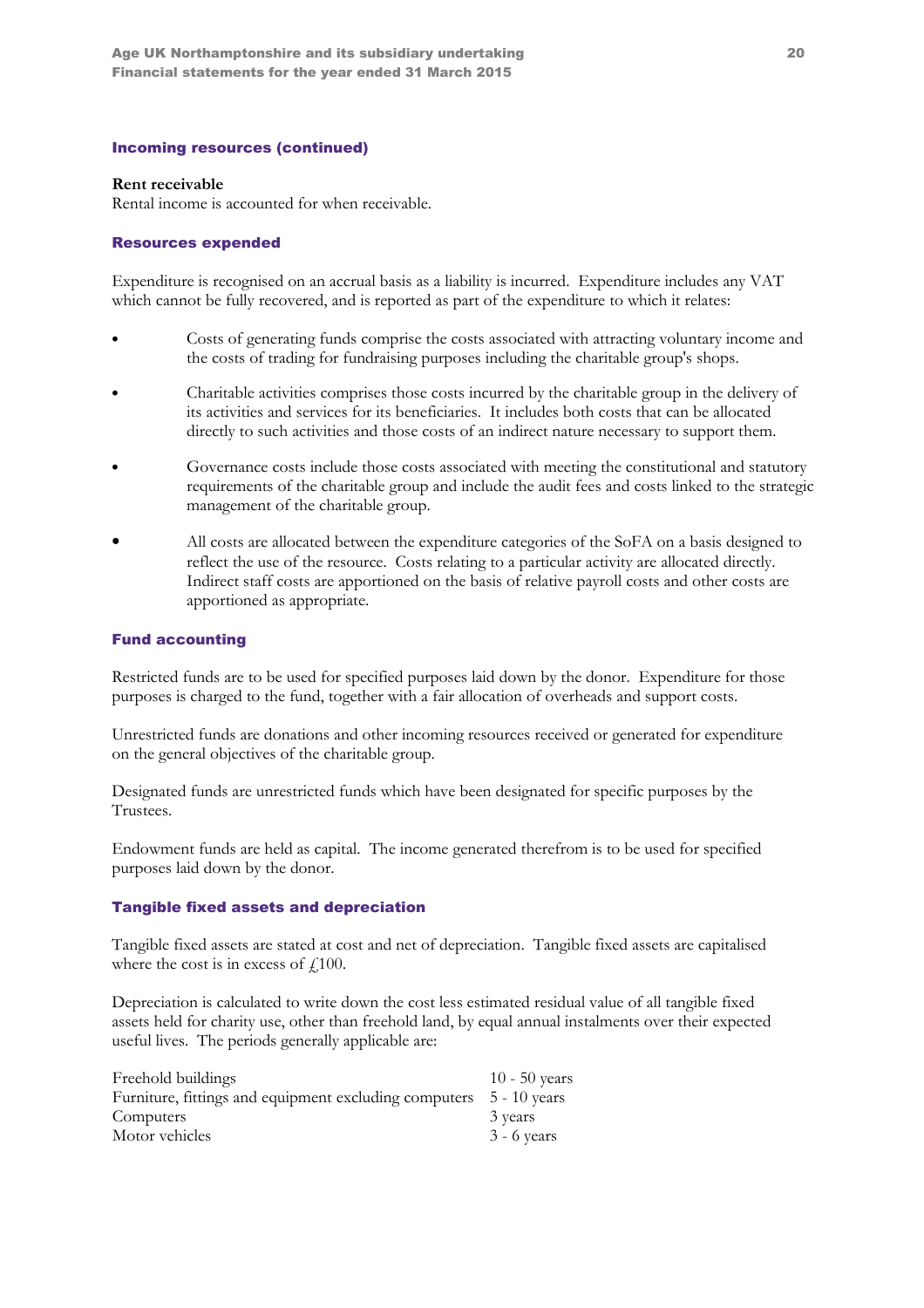#### **Investments**

Assets held for investment purposes are valued at mid offer price, being readily available market value, at the balance sheet date.

Net gains and losses arising on revaluations and disposals during the year are included in the statement of financial activities.

#### **Stocks**

Stocks are stated at the lower of cost and net realisable value.

#### Leased assets

All leases are regarded as operating leases and the payments made under them are charged to the statement of financial activities on a straight line basis over the lease term.

### Retirement benefits

#### Defined Contribution Pension Scheme

The pension costs charged to the Statement of Financial Activities represent the amount of the contributions payable to the scheme in respect of the accounting period.

#### Defined Benefit Pension Scheme

Scheme assets are measured at fair values. Scheme liabilities are measured on an actuarial basis using the projected unit method and are discounted at the appropriate high quality corporate bond rates. The net surplus or deficit is presented separately from other net assets on the balance sheet. A net surplus is recognised only to the extent that it is recoverable by the charitable group.

The charitable group has applied the amendment to FRS 17 ' Retirement Benefits' which is effective for accounting periods commencing on or after 6 April 2007. The amendment to FRS 17 primarily affects disclosures in relation to defined benefit pension schemes. However for quoted securities the fair value is now taken to be the current bid price rather than the mid-market value.

The current service cost and costs from settlements and curtailments are charged to resources expended. Past service costs are spread over the period until the benefit increases vest. Interest charged on the scheme liabilities and the expected return on scheme assets are included in other finance costs. Actuarial gains and losses are reported in the Statement of Financial Activities.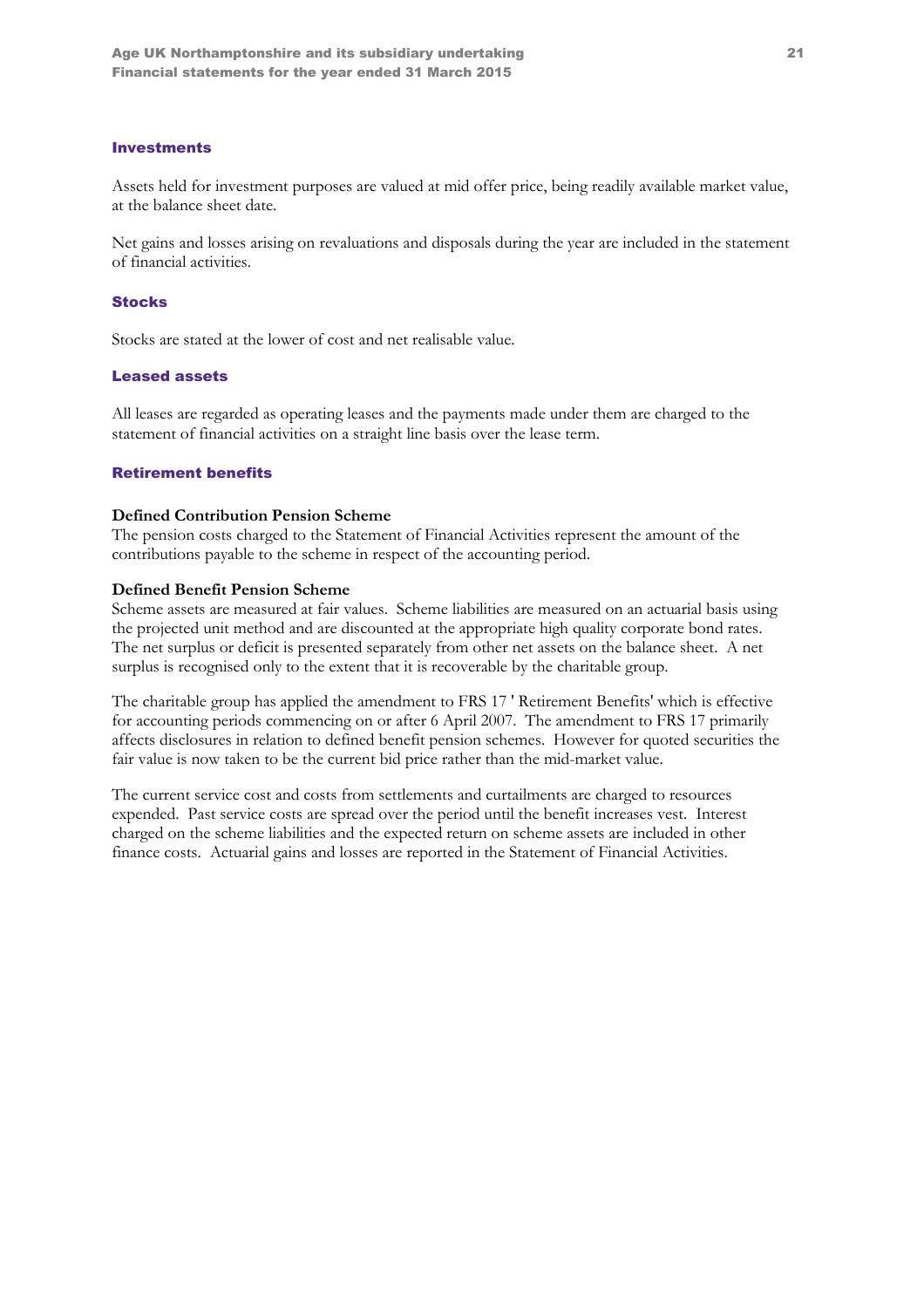# Consolidated statement of financial activities

|                                                 |                | Unrestricted<br>Funds | Designated<br>Funds | Restricted<br>Funds | Endowment<br>Funds | Total<br>2015 | Total<br>2014 |
|-------------------------------------------------|----------------|-----------------------|---------------------|---------------------|--------------------|---------------|---------------|
|                                                 | <b>Note</b>    | £                     | £                   | £                   | £                  | £             | £             |
| <b>INCOMING RESOURCES</b>                       |                |                       |                     |                     |                    |               |               |
| Incoming resources from generated funds         |                |                       |                     |                     |                    |               |               |
| Voluntary income                                |                |                       |                     |                     |                    |               |               |
| Gifts and donations                             |                | 38,838                |                     |                     |                    | 38,838        | 59,397        |
| Legacies                                        |                | 5,537                 |                     |                     |                    | 5,537         | 190,366       |
| Activities for generating funds                 |                |                       |                     |                     |                    |               |               |
| Shop income from donated and bought in products |                | 721,314               |                     |                     |                    | 721,314       | 694,046       |
| Fundraising                                     |                | 11,500                |                     |                     |                    | 11,500        | 18,532        |
| Insurance commission                            |                | 125,355               |                     |                     |                    | 125,355       | 122,774       |
| Provision of other services                     |                |                       |                     |                     |                    |               | 32,187        |
| <b>Investment</b> income                        | $\mathfrak{Z}$ | 15,431                |                     |                     | 14,720             | 30,151        | 28,766        |
| Incoming resources from charitable activities   |                |                       |                     |                     |                    |               |               |
| Provision of home care services                 |                | 841,237               |                     | 303,524             |                    | 1,144,761     | 1,111,269     |
| Provision of active ageing services             |                | 55,696                |                     |                     |                    | 55,696        | 47,642        |
| Provision of advisory services                  |                | 42,613                |                     | 75,000              |                    | 117,613       | 115,375       |
| Provision of day care services                  |                | 1,128,362             |                     |                     |                    | 1,128,362     | 1,035,644     |
| Rents receivable                                |                | 29,677                | 10,556              |                     |                    | 40,233        | 38,341        |
| Provision of other services                     |                | 19,672                |                     |                     |                    | 19,672        | 31,393        |
| Other incoming resources                        |                |                       |                     |                     |                    |               |               |
| Profit on disposal of tangible fixed asset      |                |                       |                     |                     |                    |               | 1,250         |
| Total incoming resources                        |                | 3,035,232             | 10,556              | 378,524             | 14,720             | 3,439,032     | 3,526,982     |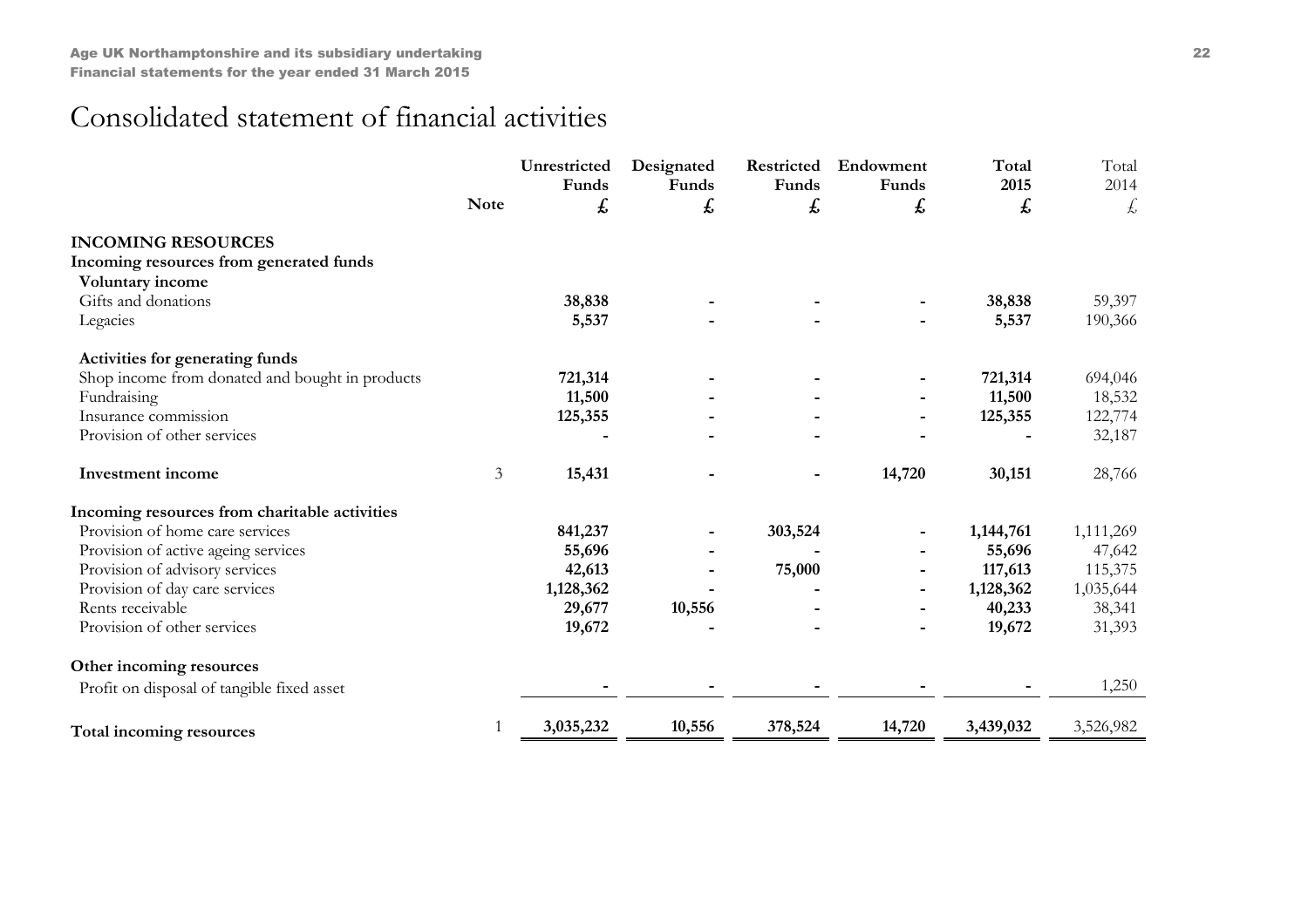# Consolidated statement of financial activities

|                                                    |             | Unrestricted<br>Funds | Designated<br>Funds | Restricted<br>Funds | Endowment<br>Funds | Total<br>2015 | Total<br>2014 |
|----------------------------------------------------|-------------|-----------------------|---------------------|---------------------|--------------------|---------------|---------------|
|                                                    | <b>Note</b> | £                     | £                   | £                   | £                  | £             | £,            |
| <b>RESOURCES EXPENDED</b>                          |             |                       |                     |                     |                    |               |               |
| Costs of generating funds                          |             |                       |                     |                     |                    |               |               |
| Cost of generated funds – excluding shops          |             | 84,055                |                     |                     |                    | 84,055        | 90,166        |
| Cost of generated funds - shops                    |             | 685,003               |                     |                     |                    | 685,003       | 627,749       |
| Investment management fees                         |             |                       |                     |                     | 3,358              | 3,358         | 4,391         |
| <b>Charitable activities</b>                       |             |                       |                     |                     |                    |               |               |
| Home care services                                 |             | 866,717               |                     | 332,196             |                    | 1,198,913     | 1,167,957     |
| Active ageing services                             |             | 205,933               |                     |                     |                    | 205,933       | 227,508       |
| Advisory services                                  |             | 197,790               |                     | 75,000              |                    | 272,790       | 278,182       |
| Day care services                                  |             | 1,032,828             |                     |                     | 18,482             | 1,051,310     | 1,013,650     |
| Cottages                                           |             | 979                   | 2,173               |                     |                    | 3,152         | 3,760         |
| Governance costs                                   |             | 9,535                 |                     |                     |                    | 9,535         | 10,025        |
| Total resources expended                           | 4           | 3,082,840             | 2,173               | 407,196             | 21,840             | 3,514,049     | 3,423,388     |
| Net incoming/(outgoing) resources before transfers |             |                       |                     |                     |                    |               |               |
| and other recognised gains/(losses)                |             | (47, 608)             | 8,383               | (28, 672)           | (7, 120)           | (75, 017)     | 103,594       |
| Transfers between funds                            |             | (4,036)               | (10, 556)           | 28,672              | (14,080)           |               |               |
| Net incoming/(outgoing) resources for the year     |             | (51, 644)             | (2,173)             |                     | (21,200)           | (75, 017)     | 103,594       |
| Gains on investments                               |             |                       |                     |                     | 54,010             | 54,010        | 28,554        |
| Other recognised gains and losses                  |             |                       |                     |                     |                    |               |               |
| Actuarial (losses) on defined benefit              |             |                       |                     |                     |                    |               |               |
| pension scheme                                     | 22          | (25,000)              |                     |                     |                    | (25,000)      | (21,000)      |
| Net movements in funds                             |             | (76, 644)             | (2,173)             |                     | 32,810             | (46,007)      | 111,148       |
| Fund balances at 1 April 2014                      |             | 1,906,664             | 102,902             |                     | 1,736,878          | 3,746,444     | 3,635,296     |
| Fund balances at 31 March 2015                     |             | 1,830,020             | 100,729             |                     | 1,769,688          | 3,700,437     | 3,746,444     |

The financial activities above represent the incoming and outgoing resources relating to the charitable group. All incoming resources and resources expended derive from continuing activities.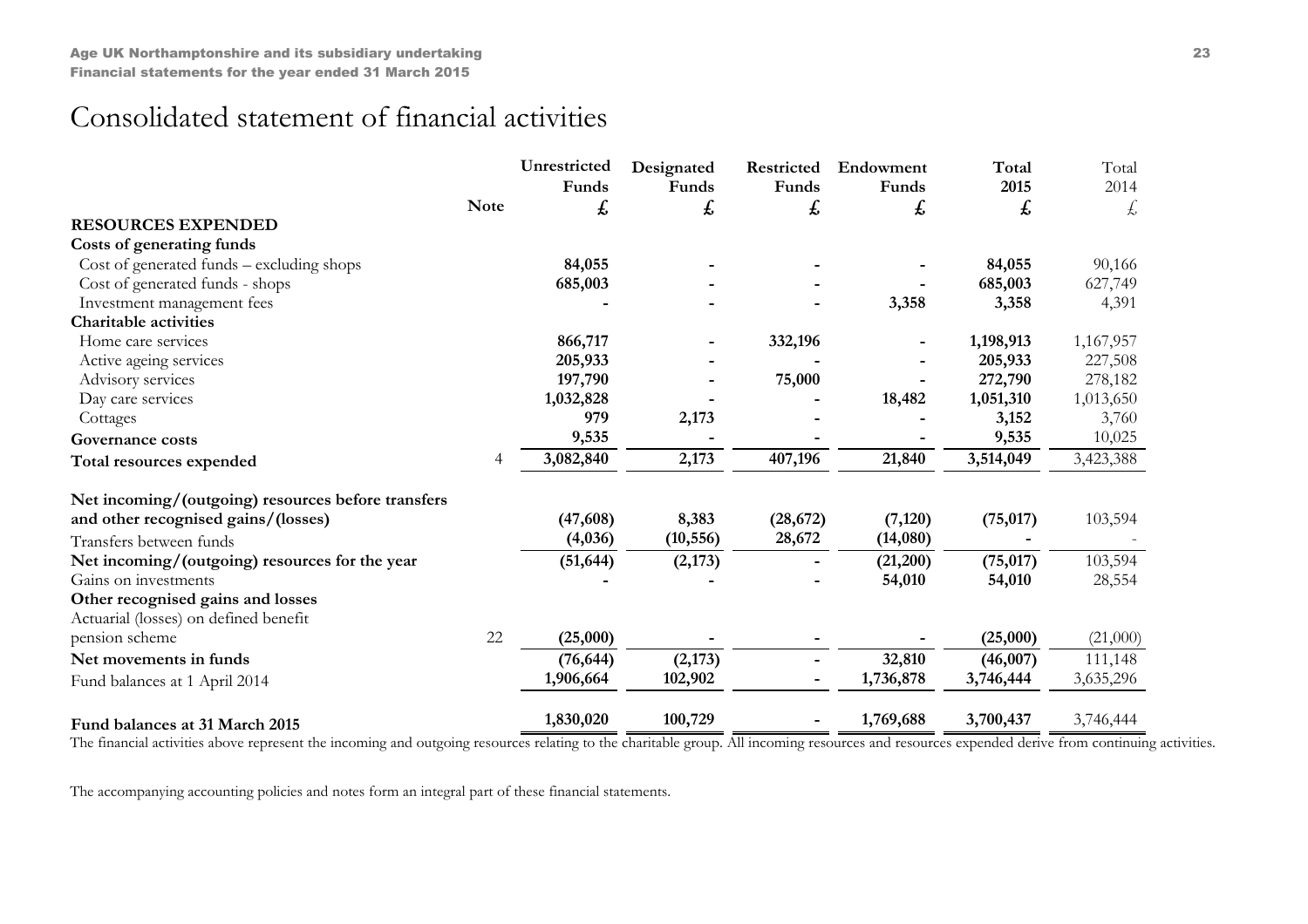# Consolidated income and expenditure account

|                                         | 2015<br>£, | 2014<br>大, |
|-----------------------------------------|------------|------------|
| Total income                            | 3,424,312  | 3,484,632  |
| Total expenditure                       | 3,492,209  | 3,372,244  |
| Net (expenditure) / income for the year | (67, 897)  | 112,388    |

Total income comprises  $\dot{f}$ , 3,035,232 for unrestricted funds,  $\dot{f}$ , 378,524 for restricted funds and  $\dot{f}$ , 10,556 for designated funds. A detailed analysis of income by source is provided in the statement of financial activities.

Detailed analyses of expenditure are provided in the statement of financial activities.

Total expenditure for the year of  $\text{\textsterling}3,492,209$  comprises  $\text{\textsterling}3,082,840$  of net expenditure of unrestricted funds,  $f<sub>1</sub>407,196$  of net expenditure of restricted funds and  $f<sub>2</sub>173$  of net expenditure of designated funds, as shown in the statement of financial activities.

The summary income and expenditure account is derived from the statement of financial activities on pages 23 and 24 which, together with the notes on pages 29 to 42, provides full information on the movements during the year and on all the funds of the charitable group.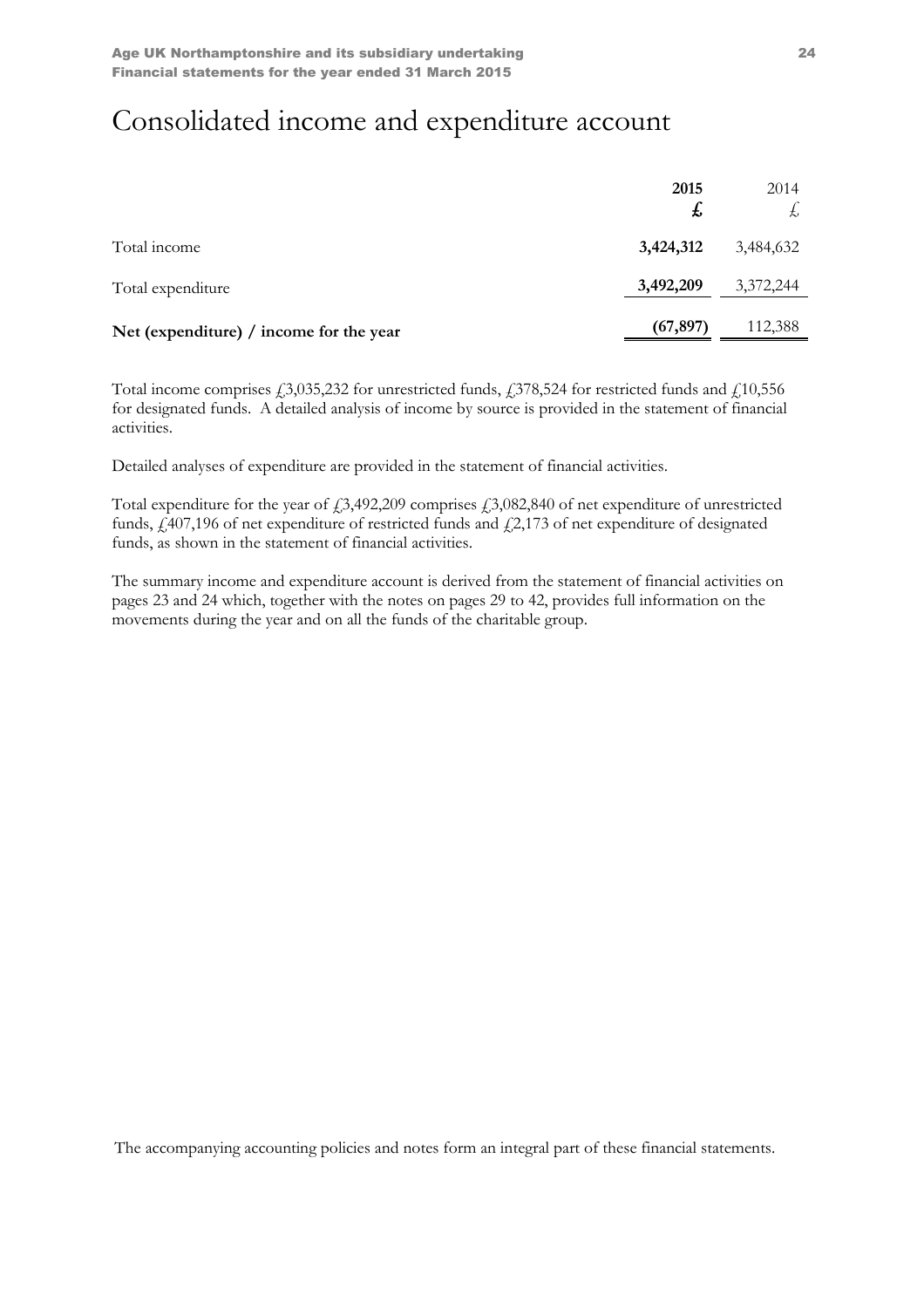# Consolidated balance sheet

|                                                                   | <b>Note</b>    |            | 2015      |            | 2014      |
|-------------------------------------------------------------------|----------------|------------|-----------|------------|-----------|
|                                                                   |                | £,         | £,        | £,         | £,        |
| <b>Fixed assets</b>                                               |                |            |           |            |           |
| Tangible assets                                                   | $\overline{7}$ |            | 2,330,197 |            | 2,405,851 |
| Investments                                                       | 8              |            | 994,067   |            | 942,775   |
|                                                                   |                |            | 3,324,264 |            | 3,348,626 |
| <b>Current assets</b>                                             |                |            |           |            |           |
| Stocks                                                            | 9              | 19,267     |           | 12,752     |           |
| Debtors                                                           | 10             | 312,722    |           | 324,336    |           |
| Cash at bank and in hand                                          |                | 361,103    |           | 343,215    |           |
|                                                                   |                | 693,092    |           | 680,303    |           |
| Creditors: amounts falling due<br>within one year                 | 11             | (160, 919) |           | (133, 485) |           |
|                                                                   |                |            |           |            |           |
| Net current assets                                                |                |            | 532,173   |            | 546,818   |
| Total assets less current liabilities<br>before pension liability |                |            | 3,856,437 |            | 3,895,444 |
| Defined benefit liability                                         |                |            |           |            |           |
| Pension liability                                                 | 22             |            | (156,000) |            | (149,000) |
|                                                                   |                |            |           |            |           |
|                                                                   |                |            | 3,700,437 |            | 3,746,444 |
| Capital funds                                                     |                |            |           |            |           |
| Permanent endowment fund                                          | 12             |            | 1,769,688 |            | 1,736,878 |
| Income funds                                                      |                |            |           |            |           |
| Restricted funds                                                  | 13             |            |           |            |           |
| Unrestricted funds:                                               |                |            |           |            |           |
| Designated funds                                                  | 14             |            | 100,729   |            | 102,902   |
| General fund                                                      | 15             |            | 1,986,020 |            | 2,055,664 |
| Pension deficit                                                   | 22             |            | (156,000) |            | (149,000) |
| Total funds                                                       | 16             |            | 3,700,437 |            | 3,746,444 |
|                                                                   |                |            |           |            |           |

25 september 2015 These financial statements were approved by the directors and authorised for issue on and are signed on their behalf by:

halt Ph

Trustee Trustee

Company number: 03294424

J Robinson P Newham (Trustee)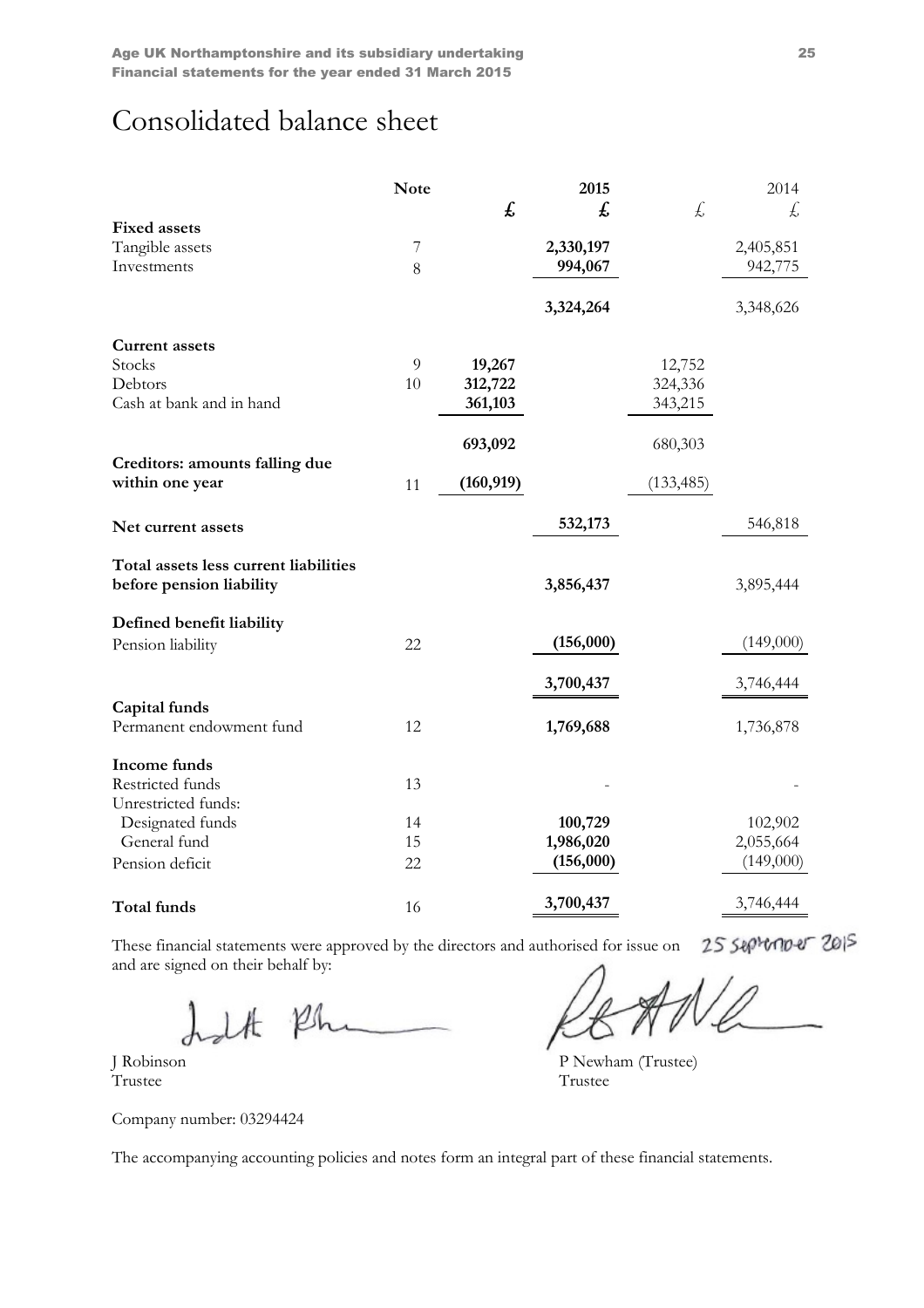# Balance sheet

|                                                                   | <b>Note</b>      |            | 2015      |            | 2014      |
|-------------------------------------------------------------------|------------------|------------|-----------|------------|-----------|
|                                                                   |                  | £          | £,        | £,         | £         |
| <b>Fixed assets</b>                                               |                  |            |           |            |           |
| Tangible assets                                                   | $\boldsymbol{7}$ |            | 2,330,197 |            | 2,405,851 |
| Investments                                                       | 8                |            | 994,069   |            | 942,777   |
|                                                                   |                  |            | 3,324,266 |            | 3,348,628 |
| <b>Current assets</b>                                             |                  |            |           |            |           |
| Stocks                                                            | 9                | 563        |           | 563        |           |
| Debtors                                                           | 10               | 380,994    |           | 373,226    |           |
| Cash at bank and in hand                                          |                  | 307,018    |           | 306,566    |           |
|                                                                   |                  | 688,575    |           | 680,355    |           |
| Creditors: amounts falling due<br>within one year                 | 11               | (156, 404) |           | (133, 485) |           |
| Net current assets                                                |                  |            | 532,171   |            | 546,870   |
| Total assets less current liabilities<br>before pension liability |                  |            | 3,856,437 |            | 3,895,498 |
| Defined benefit liability                                         |                  |            |           |            |           |
| Pension liability                                                 | 22               |            | (156,000) |            | (149,000) |
|                                                                   |                  |            | 3,700,437 |            | 3,746,498 |
| Capital funds                                                     |                  |            |           |            |           |
| Permanent endowment fund                                          | 12               |            | 1,769,688 |            | 1,736,878 |
| Income funds                                                      |                  |            |           |            |           |
| Restricted funds                                                  | 13               |            |           |            |           |
| Unrestricted funds:                                               |                  |            |           |            |           |
| Designated funds                                                  | 14               |            | 100,729   |            | 102,902   |
| General fund                                                      | 15               |            | 1,986,020 |            | 2,055,718 |
| Pension deficit                                                   | 22               |            | (156,000) |            | (149,000) |
| Total funds                                                       | 16               |            | 3,700,437 |            | 3,746,498 |

25 september 2015 These financial statements were approved by the directors and authorised for issue on and are signed on their behalf by:

**Trustee** 

Judel Phi

J Robinson P Newham (Trustee)

Company number: 03294424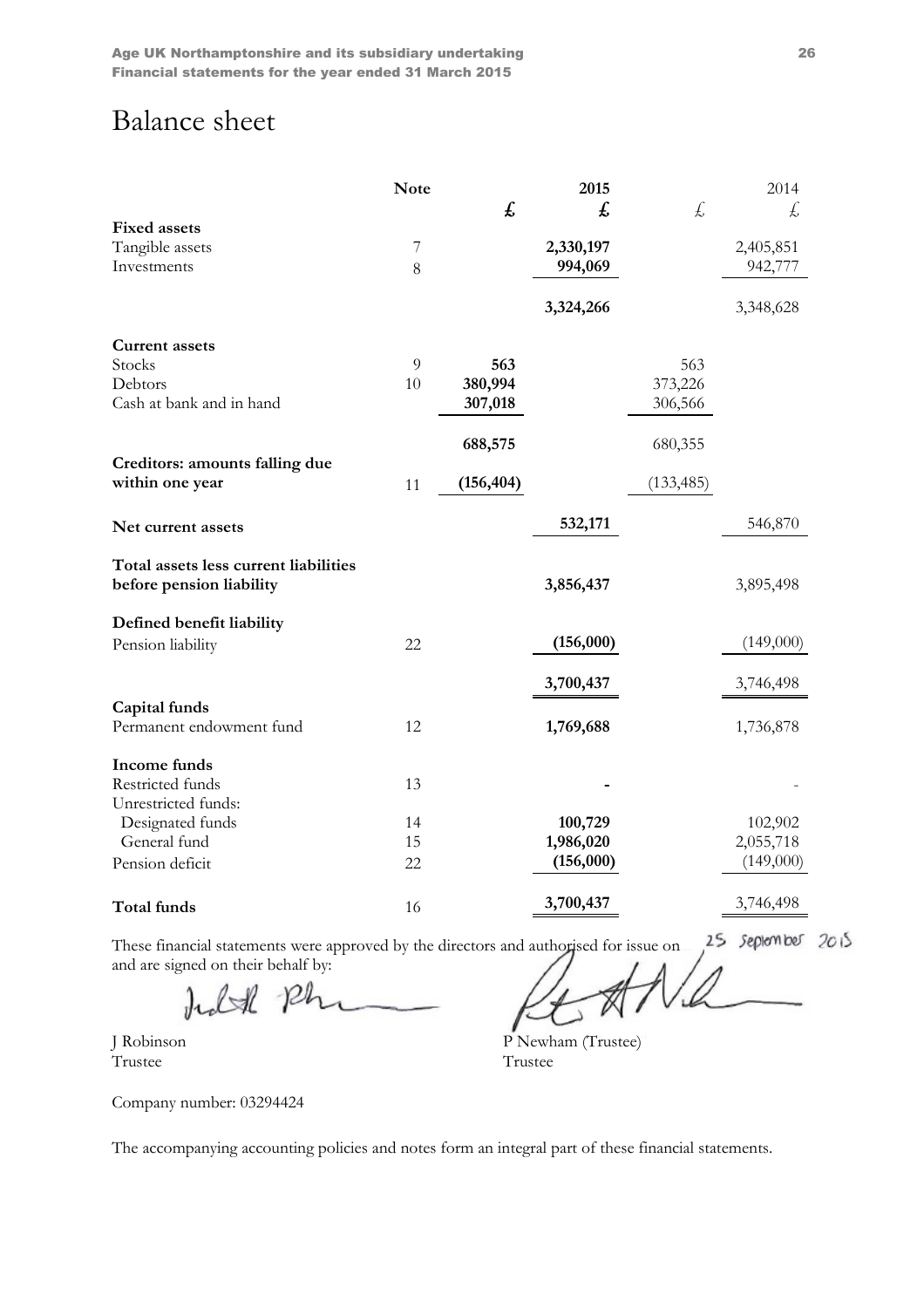# Consolidated cash flow statement

|                                                | <b>Note</b> | 2015<br>£ | 2014<br>£, |
|------------------------------------------------|-------------|-----------|------------|
| Net cash inflow from operating activities      | 17          | 25,719    | 56,905     |
| Returns on investment and servicing of finance |             |           |            |
| Interest received                              |             | 30,151    | 28,766     |
| Capital expenditure and financial investment   |             |           |            |
| Purchase of tangible fixed assets              |             | (45, 953) | (154,079)  |
| Sale of tangible fixed assets                  |             |           | 3,203      |
| Purchase of investments                        |             | (84, 048) | (67, 566)  |
| Sale of investments                            |             | 92,019    | 70,217     |
| Net cash outflow from capital expenditure and  |             |           |            |
| financial investment                           |             | (37, 982) | (148, 225) |
|                                                |             |           |            |
| Increase/(decrease) in cash                    | 18          | 17,888    | (62, 554)  |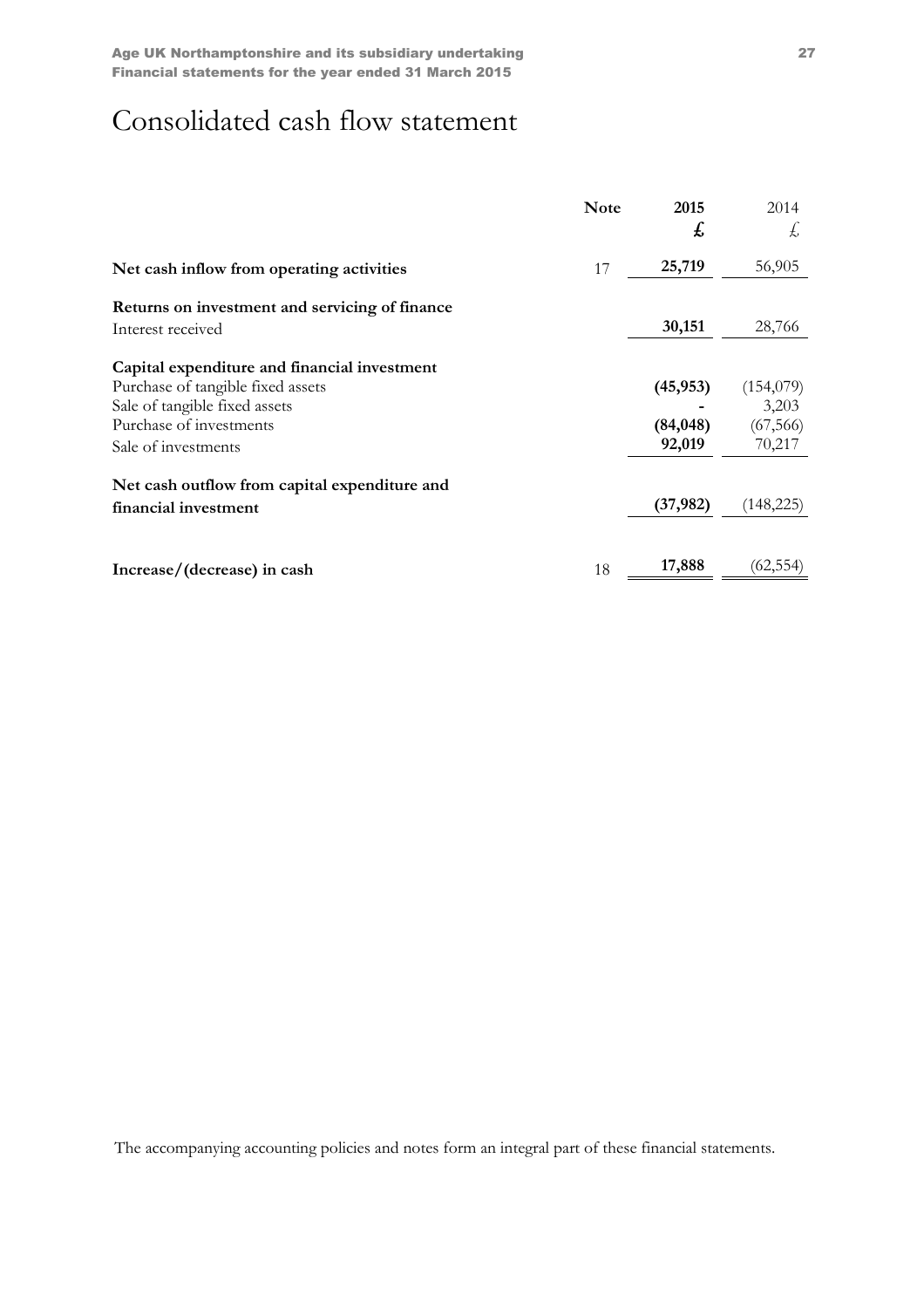Age UK Northamptonshire and its subsidiary undertaking Theorem 28 Financial statements for the year ended 31 March 2015

# Notes to the financial statements

#### 1 Analysis of total incoming resources

|                                | Incoming          | Incoming          |           |           |           |
|--------------------------------|-------------------|-------------------|-----------|-----------|-----------|
|                                | resources<br>from | resources<br>from | Other     |           |           |
|                                | generated         | charitable        | incoming  |           |           |
|                                | funds             | activities        | resources | 2015      | 2014      |
|                                | £                 | £                 | £         | £         | £,        |
| Grants (note 2)                |                   | 944,011           |           | 944,011   | 858,842   |
| Provision of services          |                   | 1,371,769         |           | 1,371,769 | 1,348,054 |
| Donations                      | 39,272            |                   |           | 39,272    | 59,397    |
| Legacies                       | 5,537             |                   |           | 5,537     | 190,366   |
| Fundraising                    | 11,500            |                   |           | 11,500    | 18,532    |
| Shop sales and commissions     | 790,564           |                   |           | 790,564   | 778,338   |
| Other sales                    | 55,671            | 22,789            |           | 78,460    | 73,301    |
| Rents received                 |                   | 40,238            |           | 40,238    | 38,341    |
| Interest and investment income |                   |                   |           |           |           |
| received                       | 30,151            |                   |           | 30,151    | 28,766    |
| Shopping service               |                   | 87,264            |           | 87,264    | 86,770    |
| Other income                   |                   | 40,266            |           | 40,266    | 45,025    |
| Sale of tangible fixed assets  |                   |                   |           |           | 1,250     |
| Total                          | 932,695           | 2,506,337         |           | 3,439,032 | 3,526,982 |

## Donated facilities

Shop sales represents the amount received for goods donated to the charitable company free of charge.

## 2 Grants

Grants receivable during the year were as follows:

|                                   | 2015    | 2014    |
|-----------------------------------|---------|---------|
|                                   | £,      | £,      |
| Northamptonshire County Council   | 411,936 | 411,936 |
| Northamptonshire NHS              | 218,299 | 218,304 |
| Kettering Borough Council         | 28,000  | 28,000  |
| Department for Transport          | 10,000  | 5,114   |
| Northampton Borough Council (NBC) | 75,000  | 73,750  |
| Age UK                            | 72,579  | 23,129  |
| Department of Health              |         | 20,000  |
| $A & E$ Pilot                     | 61,026  | 18,278  |
| Northamptonshire Health Care      |         | 17,325  |
| Big Lottery                       | 54,671  | 43,006  |
| Other                             | 12,500  |         |
|                                   | 944,011 | 858,842 |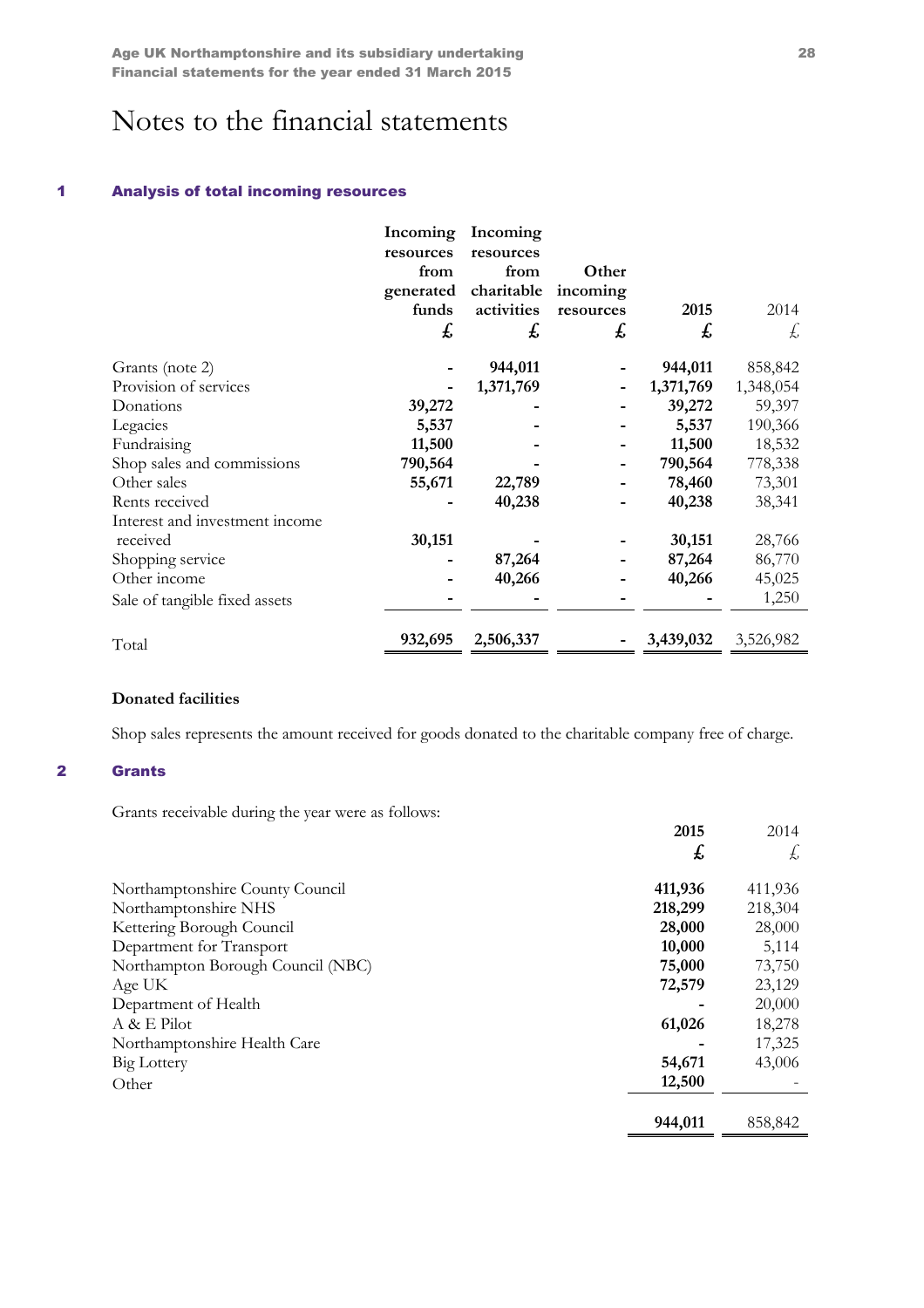Age UK Northamptonshire and its subsidiary undertaking 29 Financial statements for the year ended 31 March 2015

# 3 Investment income

Investment income comprises income from:

| <i>Investment meonie</i> comprises meonie from. | 2015<br>$\boldsymbol{t}$ | 2014<br>た     |
|-------------------------------------------------|--------------------------|---------------|
| Listed investments<br>Bank interest receivable  | 29,439<br>712            | 28,158<br>608 |
|                                                 | 30,151                   | 28,766        |

# 4 Analysis of total resources expended

|                             | Cost of    |            |            |           |           |
|-----------------------------|------------|------------|------------|-----------|-----------|
|                             | generating | Charitable | Governance | 2015      | 2014      |
|                             | funds      | activities | costs      | Total     | Total     |
|                             | £          | £          | £          | £         | £         |
| Salaries                    | 421,882    | 1,926,517  |            | 2,348,399 | 2,330,148 |
| Training                    | 364        | 6,096      |            | 6,460     | 8,959     |
| Travel                      | 7,311      | 128,117    |            | 135,428   | 139,780   |
| Recruitment                 | 1,090      | 1,698      |            | 2,788     | 1,054     |
| Subscriptions and donations | 1,901      | 9,014      |            | 10,915    | 4,018     |
| Volunteer expenses          | 3,095      | 11,861     |            | 14,956    | 16,954    |
| Accommodation               | 205,379    | 137,811    |            | 343,190   | 313,061   |
| Printing, stationery and    |            |            |            |           |           |
| advertising                 | 6,348      | 11,640     |            | 17,988    | 28,423    |
| Postage                     | 2,729      | 13,905     |            | 16,634    | 15,451    |
| Repairs and maintenance     | 14,495     | 29,836     |            | 44,331    | 19,816    |
| Telephone                   | 4,716      | 20,838     |            | 25,554    | 28,840    |
| Legal and professional      | 6,559      | 39,366     | 9,535      | 55,460    | 51,577    |
| Vehicle costs               | 8,373      | 95,376     |            | 103,749   | 103,256   |
| Food for lunches/coffee bar |            | 85,649     |            | 85,649    | 89,066    |
| Depreciation                | 30,743     | 90,864     |            | 121,607   | 121,342   |
| IT costs                    | 5,054      | 27,705     |            | 32,759    | 27,411    |
| Shopping service            |            | 67,615     |            | 67,615    | 67,372    |
| Bank charges                | 137        | 3,088      |            | 3,225     | 2,829     |
| Shop expenses               | 28,884     |            |            | 28,884    | 28,271    |
| Donations paid              | 17,956     |            |            | 17,956    |           |
| Sundry expenses             | 5,400      | 25,102     |            | 30,502    | 25,760    |
|                             | 772,416    | 2,732,098  | 9,535      | 3,514,049 | 3,423,388 |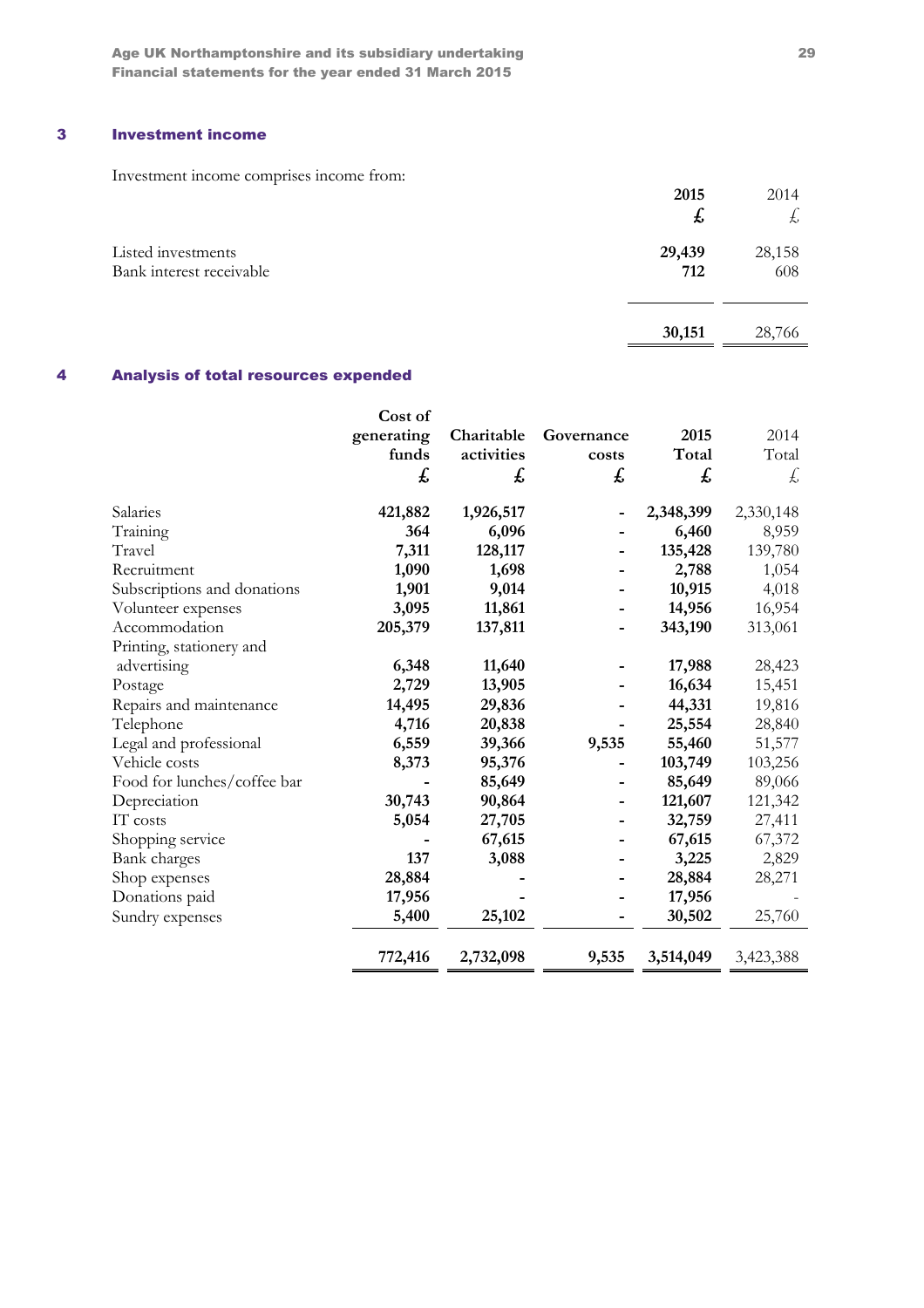Age UK Northamptonshire and its subsidiary undertaking 30 Financial statements for the year ended 31 March 2015

# 4 Analysis of total resources expended (continued)

Support costs are included as follows:

|   |                                                                                        | Cost of<br>generating<br>funds<br>£ | Charitable<br>activities<br>£ | Governance<br>costs<br>£ | 2015<br>Total<br>£            | 2014<br>Total<br>£            |
|---|----------------------------------------------------------------------------------------|-------------------------------------|-------------------------------|--------------------------|-------------------------------|-------------------------------|
|   | Salaries of general management,<br>finance and central services staff<br>Other costs   | 60,100<br>26,892                    | 348,744<br>156,044            |                          | 408,844<br>182,936            | 389,955<br>158,788            |
|   |                                                                                        | 86,992                              | 504,788                       |                          | 591,780                       | 548,743                       |
|   | Total resources expended include:                                                      |                                     |                               |                          |                               |                               |
|   |                                                                                        |                                     |                               |                          | 2015<br>$\mathbf{f}$          | 2014<br>£                     |
|   | Auditor's remuneration<br>Hire of plant and machinery<br>Other operating lease rentals |                                     |                               |                          | 9,394<br>12,484<br>159,395    | 9,600<br>3,813<br>121,669     |
| 5 | <b>Employees</b>                                                                       |                                     |                               |                          |                               |                               |
|   |                                                                                        |                                     |                               |                          | 2015<br>£                     | 2014<br>£,                    |
|   | Wages and salaries<br>Social security costs<br>Other pension costs                     |                                     |                               |                          | 2,222,304<br>91,311<br>34,784 | 2,203,174<br>95,587<br>31,387 |
|   |                                                                                        |                                     |                               |                          | 2,348,399                     | 2,330,148                     |

The average number of employees calculated on a full time equivalent basis during the year, analysed by function, was as follows:

|                               | 2015   | 2014   |
|-------------------------------|--------|--------|
|                               | Number | Number |
| Direct charitable purposes    | 81     | 98     |
| Fundraising and publicity     | 21     | 19     |
| Management and administration | 16     |        |
|                               | 118    | 134    |

No employee earned  $\text{\emph{f}}_0(60,000)$  per annum or more in the accounting year in the current or preceding period.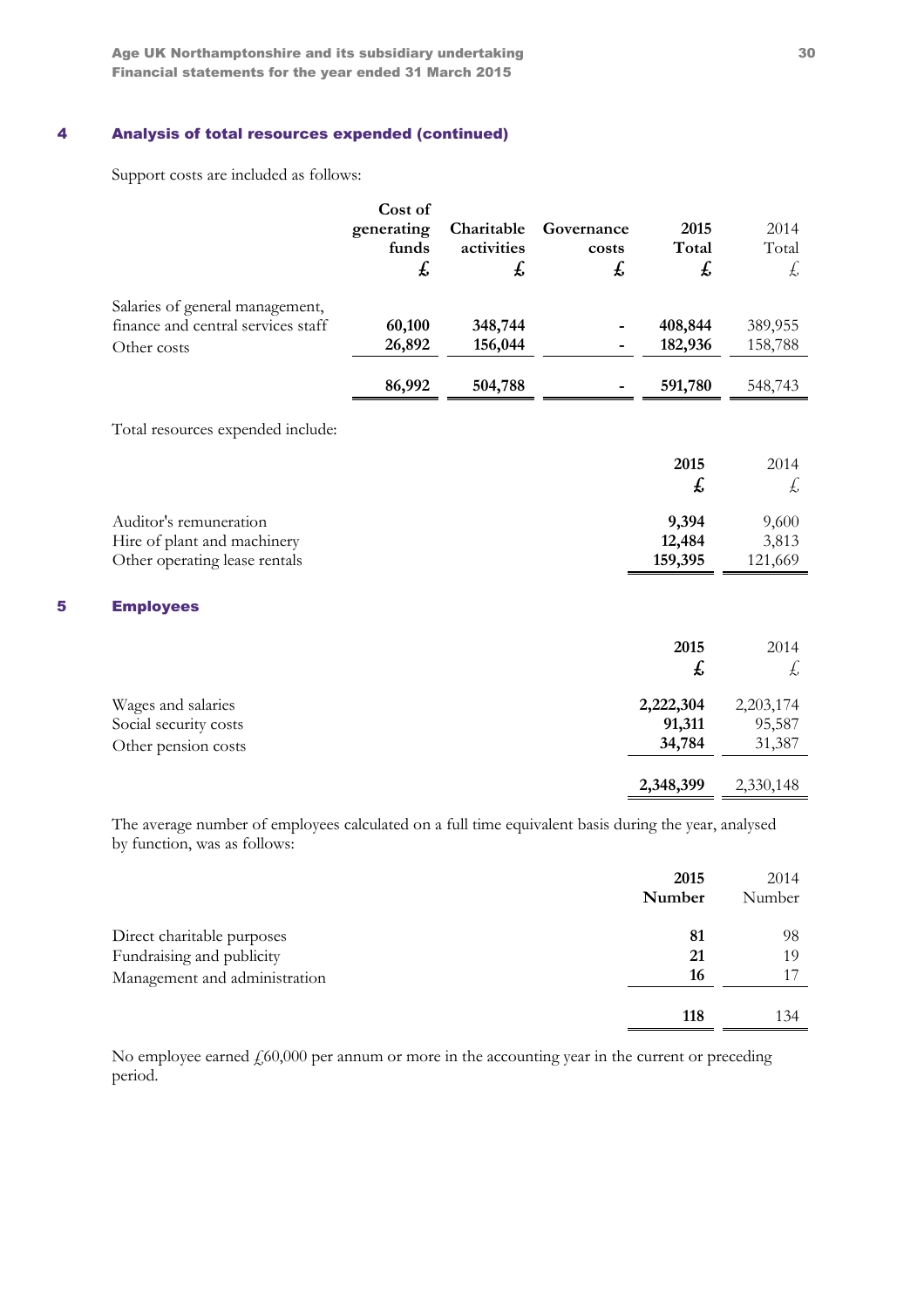# 6 Payments to Trustees and connected persons

No Trustee or person with a family or business connection with a Trustee, received remuneration in the year, directly or indirectly, from either the charitable group or an institution or company controlled by the charitable group.

Costs are incurred by the Trustees personally in pursuance of the charitable group's objectives. There were no (2014: no) expense reimbursements paid to Trustees during the year.

Transactions with related parties and connected charities are disclosed in note 24.

### 7 Tangible fixed assets

## The group and charitable company

|                                                                      | Total<br>£           | Freehold<br>land and<br>buildings<br>£ | <b>Charles</b><br>Watts<br>Cottages<br>(freehold)<br>$\mathbf{f}$ | Fixtures,<br>fittings,<br>equipment<br>and computers<br>£ | Motor<br>vehicles<br>$\mathbf{f}$ |
|----------------------------------------------------------------------|----------------------|----------------------------------------|-------------------------------------------------------------------|-----------------------------------------------------------|-----------------------------------|
| At 1 April 2014<br>Additions<br>Disposals                            | 3,714,777<br>45,953  | 2,549,559                              | 136,400                                                           | 650,267<br>29,453                                         | 378,551<br>16,500                 |
| At 31 March 2015                                                     | 3,760,730            | 2,549,559                              | 136,400                                                           | 679,720                                                   | 395,051                           |
| Depreciation<br>At 1 April 2014<br>Provided in the year<br>Disposals | 1,308,926<br>121,607 | 494,636<br>42,749                      | 33,498<br>2,173                                                   | 478,543<br>53,826                                         | 302,249<br>22,859                 |
| At 31 March 2015                                                     | 1,430,533            | 537,385                                | 35,671                                                            | 532,369                                                   | 325,108                           |
| Net book amount<br>at 31 March 2015                                  | 2,330,197            | 2,012,174                              | 100,729                                                           | 147,351                                                   | 69,943                            |
| Net book amount<br>at 31 March 2014                                  | 2,405,851            | 2,054,923                              | 102,902                                                           | 171,724                                                   | 76,302                            |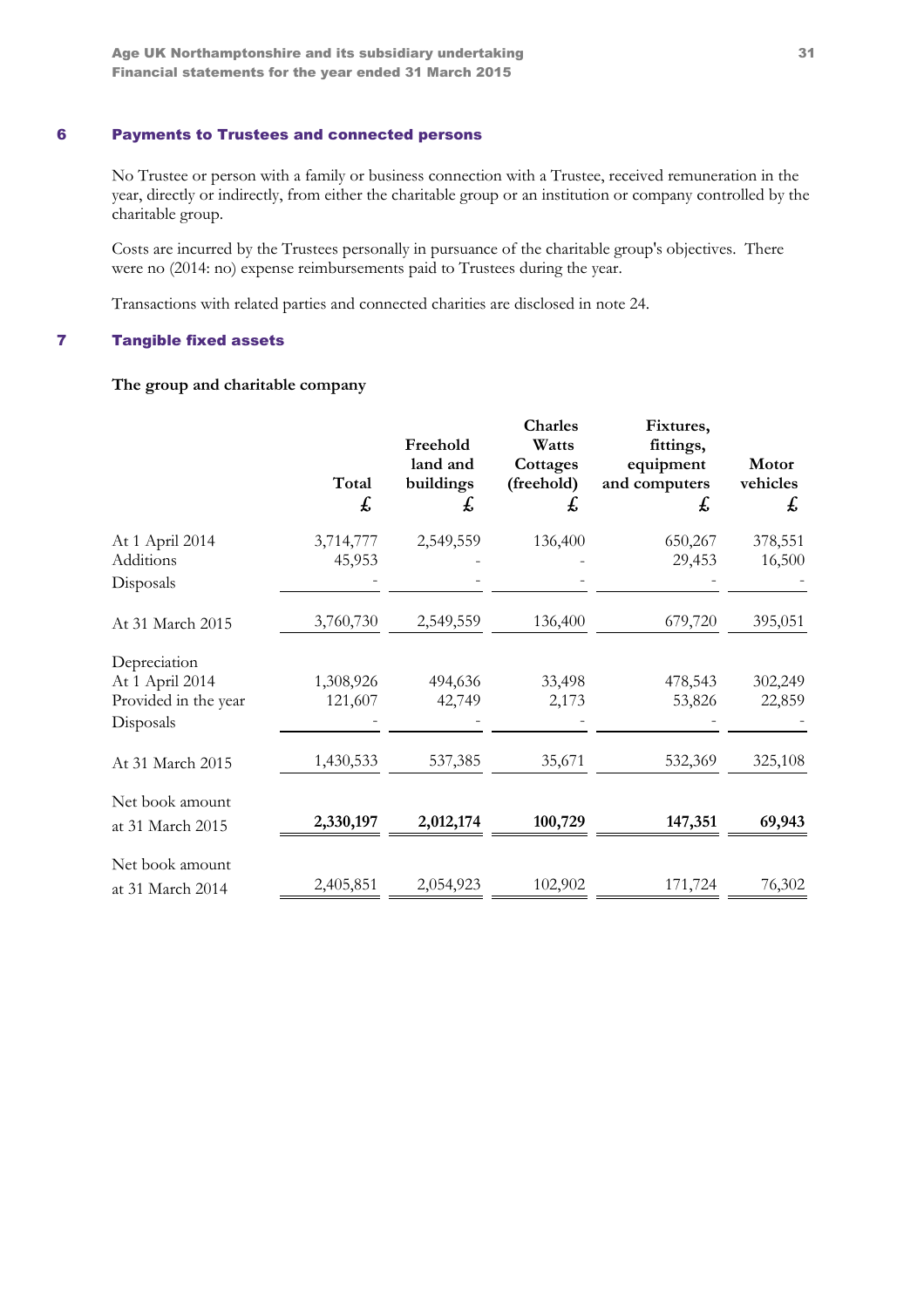Age UK Northamptonshire and its subsidiary undertaking 32 Financial statements for the year ended 31 March 2015

# 7 Tangible fixed assets(continued)

| Direct charitable<br>purposes              | Total<br>£         | Freehold<br>land and<br>buildings<br>£ | <b>Charles</b><br>Watts<br>Cottages<br>(freehold)<br>£ | Fixtures,<br>fittings and<br>equipment<br>£ | Motor<br>vehicles<br>£, |
|--------------------------------------------|--------------------|----------------------------------------|--------------------------------------------------------|---------------------------------------------|-------------------------|
| Day care and other<br>services<br>Cottages | 975,460<br>100,729 | 775,621                                | 100,729                                                | 129,896                                     | 69,943                  |
| Other purposes<br>Management and           | 1,076,189          | 775,621                                | 100,729                                                | 129,896                                     | 69,943                  |
| administration                             | 1,254,008          | 1,236,553                              |                                                        | 17,455                                      |                         |
|                                            | 2,330,197          | 2,012,174                              | 100,729                                                | 147,351                                     | 69,943                  |

The amount of freehold buildings on which depreciation is being provided is  $\text{\emph{L}}2,308,039$ 

### 8 Fixed asset investments

# The charitable group

|                                       | Listed      |              |
|---------------------------------------|-------------|--------------|
|                                       | Investments | Total        |
|                                       | £,          | $\mathbf{f}$ |
| Cost or valuation and net book amount |             |              |
| At 1 April 2014                       | 942,775     | 942,775      |
| Additions                             | 84,048      | 84,048       |
| Disposals                             | (92,019)    | (92,019)     |
| Surplus on revaluation                | 59,263      | 59,263       |
| At 31 March 2015                      | 994,067     | 994,067      |

### The charitable company

|                                       | Shares in group<br>undertakings<br>た | Listed<br>Investments<br>£, | Total<br>圡 |
|---------------------------------------|--------------------------------------|-----------------------------|------------|
| Cost or valuation and net book amount |                                      |                             |            |
| At 1 April 2014                       | 2                                    | 942,775                     | 942,777    |
| Additions                             |                                      | 84,048                      | 84,048     |
| Disposals                             |                                      | (92,019)                    | (92,019)   |
| Surplus on revaluation                |                                      | 59,263                      | 59,263     |
| At 31 March 2015                      | 2                                    | 994,067                     | 994,069    |

Listed investments are stated at their mid market value as at the balance sheet date.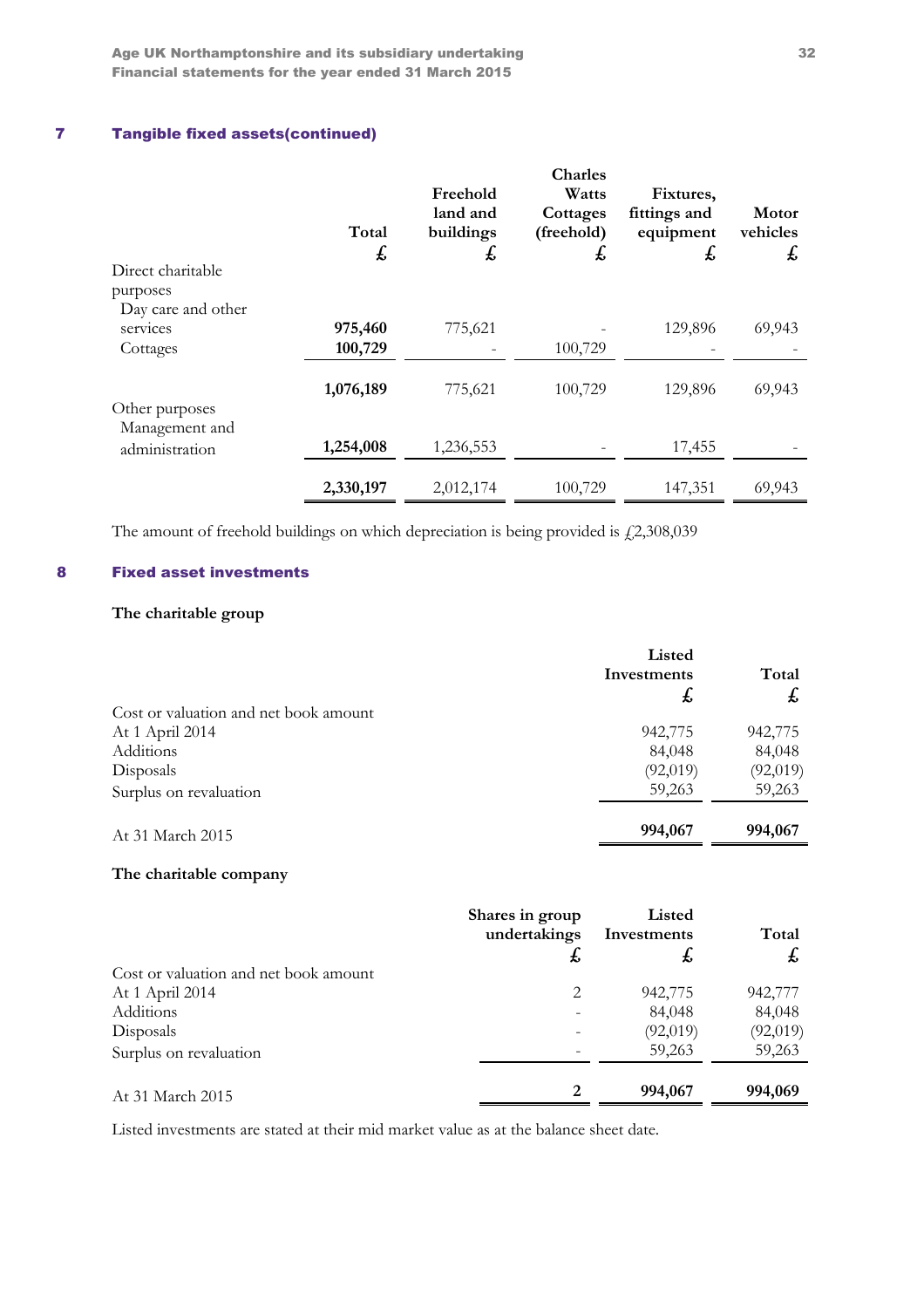## 8 Fixed asset investments (continued)

If listed investments had not been revalued they would have been included on the historical cost basis at the following amounts:

|                                                           | Listed<br>Investments<br>$\mathbf{f}$ |
|-----------------------------------------------------------|---------------------------------------|
| Cost and net book amount at 31 March 2015                 | 698,550                               |
| Cost and net book amount at 31 March 2014                 | 663,249                               |
| An analysis of the location of investments is as follows: | Listed<br>Investments<br>$\mathbf{f}$ |
| UK<br>Non UK                                              | 682,939<br>311,128                    |
|                                                           | 994,067                               |

At 31 March 2015 the charitable company held 100% of the allotted share capital of Age UK Northamptonshire Trading Limited. At 31 March 2015, the aggregate capital and reserves was  $\mathcal{L}^2$ (2014 -  $\zeta(52)$ ) and the profit for the financial year ended on that date was  $\zeta$ 54 (2014 -  $\zeta$ nil).

The subsidiary is engaged in the sale of bought in goods in charity shops and acting as agent for an insurance broker.

A summary of the results of the trading subsidiary is set out below:

|                                             |                    | Age UK<br>Northamptonshire<br><b>Trading Limited</b> |  |
|---------------------------------------------|--------------------|------------------------------------------------------|--|
|                                             | Total<br>2015<br>£ | Total<br>2014<br>£,                                  |  |
| Turnover                                    | 169,612            | 162,045                                              |  |
| Cost of sales                               | (25, 431)          | (24, 635)                                            |  |
| Gross profit                                | 144,181            | 137,410                                              |  |
| Other operating income and costs            | (40, 755)          | (48, 452)                                            |  |
| Net profit                                  | 103,426            | 88,958                                               |  |
| Gift Aid payment to Age UK Northamptonshire | 103,372            | 88,958                                               |  |
| Retained in subsidiary                      | 54                 |                                                      |  |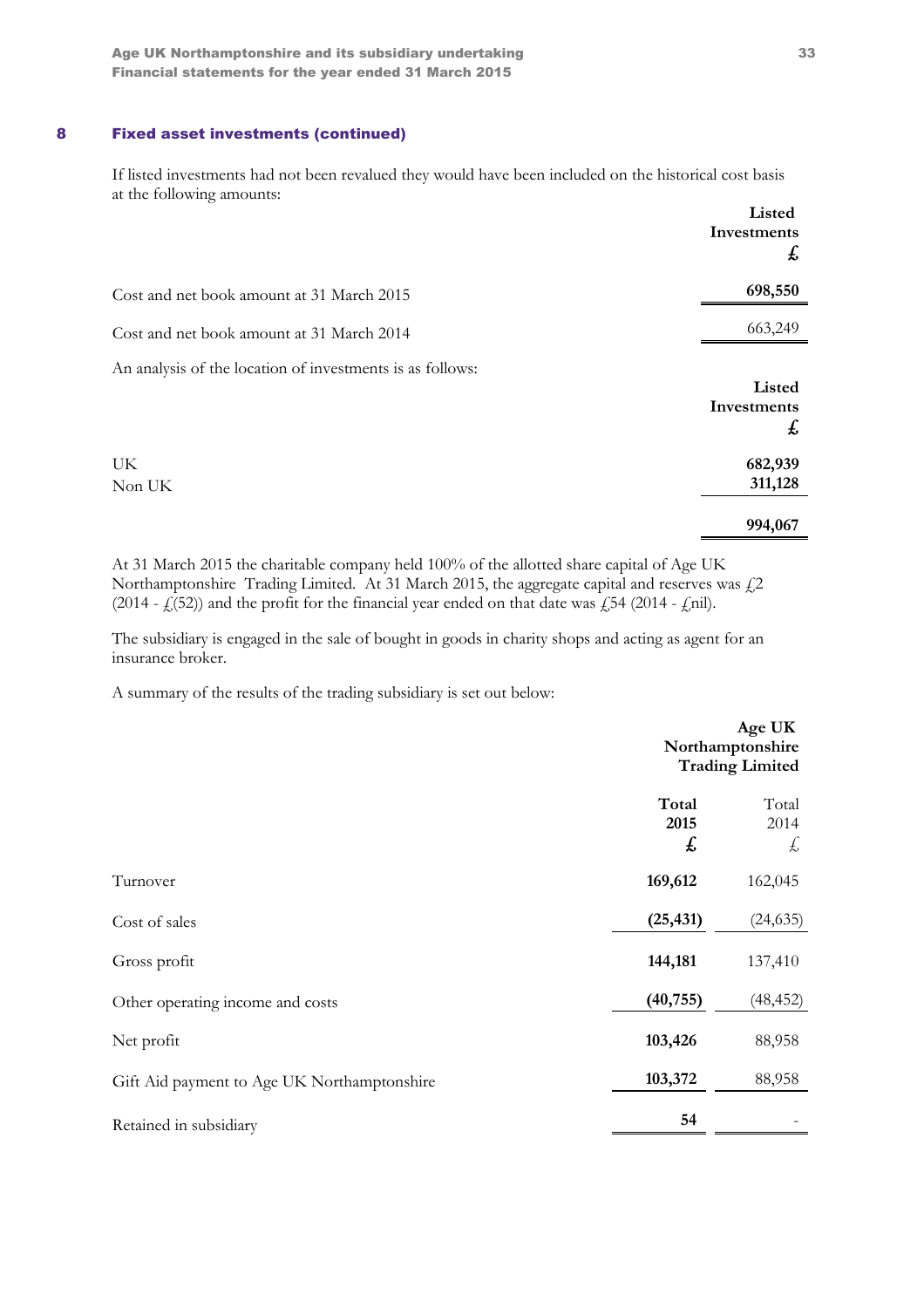Age UK Northamptonshire and its subsidiary undertaking 34 Financial statements for the year ended 31 March 2015

# 8 Fixed asset investments (continued)

The net assets and liabilities of the subsidiary are:

|                                                                  | 2015<br>£,          | 2014<br>太,          |
|------------------------------------------------------------------|---------------------|---------------------|
| Current assets<br>Creditors: amounts falling due within one year | 92,367<br>(92, 365) | 68,326<br>(63, 678) |
|                                                                  | 2                   | (52)                |
| Aggregate share of capital and reserves                          | $\mathbf{2}$        | (52)                |

## 9 Stocks

|                  |        | The group |      | The charitable company |
|------------------|--------|-----------|------|------------------------|
|                  | 2015   | 2014      | 2015 | 2014                   |
|                  |        |           |      |                        |
| Goods for resale | 19,267 | 12,752    | 563  | 563                    |

### 10 Debtors

|                                        |         | The group | The charitable company |         |
|----------------------------------------|---------|-----------|------------------------|---------|
|                                        | 2015    | 2014      | 2015                   | 2014    |
|                                        |         |           | £,                     |         |
| Amounts owed by subsidiary undertaking |         |           | 87,850                 | 68,378  |
| Prepayments and accrued income         | 312,722 | 324,336   | 293,144                | 304,848 |
|                                        | 312,722 | 324,336   | 380,994                | 373,226 |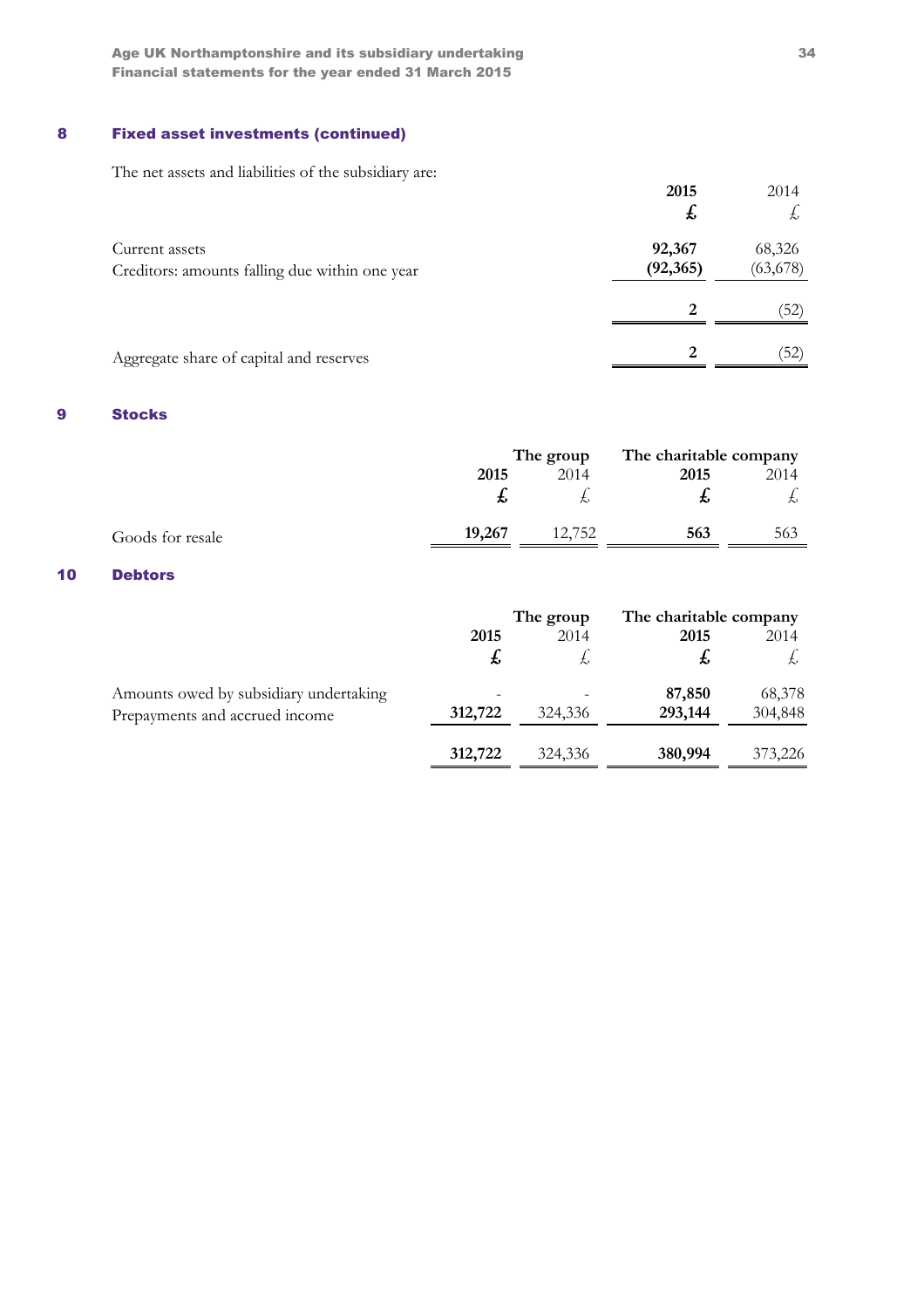## 11 Creditors: amounts falling due within one year

|                                 | The group |         | The charitable company |         |
|---------------------------------|-----------|---------|------------------------|---------|
|                                 | 2015      | 2014    | 2015                   | 2014    |
|                                 | £,        |         | £                      | t,      |
| Trade creditors                 | 39,211    | 39,068  | 34,696                 | 39,068  |
| Social security and other taxes | 26,602    | 28,189  | 26,602                 | 28,189  |
| Accruals and deferred income    | 95,106    | 66,228  | 95,106                 | 66,228  |
|                                 | 160,919   | 133,485 | 156,404                | 133,485 |

### 12 Endowment funds

#### The group and charitable company

Permanent Endowment Funds:

|                    | The Venton 2000 Settlement<br><b>Endowment Fund</b><br>£, |
|--------------------|-----------------------------------------------------------|
| At 1 April 2014    | 1,736,878                                                 |
| Incoming resources | 14,720                                                    |
| Expenditure        | (21, 840)                                                 |
| Transfers          | (14,080)                                                  |
| Unrealised gains   | 54,010                                                    |
| At 31 March 2015   | 1,769,688                                                 |

The Venton 2000 Settlement was registered as a charity on 28 November 2000. It is registered as a subsidiary of Age UK Northamptonshire. The object of the charity is the promotion of the relief of elderly people in Northamptonshire.

The charity holds the freehold land and buildings and fixtures and fittings of The William and Patricia Venton Day Care Centre, along with investments.

The Fund is invested in fixed assets and investments which are held by the Trustees of the charitable group on trust for the Endowment Fund.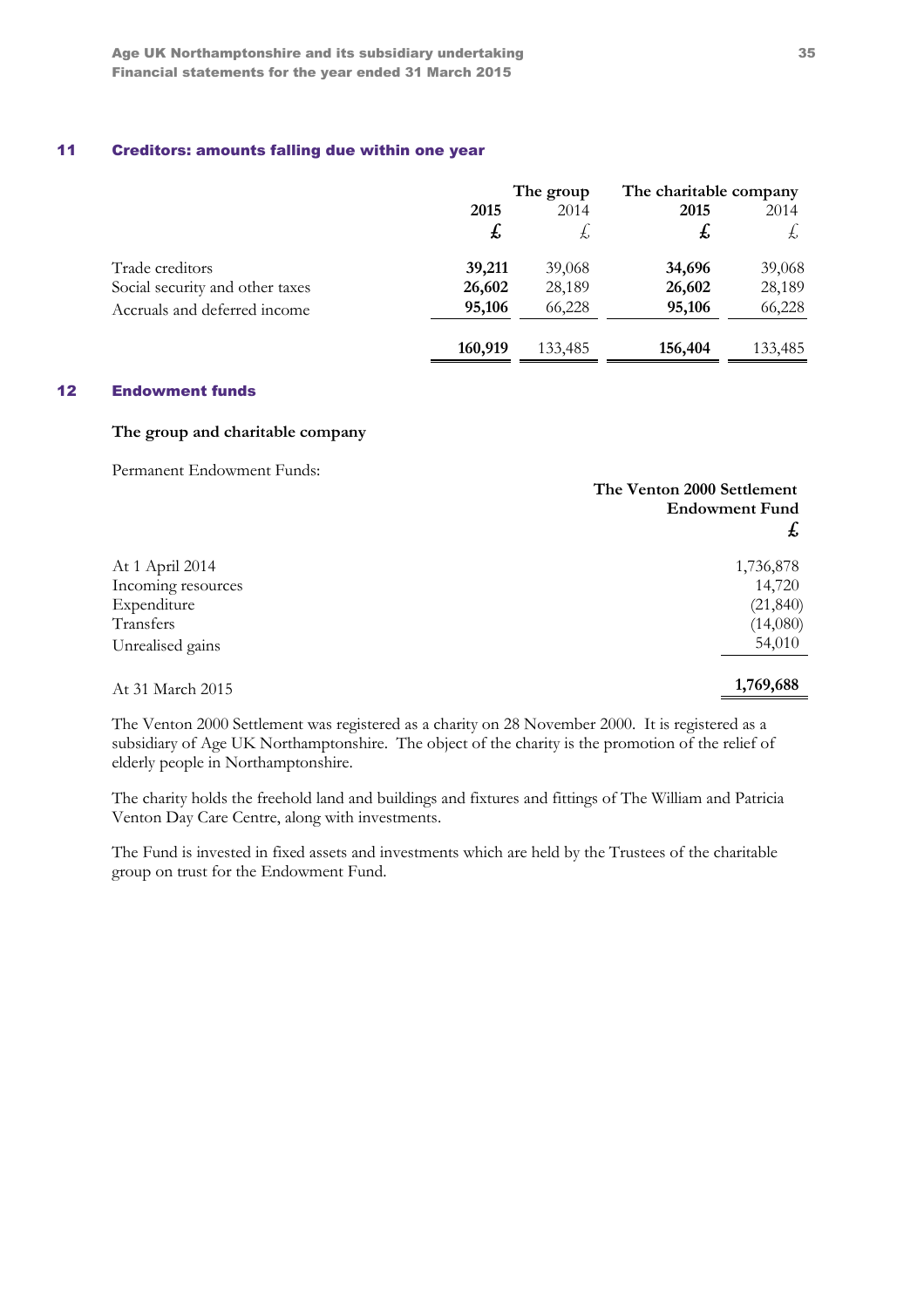### 13 Restricted funds

#### The group and charitable company

|                         | At<br>1 April<br>2014<br>£, | Incoming<br>resources<br>£, | <b>Expenditure Transfers</b><br>£, | £,       | At<br>31 March<br>2015<br>£, |
|-------------------------|-----------------------------|-----------------------------|------------------------------------|----------|------------------------------|
| Carers Response project |                             | 51,300                      | (90,350)                           | 39,050   |                              |
| Service Advice Team     |                             | 75,000                      | (75,000)                           |          |                              |
| <b>Sitting Service</b>  |                             | 74,000                      | (86, 726)                          | 12,726   |                              |
| A Little Help           |                             | 93,000                      | (111,160)                          | 18,160   |                              |
| A & E Pilot             |                             | 61,027                      | (26, 716)                          | (34,311) |                              |
| <b>Winter Pressures</b> |                             | 24,197                      | (8,947)                            | (15,250) |                              |
| <b>GP</b> Project       |                             |                             | (8,297)                            | 8,297    |                              |
| Total                   |                             | 378,524                     | (407, 196)                         | 28,672   |                              |

Restricted funds are invested in cash deposits. Where funds are fully used to fund the purchase of fixed assets, the balance is transferred to unrestricted.

The Carers Response project was set up to provide support to persons aged over 55 years with particular caring needs.

The Service Advice Team is part funded by NBC to provide information and advice on many subjects and assist with benefit checks and claims.

The Sitting Service offers a respite service for informal carers to access on an ad-hoc or regular basis in their own home.

A Little Help is funded by Northamptonshire County Council for the provision of low level support services to enable older people to remain independent in their communities.

The A & E pilot is managed by Northampton General Hospital NHS Trust working in partnership with Age UK Northamptonshire to provide an A&E support service to provide practical and emotional support to older people admitted to the A&E department and to support the professionals in the hospital by attending to patients non- medical needs.

Winter Pressures is a project to co-ordinate a response from existing A&E and Dementia projects to address pressures on hospital trusts through preventing admissions, readmissions and delayed discharge.

GP Project is a Department of Health funded project to recruit and place trained volunteers in individual GP surgeries one day a week to make 'Welcome Home' welfare telephone calls to any older person who has had an emergency hospital admission or attended A&E during the previous two weeks.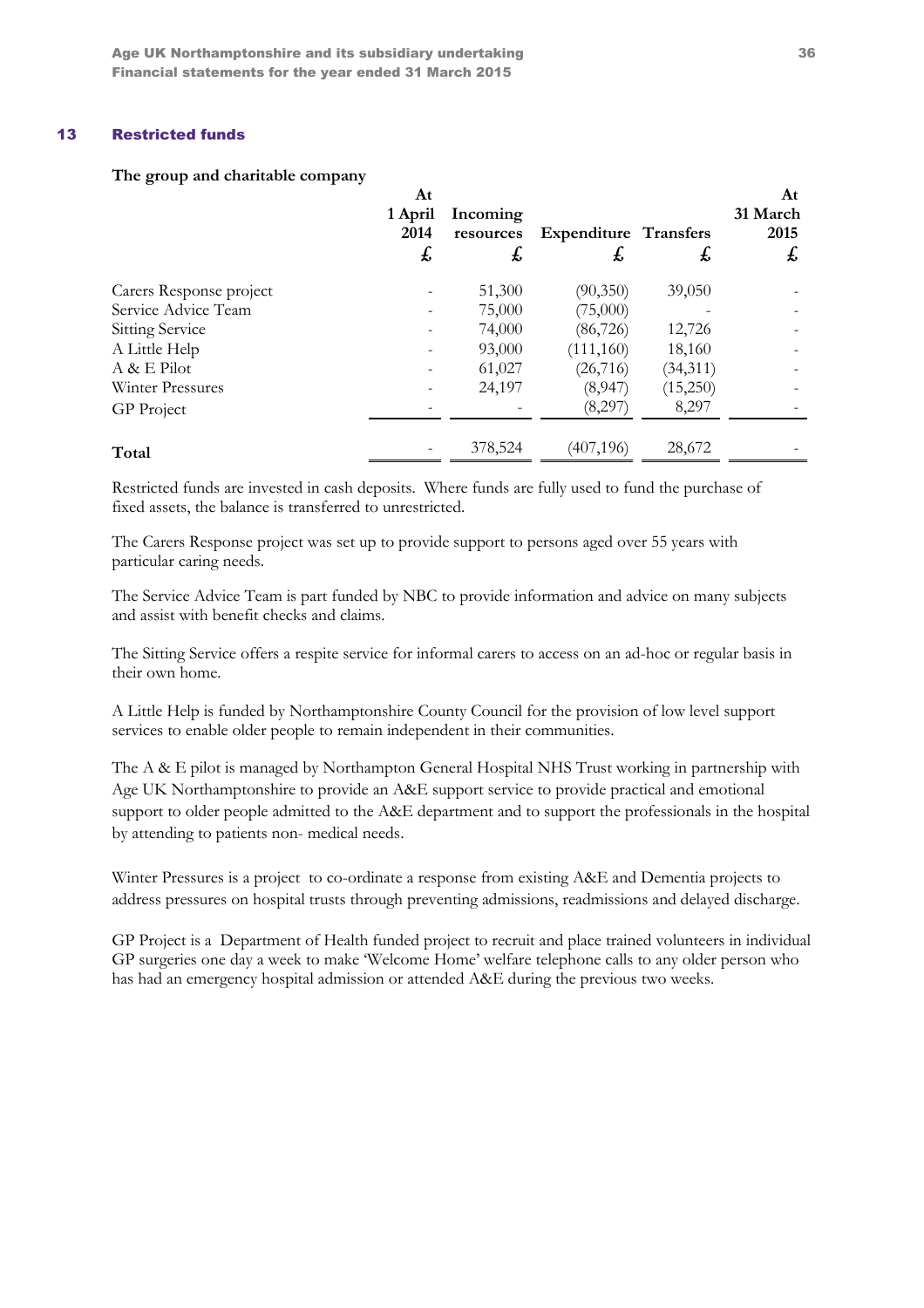## 14 Designated funds

### The group and charitable company

|                   | At<br>1 April<br>2014<br>ゐ | Incoming<br>resources | Expenditure | <b>Transfers</b> | At<br>31 March<br>2015<br>t, |
|-------------------|----------------------------|-----------------------|-------------|------------------|------------------------------|
| Capital provision | 102,902                    | 10,556                | (2,173)     | (10, 556)        | 100,729                      |

The capital provision relates to the value of cottages in Harpole which are rented to the elderly in that vicinity. The fund is represented by freehold properties.

# 15 Unrestricted funds

#### The group

|                    | Designated<br>Funds<br>(see note 14)<br>£, | General<br>Fund<br>£, | Pension<br>Deficit<br>$\mathbf{f}$ | Total<br>£, |
|--------------------|--------------------------------------------|-----------------------|------------------------------------|-------------|
| At 1 April 2014    | 102,902                                    | 2,055,664             | (149,000)                          | 2,009,566   |
| Incoming resources | 10,556                                     | 3,035,232             |                                    | 3,045,788   |
| Resources expended | (2,173)                                    | (3,100,840)           | 18,000                             | (3,085,013) |
| <b>Transfers</b>   | (10, 556)                                  | (4,036)               |                                    | (14,592)    |
| Actuarial losses   |                                            |                       | (25,000)                           | (25,000)    |
| At 31 March 2015   | 100,729                                    | 1,986,020             | (156,000)                          | 1,930,749   |

### The charitable company

| Designated<br>Funds<br>(see note 14)<br>£, | General<br>Fund<br>£, | Pension<br>Deficit<br>£, | Total<br>£, |
|--------------------------------------------|-----------------------|--------------------------|-------------|
| 102,902                                    | 2,055,718             | (149,000)                | 2,009,620   |
| 10,556                                     | 3,006,294             |                          | 3,016,850   |
| (2,173)                                    | (3,071,956)           | 18,000                   | (3,056,129) |
| (10, 556)                                  | (4,036)               |                          | (14, 592)   |
|                                            |                       | (25,000)                 | (25,000)    |
| 100,729                                    | 1,986,020             | (156,000)                | 1,930,749   |
|                                            |                       |                          |             |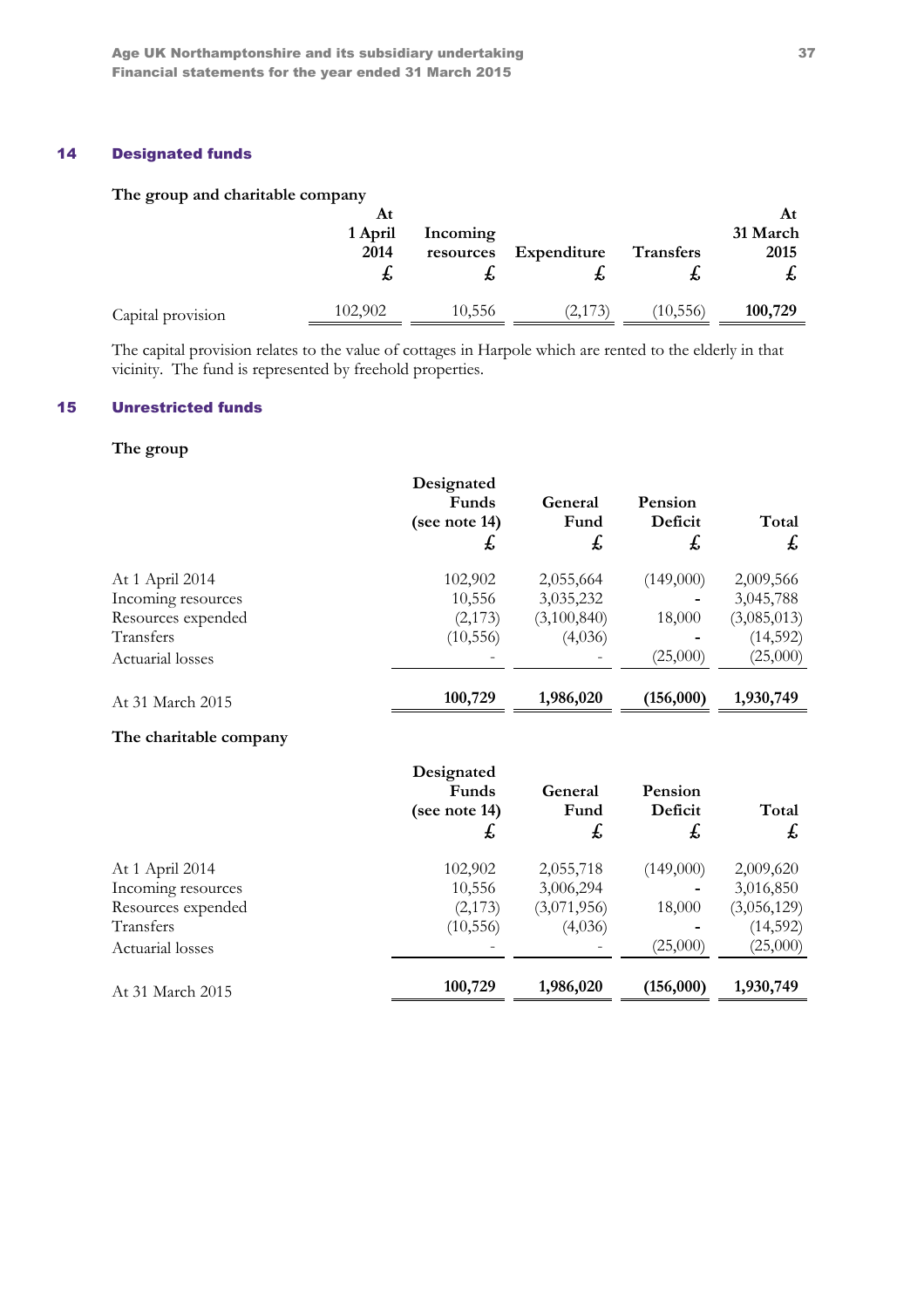# 16 Analysis of net assets between funds

# The group

|                       | <b>Restricted</b><br>Funds<br>£ | Unrestricted<br>Funds<br>£, | Endowment<br>Funds<br>£  | Total<br>£ |
|-----------------------|---------------------------------|-----------------------------|--------------------------|------------|
| Tangible fixed assets | -                               | 1,554,576                   | 775,621                  | 2,330,197  |
| Investments           | $\overline{\phantom{0}}$        |                             | 994,067                  | 994,067    |
| Net current assets    | -                               | 532,173                     |                          | 532,173    |
| Pension liability     | Ξ.                              | (156,000)                   | $\overline{\phantom{a}}$ | (156,000)  |
|                       |                                 | 1,930,749                   | 1,769,688                | 3,700,437  |

### The charitable company

|                       | <b>Restricted</b><br>Funds<br>£, | Unrestricted<br>Funds<br>£, | Endowment<br>Funds<br>£, | Total<br>$\boldsymbol{t}$ |
|-----------------------|----------------------------------|-----------------------------|--------------------------|---------------------------|
| Tangible fixed assets | -                                | 1,554,576                   | 775,621                  | 2,330,197                 |
| Investments           |                                  | 2                           | 994,067                  | 994,069                   |
| Net current assets    |                                  | 532,171                     |                          | 532,171                   |
| Pension liability     |                                  | (156,000)                   |                          | (156,000)                 |
|                       | -                                | 1,930,749                   | 1,769,688                | 3,700,437                 |

# 17 Reconciliation of changes in resources to net cash inflow/(outflow) from operating activities

|                                                     | 2015      | 2014       |
|-----------------------------------------------------|-----------|------------|
|                                                     | £,        | $\pm$ ,    |
| Changes in operating resources before revaluations  | (75, 017) | 103,594    |
| Depreciation                                        | 121,607   | 121,342    |
| Profit on sale of tangible fixed assets             |           | (1,250)    |
| Profit on sale of investments                       | (5,253)   |            |
| Interest received                                   | (30, 151) | (28, 766)  |
| (Increase) in stock                                 | (6, 515)  | (3,874)    |
| (Decrease) / Increase in debtors                    | 11,614    | (111, 851) |
| Increase / (Decrease) in creditors                  | 27,434    | (17,290)   |
| FRS17 adjustment                                    | (18,000)  | (5,000)    |
| Net cash inflow/(outflow) from operating activities | 25,719    | 56,905     |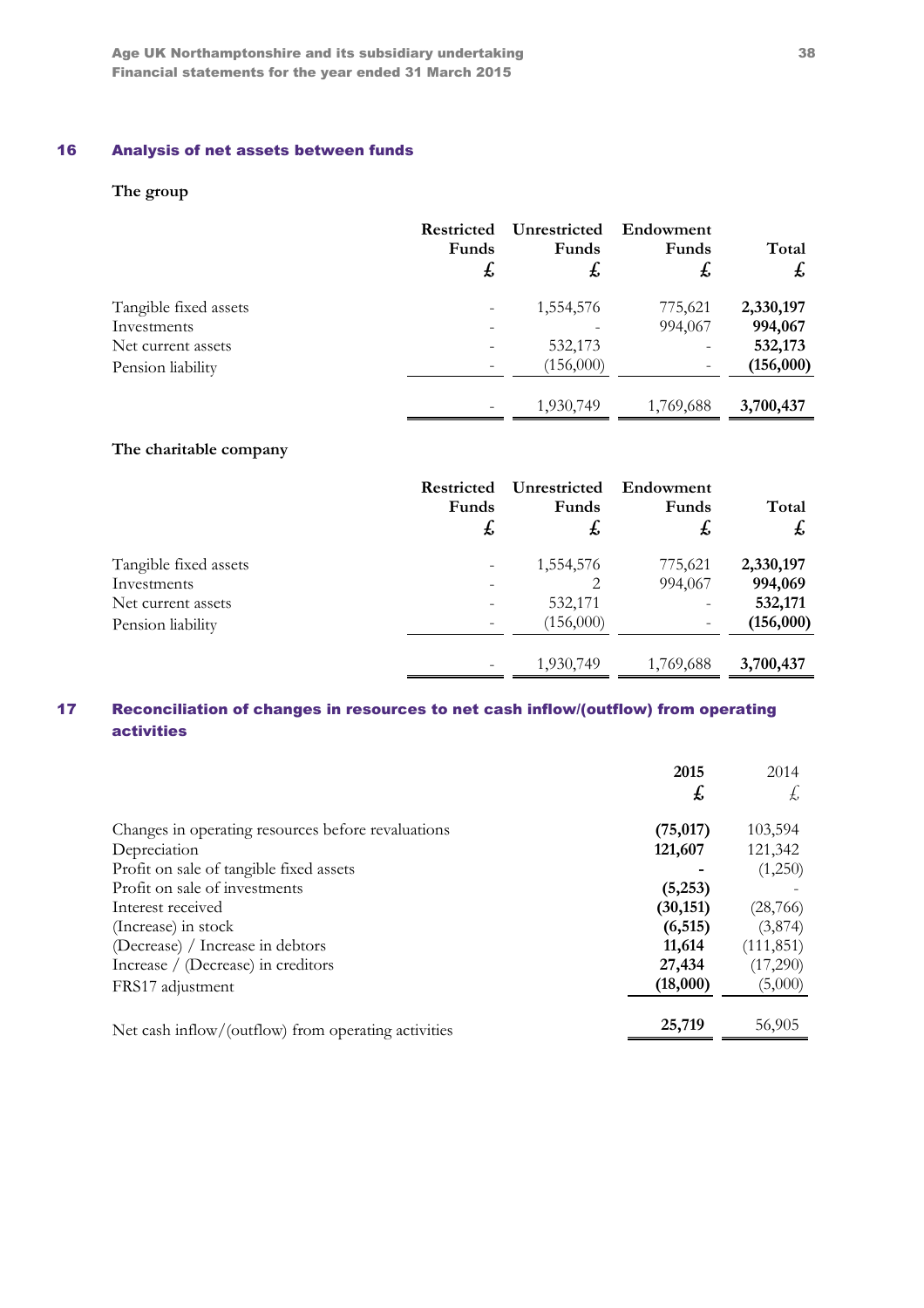### 18 Reconciliation of net cash outflow to movement in net cash funds

|                                                                                              | 2015              | 2014                 |
|----------------------------------------------------------------------------------------------|-------------------|----------------------|
| Increase/(decrease) in cash and movement in net cash funds<br>Net cash funds at 1 April 2014 | 17,888<br>343,215 | (62, 554)<br>405,769 |
| Net cash funds at 31 March 2015                                                              | 361,103           | 343,215              |

#### 19 Analysis of changes in net cash funds

|                          | At<br>1 April |                   | At<br>31 March |
|--------------------------|---------------|-------------------|----------------|
|                          | 2014          | <b>Cash flows</b> | 2015           |
|                          |               | た                 | た              |
| Cash at bank and in hand | 343,215       | 17,888            | 361,103        |

## 20 Capital commitments

The charitable group had contracted capital commitments at 31 March 2015 amounting to  $\varphi$ nil  $(2014 - \text{fnil}).$ 

#### 21 Contingent liabilities

There were no contingent liabilities at 31 March 2015 or at 31 March 2014.

### 22 Retirement benefits

#### Defined Contribution Scheme

Contributions by the employer to the defined contribution scheme established in 2005/06 have been made at 3%. The scheme also provides a death in service benefit of two times salary, the premium for which is paid by the employer.

The charitable group also contributes to certain employees' individual pension plans

#### Defined Benefit Scheme

The charitable group operates a funded defined benefit pension scheme for the benefit of the employees in conjunction with a local government defined benefit pension scheme. The assets of the scheme are administered by Trustees in a fund independent from those of the charitable group. In 2014/2015 the Trust paid an employer's contribution of £23,000 into Northamptonshire County Council's Superannuation Fund, which provides members with defined benefits related to pay and service.

The valuation has been provided to 31 March 2015 by a qualified independent actuary using revised assumptions that are consistent with the requirements of FRS 17.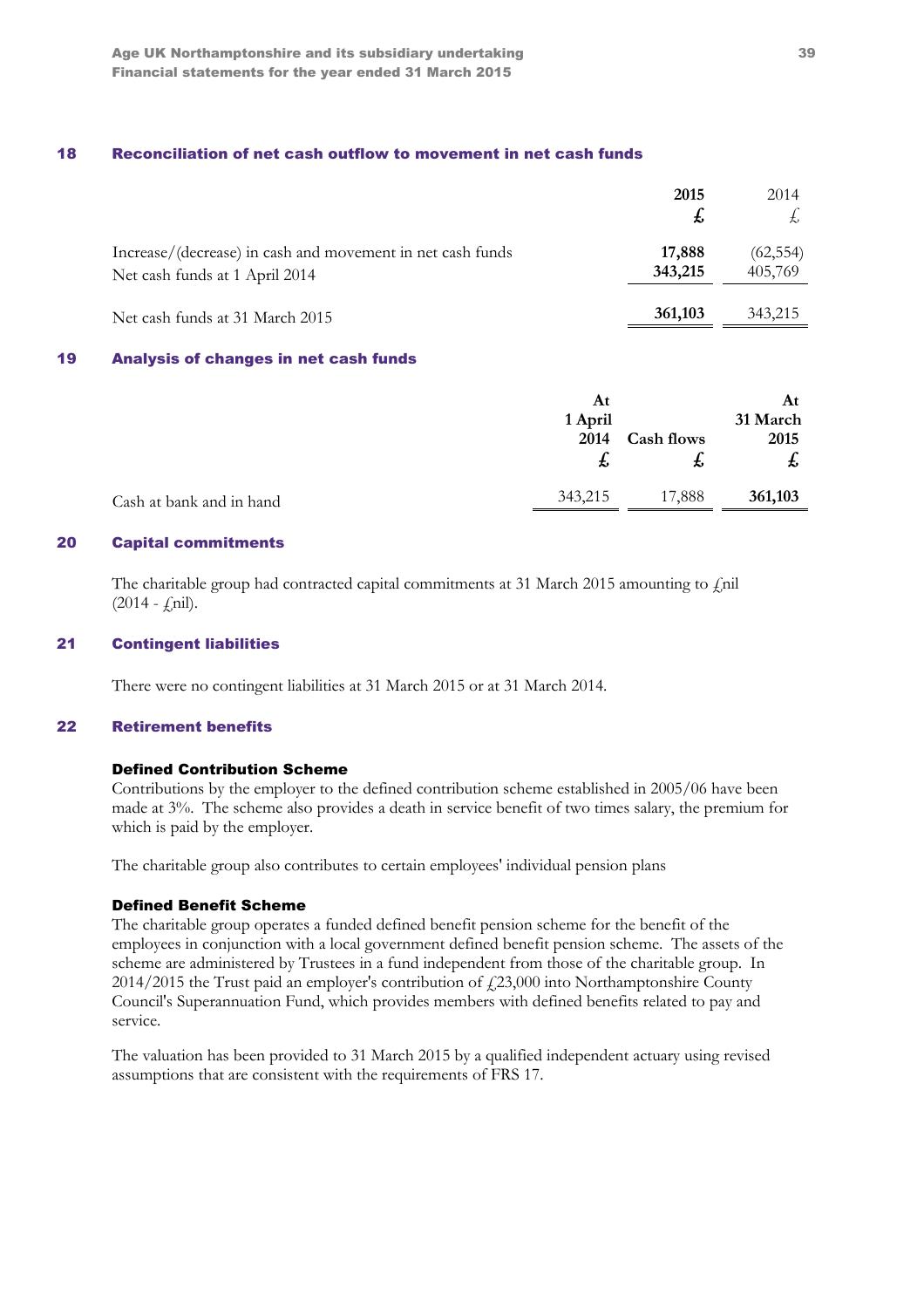## 22 Pensions (continued)

#### Defined Benefit Scheme (continued)

The principal actuarial assumptions used by the actuary were as follows:

|                                            | 2015          | 2014          |
|--------------------------------------------|---------------|---------------|
|                                            | $\frac{0}{0}$ | $\frac{0}{0}$ |
| Discount rate                              | 3.1           | 4.1           |
| Expected return on plan assets at 31 March | 3.1           | 5.9           |
| Rate of increase in pensionable salaries   | 4.0           | 4.4           |
| Rate of increase in pensions in payment    | 2.1           | 2.6           |
| Inflation assumption                       | 2.8           | 29            |

The expected return on plan assets is 4.6% which is based on trustees best estimate of overall rate of return and the effect of major categories of plan assets were as under:

|          | 2015          | 2014          |
|----------|---------------|---------------|
|          | $\frac{0}{0}$ | $\frac{0}{0}$ |
| Equities | 6.7           | 6.7           |
| Bonds    | 3.5           | 3.5           |
| Property | 4.8           | 4.8           |
| Cash     | 3.7           | 3.7           |

Mortality assumptions: In relation to life expectancy it is assumed that for a man who has reached pensionable age that life expectancy is age 87 and for females, age 89. For scheme members who have not reached pensionable age, the rates are adjusted to reflect changes in mortality rates that are expected to arise over the year to pensionable age.

The amounts charged or (credited) in Statement of Financial Activities are as follows:

|                                                 | 2015<br>$f'_0$ 000 | 2014<br>$f'_{1000}$ |
|-------------------------------------------------|--------------------|---------------------|
| Current service cost less employee contribution | 16                 | 15                  |
| Interest on obligation                          | 28                 | 28                  |
| Expected return on plan assets                  | (32)               | (25)                |
| Total                                           | 12                 |                     |

The amounts charged or credited in the wages and salaries charge were  $f(10,000)$  and finance costs £3,000.

| The amounts recognised in the balance sheet are as follow:                          | 2015<br>$\frac{1}{2}$ .000 | 2014<br>$f'_{.}000$ |
|-------------------------------------------------------------------------------------|----------------------------|---------------------|
| Fair value of plan assets<br>Present value of funded retirement benefit obligations | 632<br>(788)               | 541<br>(690)        |
|                                                                                     | (156                       | (149)               |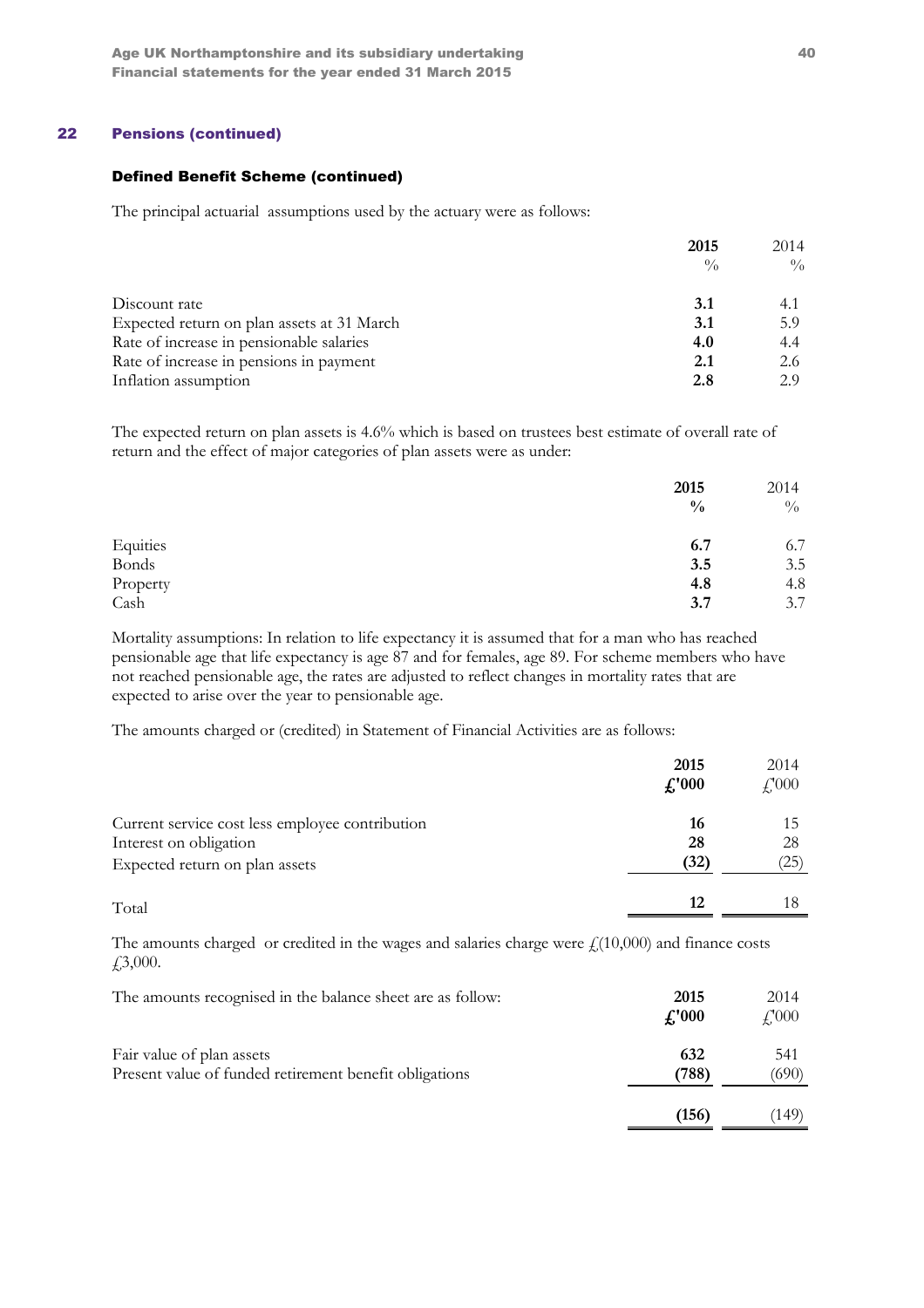# 22 Pensions (continued)

# Defined Benefit Scheme (continued)

The major categories of plan assets as a percentage of the total plan assets, are as follows:

|                                                                                | 2015                    | 2014                      |
|--------------------------------------------------------------------------------|-------------------------|---------------------------|
|                                                                                | $\frac{0}{0}$           | $\frac{0}{0}$             |
| Equities                                                                       | 72                      | 73                        |
| <b>Bonds</b>                                                                   | 18                      | 19                        |
| Property                                                                       | 8                       | 6                         |
| Cash                                                                           | $\overline{2}$          | $\overline{2}$            |
| Changes in the present value of the defined benefit obligation are as follows: |                         |                           |
|                                                                                | 2015                    | 2014                      |
|                                                                                | $\pounds$ '000          | $\textcolor{red}{f}000$   |
|                                                                                |                         |                           |
| Opening defined benefit liabilities at 1 April 2014                            | 690                     | 616                       |
| Current service cost                                                           | 16                      | 15                        |
| Interest cost                                                                  | 28                      | 28                        |
| Contributions by plan participant                                              | $\overline{\mathbf{4}}$ | $\overline{4}$            |
| Actuarial losses                                                               | 62                      | 39                        |
| Benefits paid                                                                  | (12)                    | (12)                      |
|                                                                                | 788                     | 690                       |
| Closing defined benefit liabilities at 31 March 2015                           |                         |                           |
| Changes in the fair value of plan assets are as follows:                       |                         |                           |
|                                                                                | 2015                    | 2014                      |
|                                                                                | $\pounds$ '000          | $\textcolor{red}{f}$ ,000 |
| Opening fair value of plan assets at 1 April 2014                              | 541                     | 483                       |
| Expected return                                                                | 32                      | 25                        |
| Actuarial gains                                                                | 37                      | 18                        |
| Contributions by employer                                                      | 30                      | 23                        |
| Contributions by plan participants                                             | $\overline{4}$          | $\overline{4}$            |
| Benefits paid                                                                  | (12)                    | (12)                      |
|                                                                                | 632                     | 541                       |
| Closing fair value of plan assets at 31 March 2015                             |                         |                           |
| Amounts for the current and previous are as follows:                           |                         |                           |
|                                                                                | 2015                    | 2014                      |
|                                                                                | $\pounds$ '000          | $\textcolor{red}{f}$ ,000 |
|                                                                                |                         |                           |
| Fair value of plan assets at 31 March 2015                                     | 632                     | 541                       |
| Present value of defined benefit obligation                                    | (788)                   | (690)                     |
|                                                                                | (156)                   | (149)                     |
|                                                                                |                         |                           |
| Experience gains on assets                                                     | 37                      | 18                        |
| Experience gains on losses                                                     | $\mathbf{2}$            | 29                        |